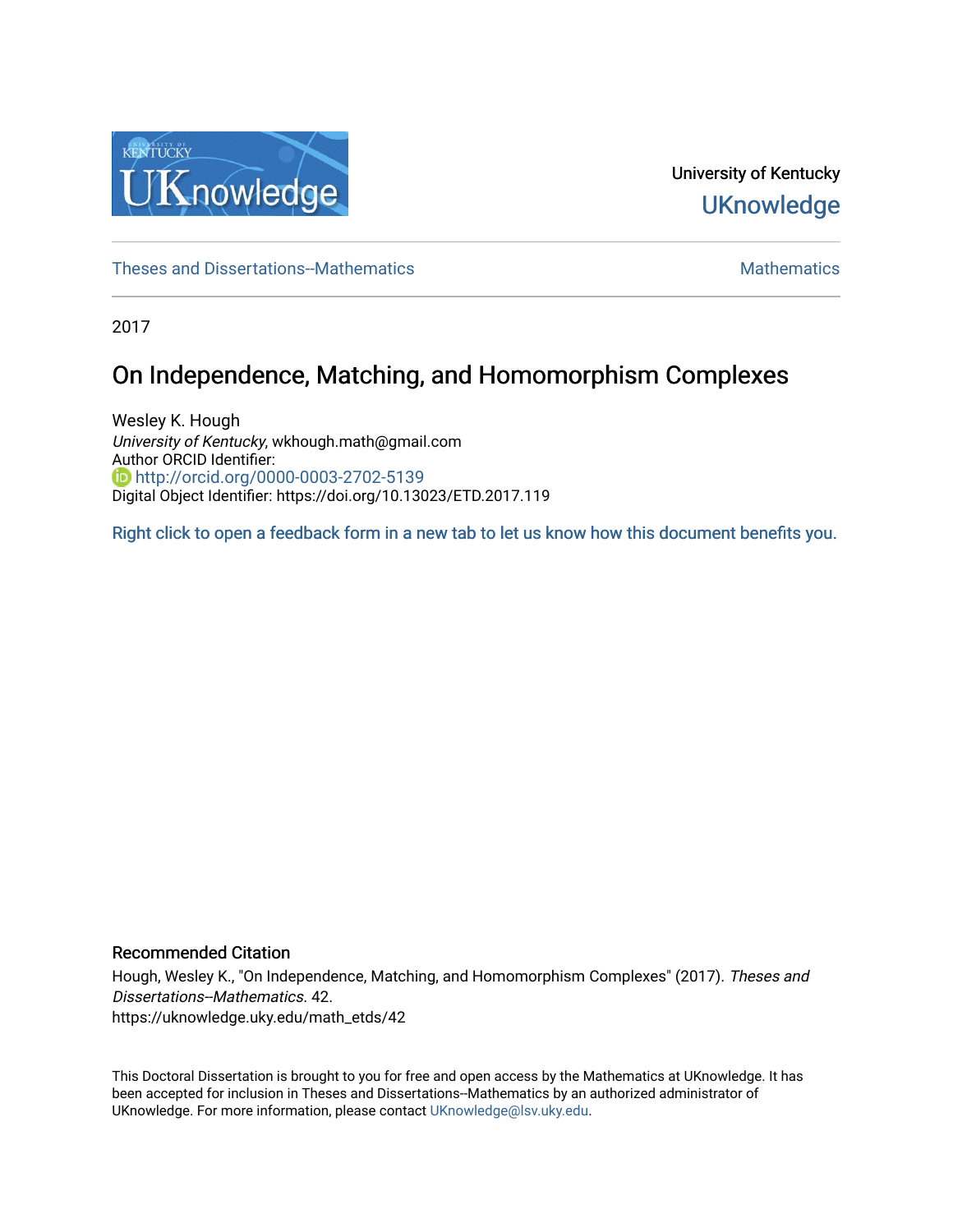## STUDENT AGREEMENT:

I represent that my thesis or dissertation and abstract are my original work. Proper attribution has been given to all outside sources. I understand that I am solely responsible for obtaining any needed copyright permissions. I have obtained needed written permission statement(s) from the owner(s) of each third-party copyrighted matter to be included in my work, allowing electronic distribution (if such use is not permitted by the fair use doctrine) which will be submitted to UKnowledge as Additional File.

I hereby grant to The University of Kentucky and its agents the irrevocable, non-exclusive, and royalty-free license to archive and make accessible my work in whole or in part in all forms of media, now or hereafter known. I agree that the document mentioned above may be made available immediately for worldwide access unless an embargo applies.

I retain all other ownership rights to the copyright of my work. I also retain the right to use in future works (such as articles or books) all or part of my work. I understand that I am free to register the copyright to my work.

## REVIEW, APPROVAL AND ACCEPTANCE

The document mentioned above has been reviewed and accepted by the student's advisor, on behalf of the advisory committee, and by the Director of Graduate Studies (DGS), on behalf of the program; we verify that this is the final, approved version of the student's thesis including all changes required by the advisory committee. The undersigned agree to abide by the statements above.

> Wesley K. Hough, Student Dr. Benjamin J. Braun, Major Professor Dr. Peter D. Hislop, Director of Graduate Studies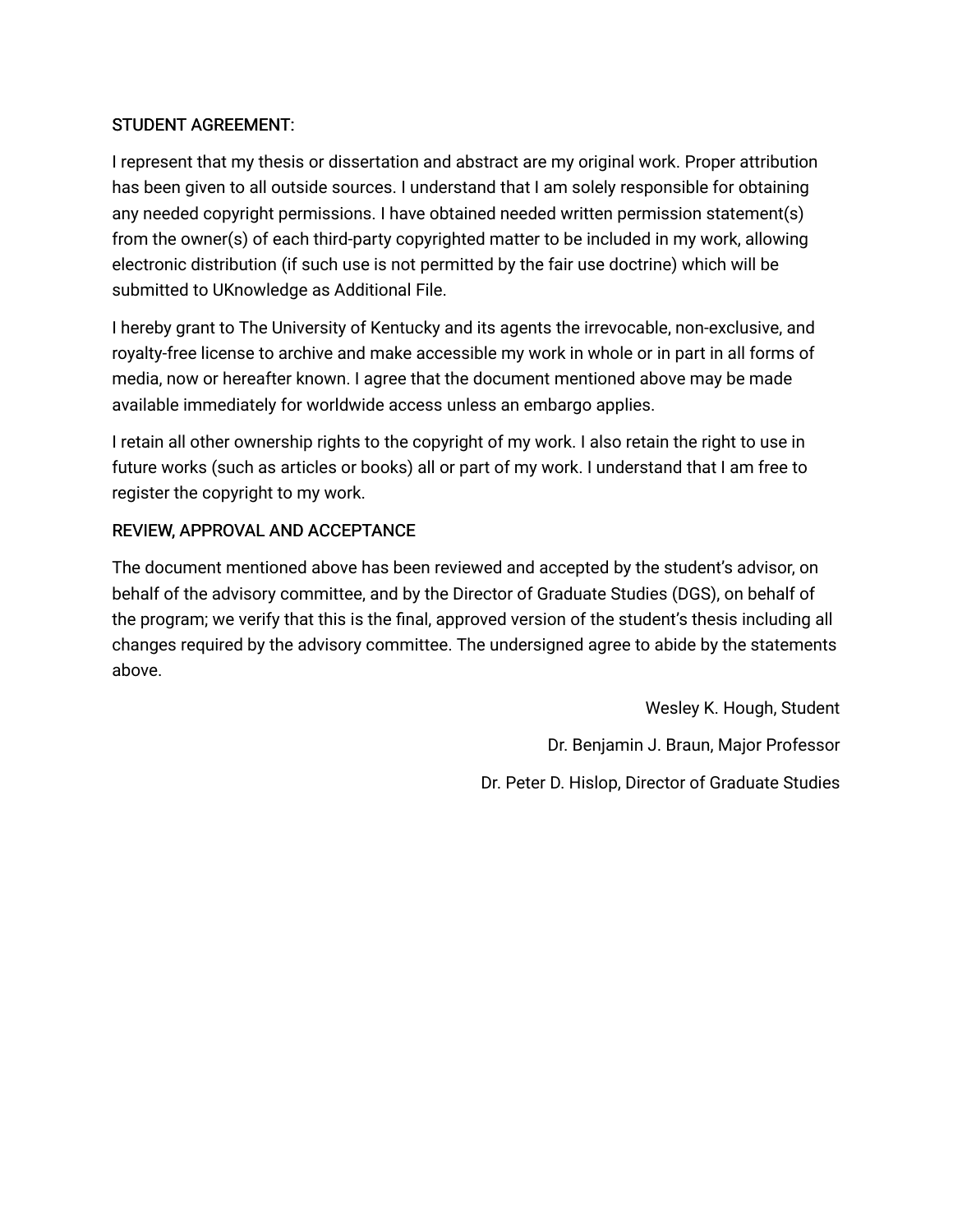## ON INDEPENDENCE, MATCHING, AND HOMOMORPHISM COMPLEXES

## DISSERTATION

A dissertation submitted in partial fulfillment of the requirements for the degree of Doctor of Philosophy in Mathematics in the College of Arts and Sciences at the University of Kentucky

> By Wesley Kyle Hough Lexington, Kentucky

Director: Dr. Benjamin J. Braun Associate Professor of Mathematics Lexington, Kentucky

2017

Copyright © Wesley Kyle Hough 2017 http://orcid.org/0000-0003-2702-5139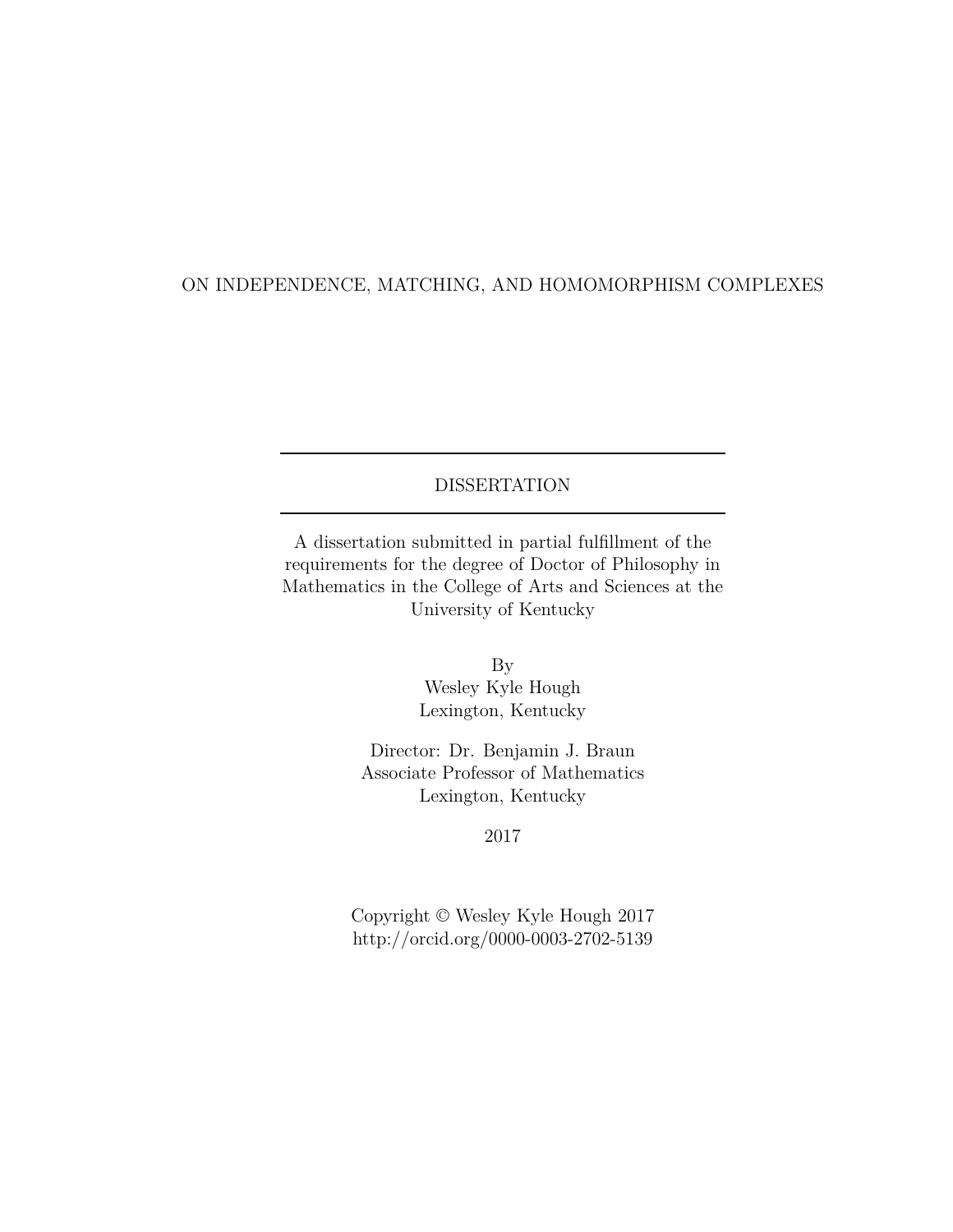### ABSTRACT OF DISSERTATION

#### ON INDEPENDENCE, MATCHING, AND HOMOMORPHISM COMPLEXES

First introduced by Forman in 1998, discrete Morse theory has become a standard tool in topological combinatorics. The main idea of discrete Morse theory is to pair cells in a cellular complex in a manner that permits cancellation via elementary collapses, reducing the complex under consideration to a homotopy equivalent complex with fewer cells. In chapter 1, we introduce the relevant background for discrete Morse theory.

In chapter 2, we define a discrete Morse matching for a family of independence complexes that generalize the matching complexes of suitable "small" grid graphs. Using this matching, we determine the dimensions of the chain spaces for the resulting Morse complexes and derive bounds on the location of non-trivial homology groups. Furthermore, we determine the Euler characteristic for these complexes and prove that several of their homology groups are non-zero.

In chapter 3, we introduce the notion of a homomorphism complex for partially ordered sets, placing particular emphasis on maps between chain posets and the Boolean algebras. We extend the notion of folding from general graph homomorphism complexes to the poset case, and we define an iterative discrete Morse matching for these Boolean complexes. We provide formulas for enumerating the number of critical cells arising from this matching as well as for the Euler characteristic. We end with a conjecture on the optimality of our matching derived from connections to 3-equal manifolds.

KEYWORDS: discrete Morse theory, independence complexes, matching complexes, homomorphism complexes, Boolean algebras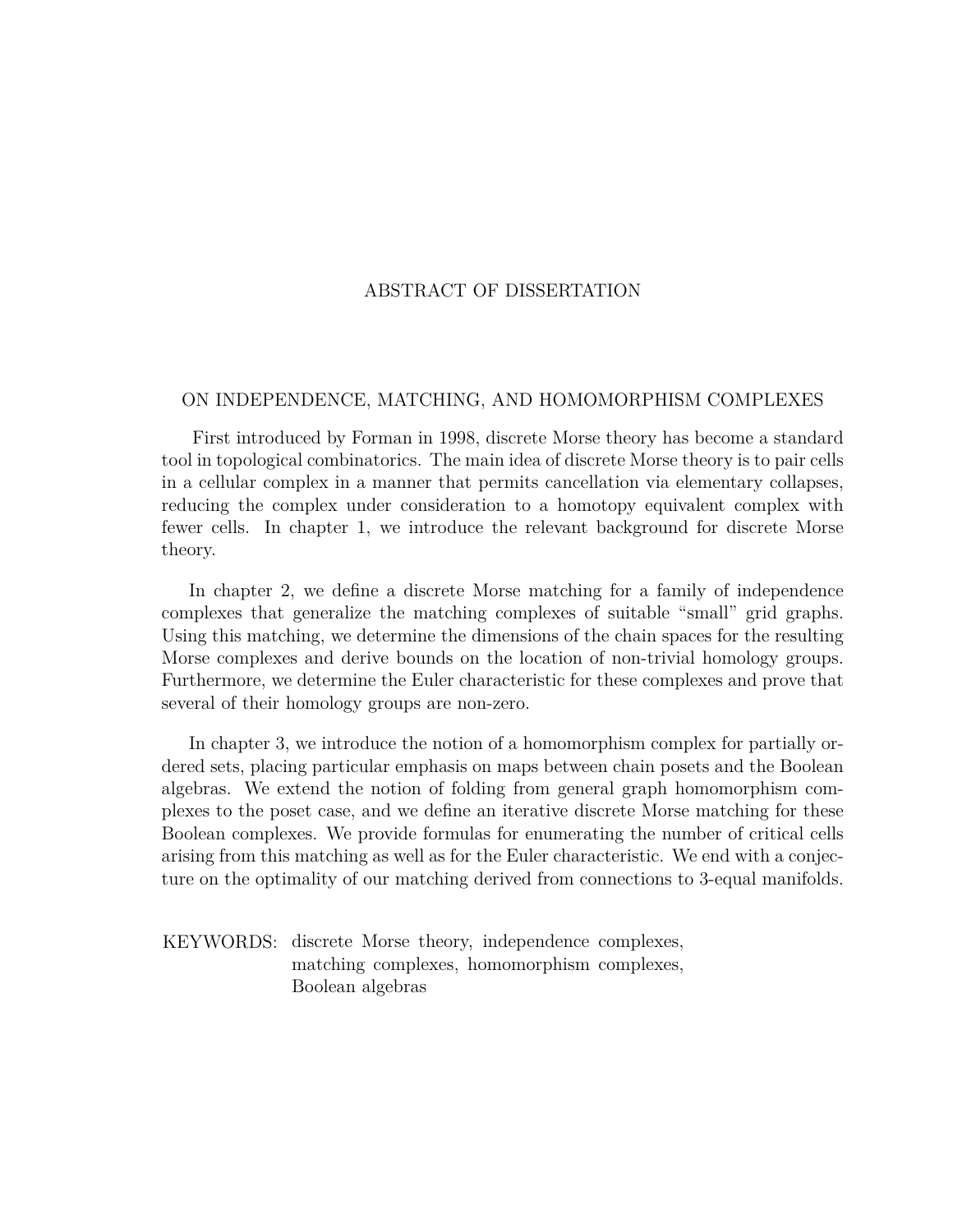Author's signature: Wesley Kyle Hough

Date: April 26, 2017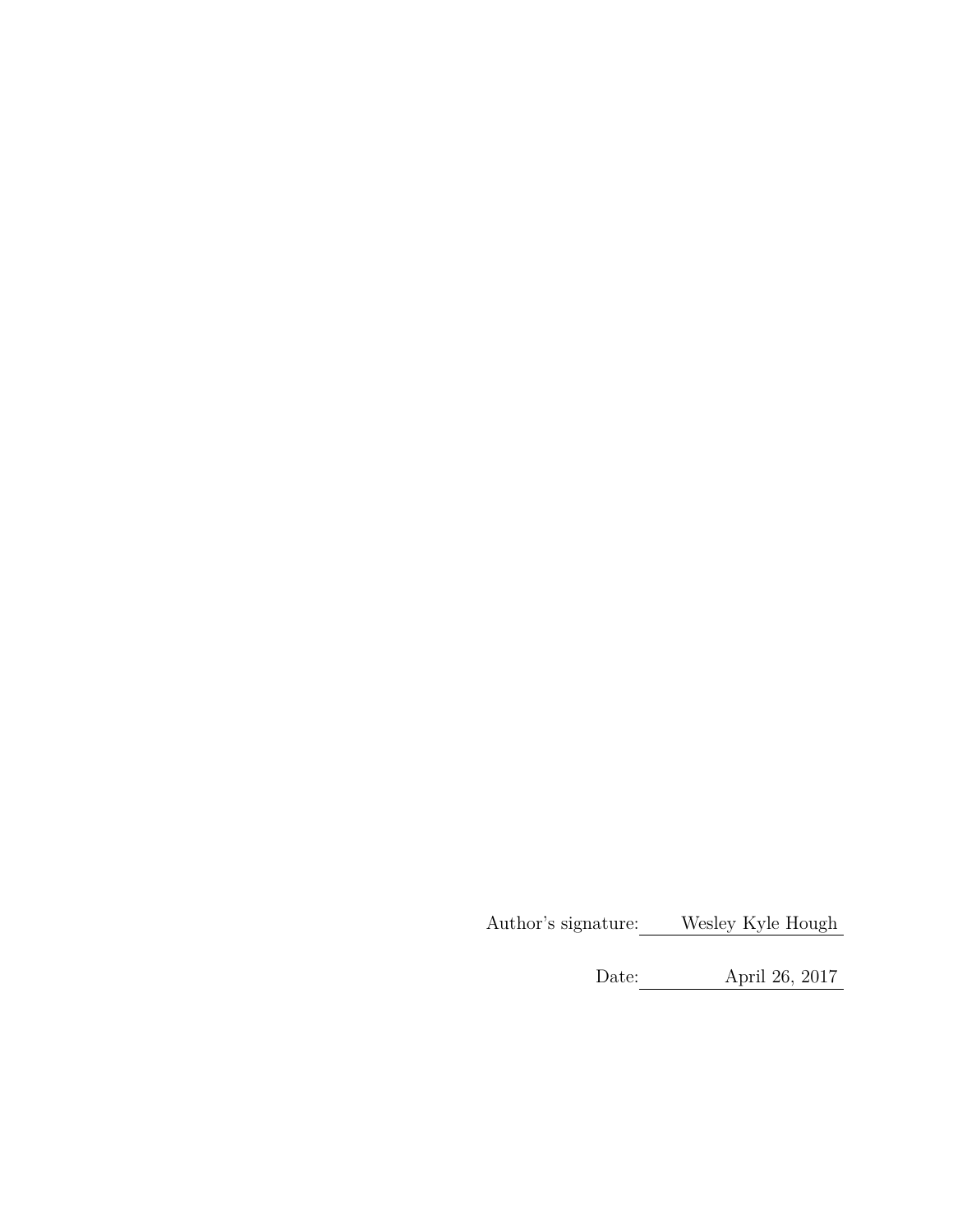## ON INDEPENDENCE, MATCHING, AND HOMOMORPHISM COMPLEXES

By Wesley Kyle Hough

Director of Dissertation: Benjamin J. Braun

Director of Graduate Studies: Peter D. Hislop

Date: April 26, 2017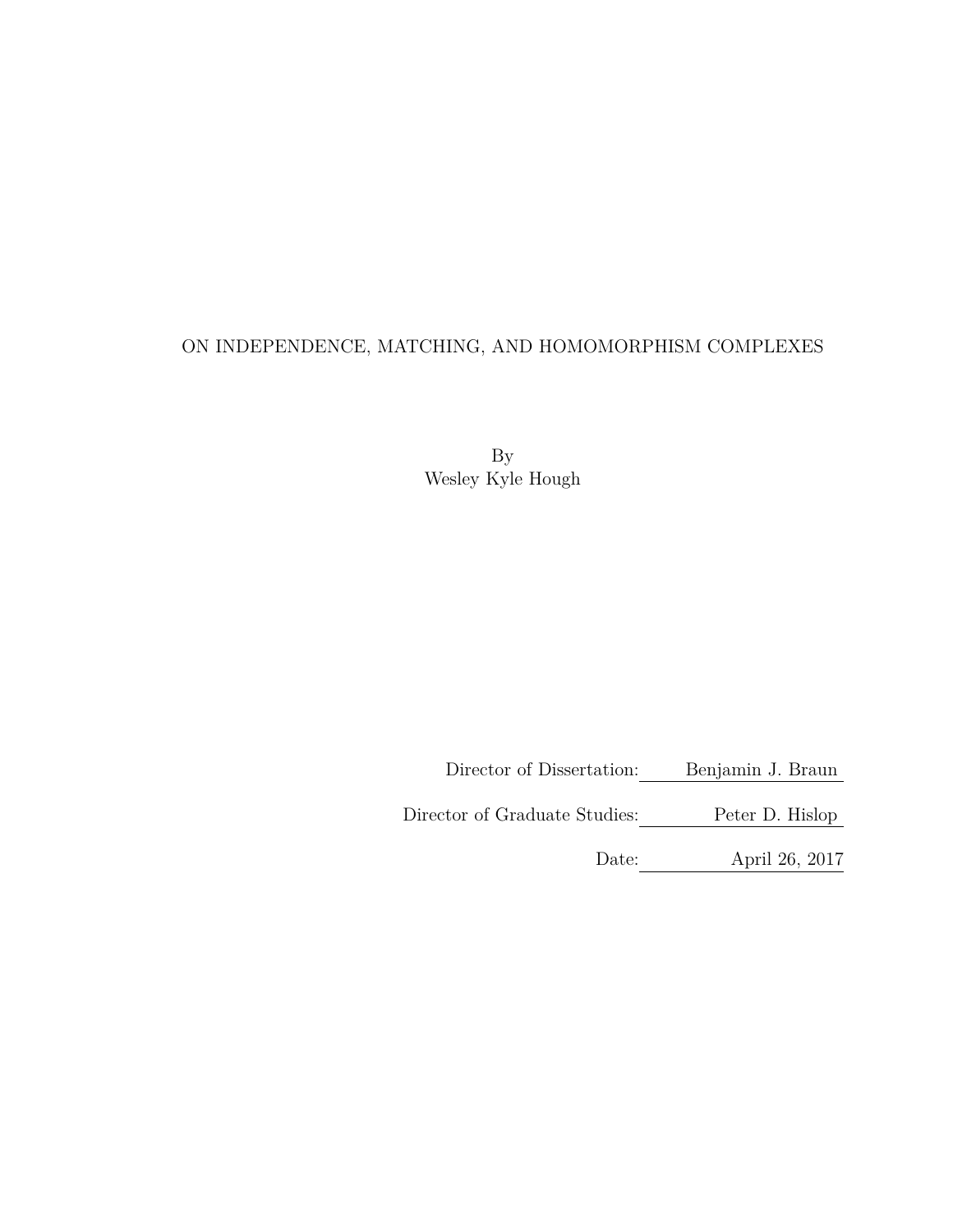Dedicated to LEGOs, the Nintendo Company, Cheeto, Cairo, and sweet tea.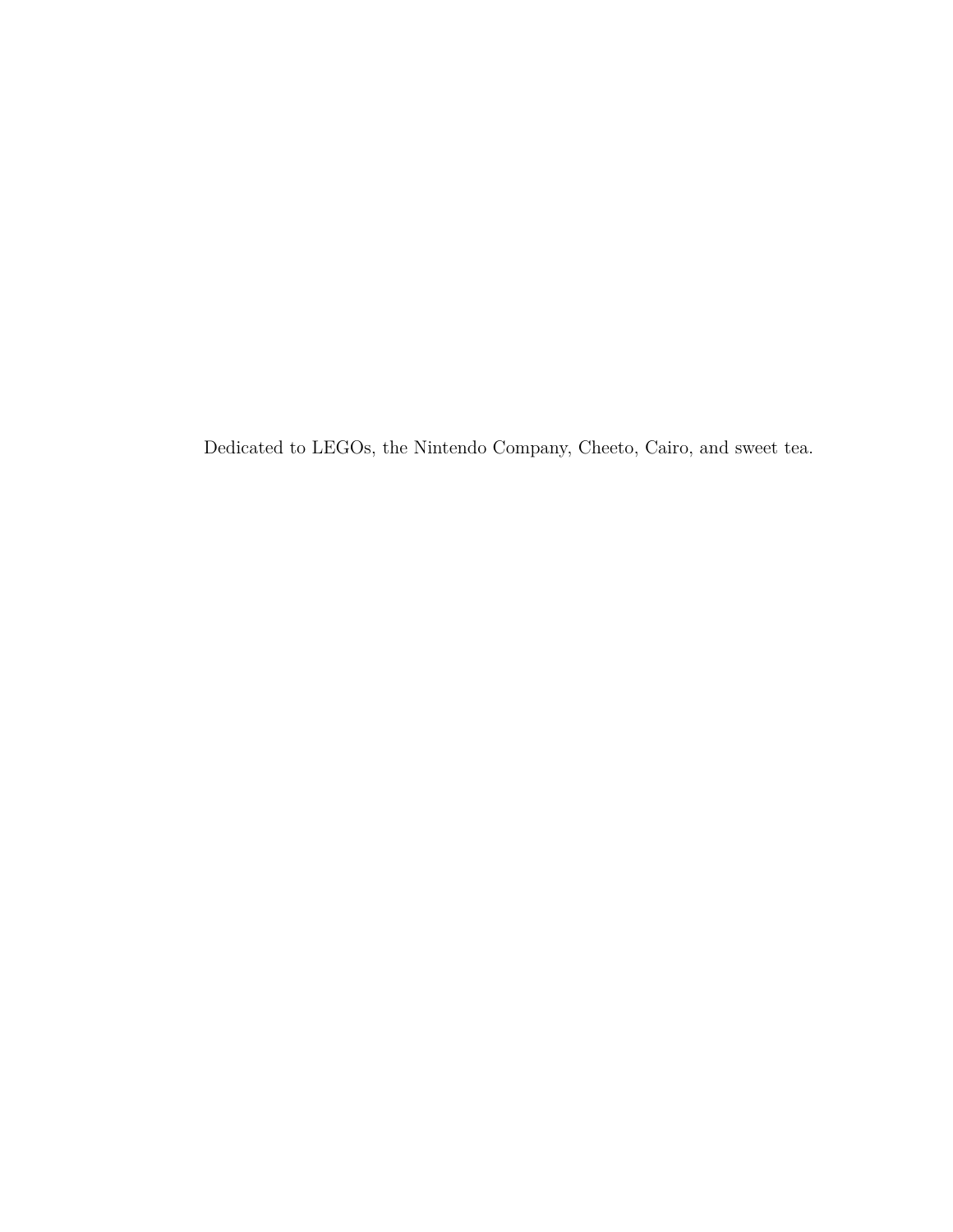### ACKNOWLEDGMENTS

<span id="page-7-0"></span>I never would have made it this far without the support of the following people: Diane and Brian Edgerton and Joe and Elaine Hough, the parents who taught me that I could do anything; Monica Mead, Brandon Hough, Corinne Edgerton, Katie Heiny, Olivia Edgerton, Hope DePaoli, and Alexanne Hough, the siblings who put up with my nonsense; Dorothy Hough, Carol and Ron Koenes, Marilyn and Gail Edgerton, and Jerrie Bracken, the grandparents who gave me food and rest during holiday breaks; Katie Crowe, the one who consented to serve as my first student; Randy Wolfe, the one who said, "I think you should try this math thing."; Rhea Hoppes, the one who taught me to talk good; Julie Bickel, Rachel Lemon, and Hannah Byers, the ones who taught me how to have fun; Spencer Sholty, Ann Bladen, Becky Lara, and Rachel Jacobs, the Non-Sporting Group; Yefim Katsov, Nancy Rodgers, Barb Wahl, Haris Skiadas, and Carl Jagels, the ones who taught me what math is all about; Kate Ponto, the one who sold me on U.K. for grad school; Luke and Lola Davidson, the ones who keep me in check; Clark and Michelle Embree, the ones who are always available for a trip to Target; Alex Happ, Isaiah Harney, Luis Sordo Vieira, and George Lytle, the Gentlemen Who Lunch; Chase Russell and Kasey Bray, two of the best office mates a guy could ask for; Neville Fogarty and Sarah Nelson, the ones who paved the way and set an example; Carolyn Yarnall, Kayla Blyman, Erica Whitaker, Katie Paullin, and Rafael González D'León, the ones who provided valuable advice and support during the job search; Sheri Rhine and Christine Levitt, the ones who cheered from the sidelines; Bert Guillou, the one who taught me topology; and, last but not least, Ben Braun, the one who guided me through the whole thing. I don't know where I'd be without any one of them.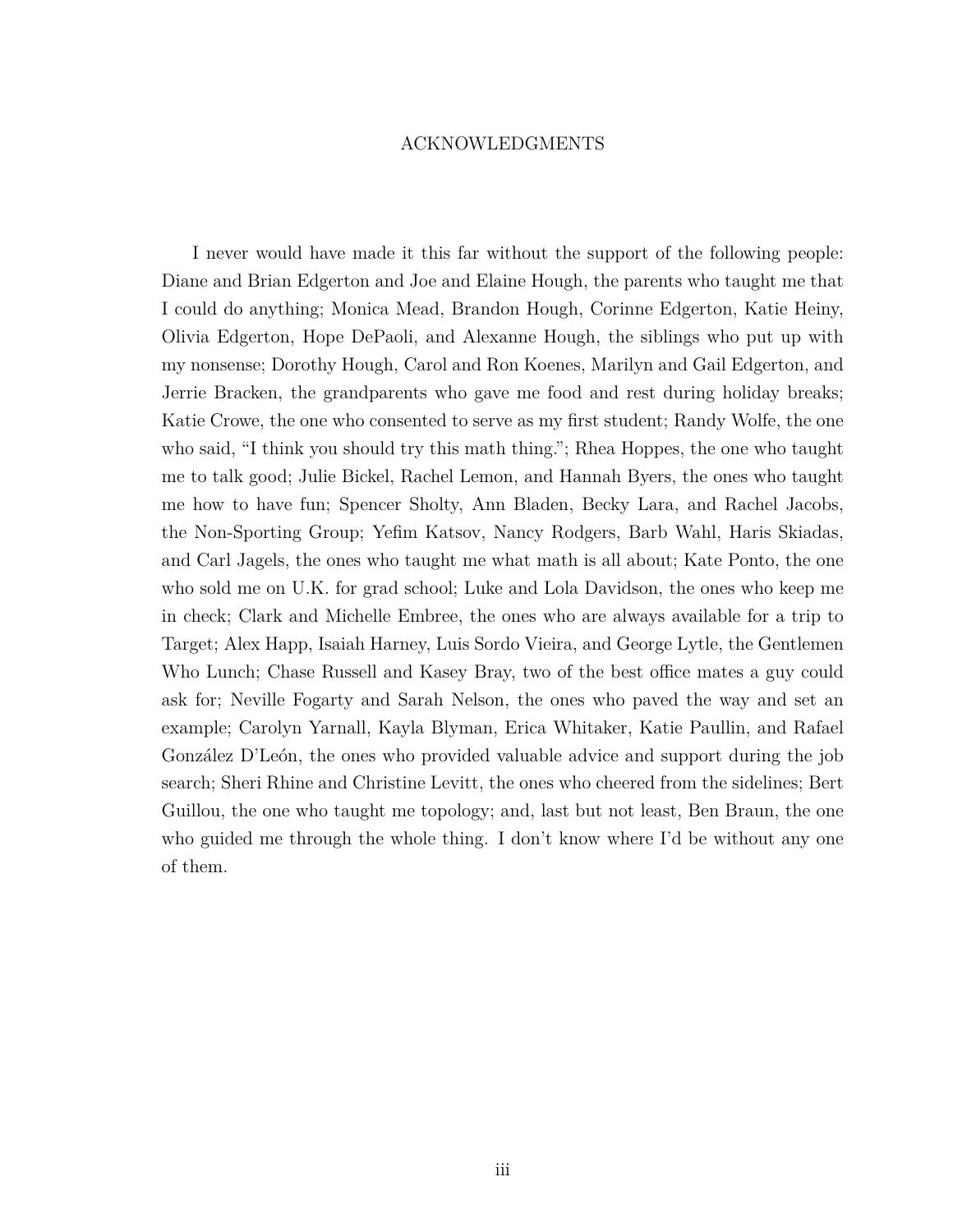## TABLE OF CONTENTS

<span id="page-8-0"></span>

|                                                                                                               | iii                           |
|---------------------------------------------------------------------------------------------------------------|-------------------------------|
|                                                                                                               | iv                            |
|                                                                                                               | V                             |
|                                                                                                               | vi                            |
| 1.1                                                                                                           | $\mathbf{1}$<br>$\mathbf{1}$  |
| 1.2<br>1.3                                                                                                    | $\sqrt{2}$<br>$\mathfrak{Z}$  |
| - Independence and Matching Complexes<br>Chapter 2<br>2.1                                                     | $\overline{5}$<br>$\mathbf 5$ |
| Matching Trees and the Comb Algorithm<br>2.2<br>2.3<br>Homological Properties after the Comb Algorithm<br>2.4 | $6\phantom{.}6$<br>11<br>16   |
|                                                                                                               | 24                            |
| 3.1<br>3.2<br>3.3<br>Maximal Chains in the Boolean Algebras                                                   | 24<br>25<br>27                |
| 3.4                                                                                                           | 35                            |
| Appendix - Critical cells generated by the Comb Algorithm                                                     | 38                            |
|                                                                                                               | 42                            |
|                                                                                                               | 44                            |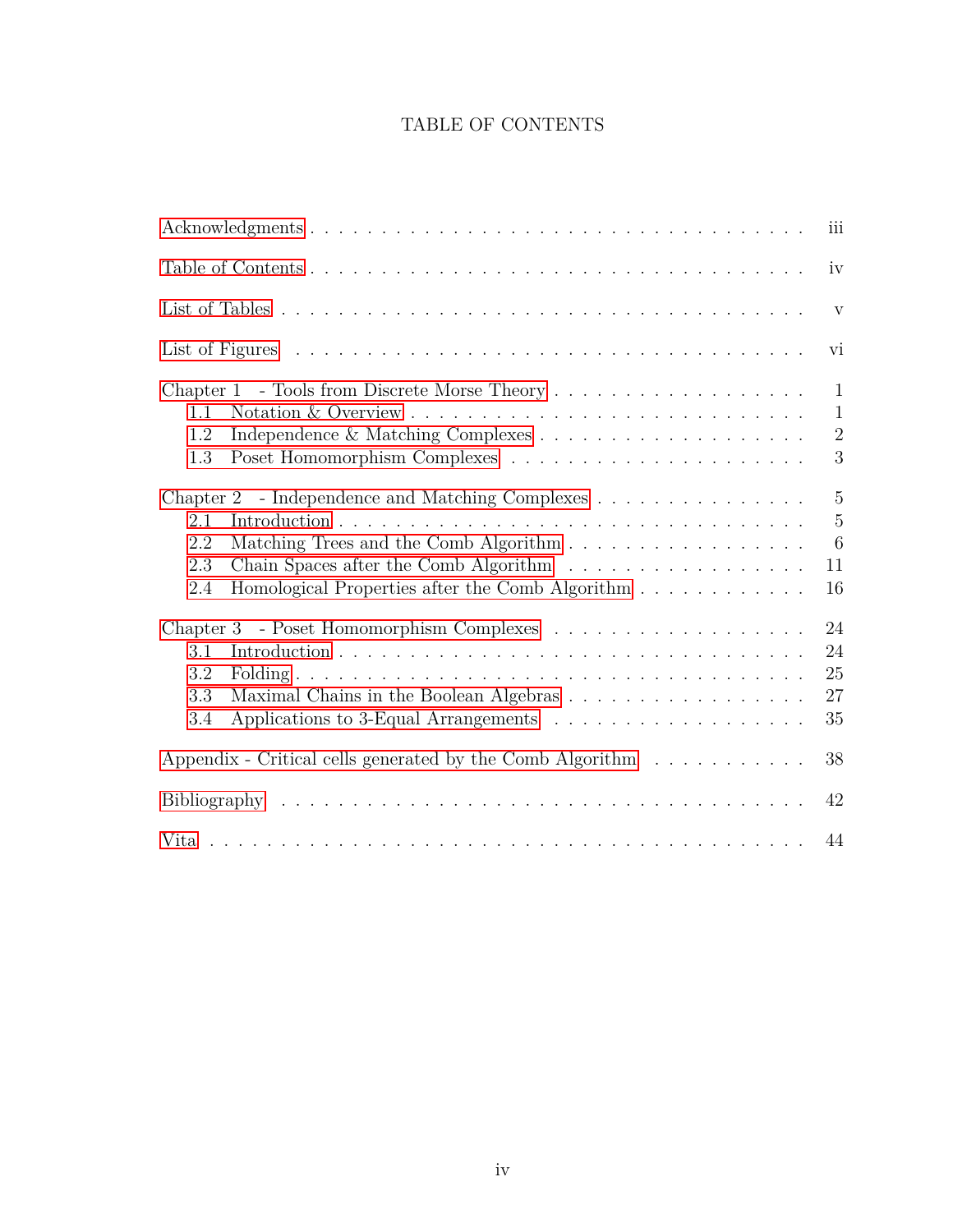## LIST OF TABLES

<span id="page-9-0"></span>

| 2.1 Initial conditions of the Comb Algorithm recursion $\ldots \ldots \ldots \ldots$ 11      |  |
|----------------------------------------------------------------------------------------------|--|
| 3.1 Critical cells remaining after the inductive matching $\dots \dots \dots \dots \dots$ 35 |  |
|                                                                                              |  |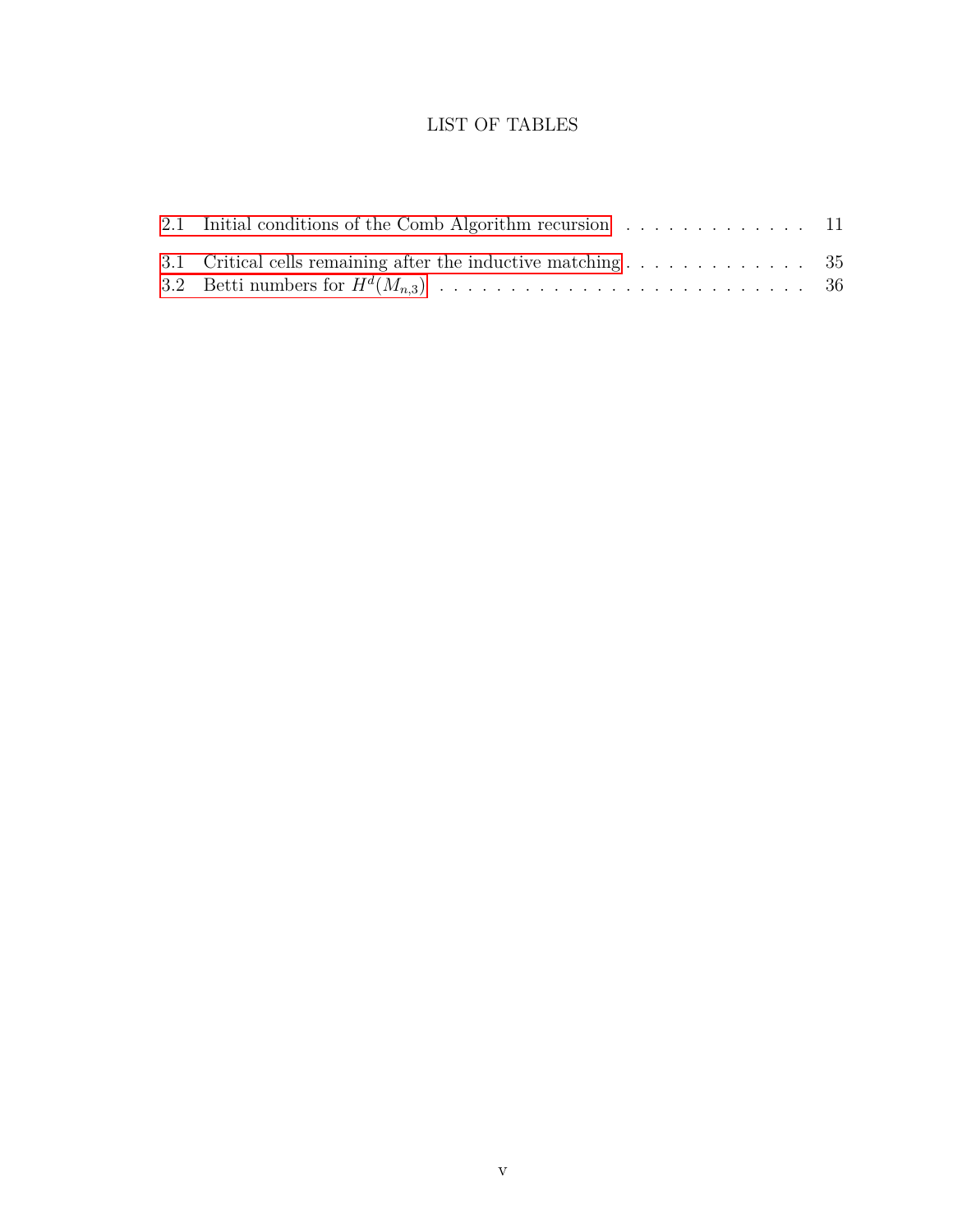## LIST OF FIGURES

<span id="page-10-0"></span>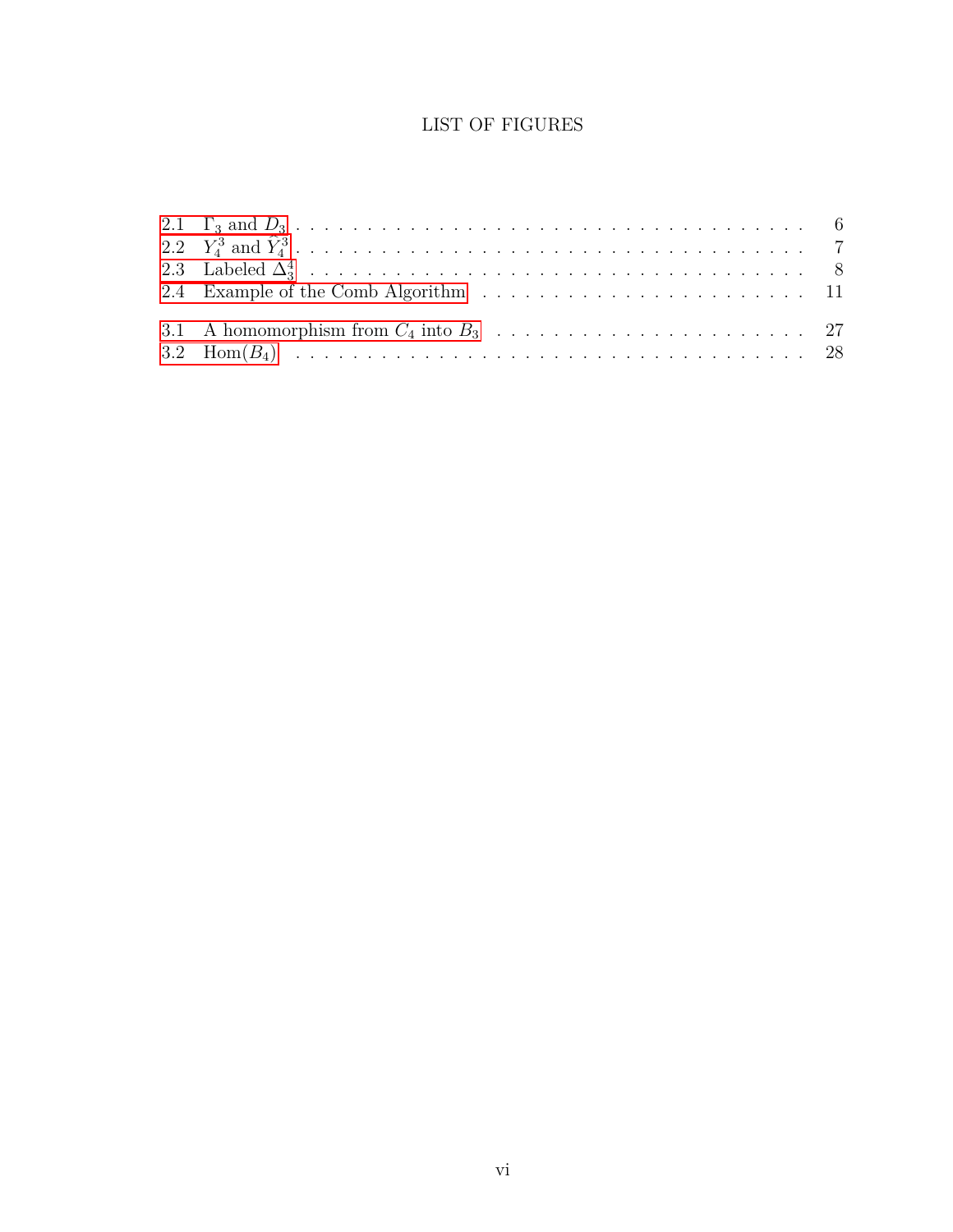#### <span id="page-11-0"></span>**Chapter 1 - Tools from Discrete Morse Theory**

#### <span id="page-11-1"></span>**1.1 Notation & Overview**

This dissertation primarily concerns the applications of discrete Morse theory to cellular complexes generated from combinatorial graphs. The main idea of discrete Morse theory, first introduced by Robin Forman in [\[13\]](#page-52-1), is to pair faces in a polyhedral complex in a manner that allows them to be cancelled via elementary collapses, reducing the complex under consideration to a homotopy-equivalent complex with fewer cells that is cellular (but possibly non-polyhedral) and is often much easier to study. The remainder of this chapter discussed the definitions and background theorems relevant to understanding discrete Morse theory.

Recall that a combinatorial graph  $G$  consists of a vertex set  $V(G)$  and an edge set  $E(G)$  of pairs of elements in  $V(G)$ . A graph is typically represented by drawing points in the plane to represent  $V(G)$  and then connecting two such points with a line segment if they appear in an edge together, i.e. when they are *adjacent*. A classic example is the complete graph  $K_n$  with  $n \in \mathbb{Z}_{>0}$ , whose vertex set is  $[n] := \{1, 2, \ldots, n\}$  and where every pair of vertices forms an edge. A combinatorial graph is *directed* when its edges are ordered pairs instead of 2-element sets, i.e. when  $E(G) \subseteq V(G) \times V(G)$ . A directed edge is usually indicated in the geometric realization with an arrow leading from the first element to the second.

Recall that a relation  $\leq$  on a set P is a partial ordering if it is reflexive  $(x \leq x$  for all  $x \in P$ , antisymmetric (if  $x \leq y$  and  $y \leq x$ , then  $x = y$  for all  $x, y \in P$ ), and transitive (if  $x \leq y$  and  $y \leq z$ , then  $x \leq z$ : for all  $x, y, z \in P$ ). A *partially ordered set (poset)* is any set *P* equipped with a partial ordering. An element *y* of *P covers*  $x \in P$  if  $x < y$ and there exists no element  $c$  such that  $x < c < y$ . We often graphically represent a poset by its Hasse diagram  $|P|$ , a directed combinatorial graph with  $V(|P|) = P$  and directed edges (*x, y*) exactly corresponding to the cover relations in *P*.

<span id="page-11-2"></span>**Definition 1.1.1.** A *partial matching* on a poset *P* is a subset  $\mu \subseteq P \times P$  such that  $(a, b) \in \mu$  implies *b* covers *a* and each  $a \in P$  belongs to at most one element in  $\mu$ . For any such pair  $(a, b) \in \mu$ , we define  $d(b) := a$ . Then, we call a partial matching on P *acyclic* if there does not exist a cycle

$$
b_1 > d(b_1) < b_2 > d(b_2) < \cdots < b_n > d(b_n) < b_1
$$

with  $n \geq 2$  and all  $b_i \in P$  being distinct. Also, given an acyclic partial matching  $\mu$  on *P*, we say that the unmatched elements of *P* are *critical*.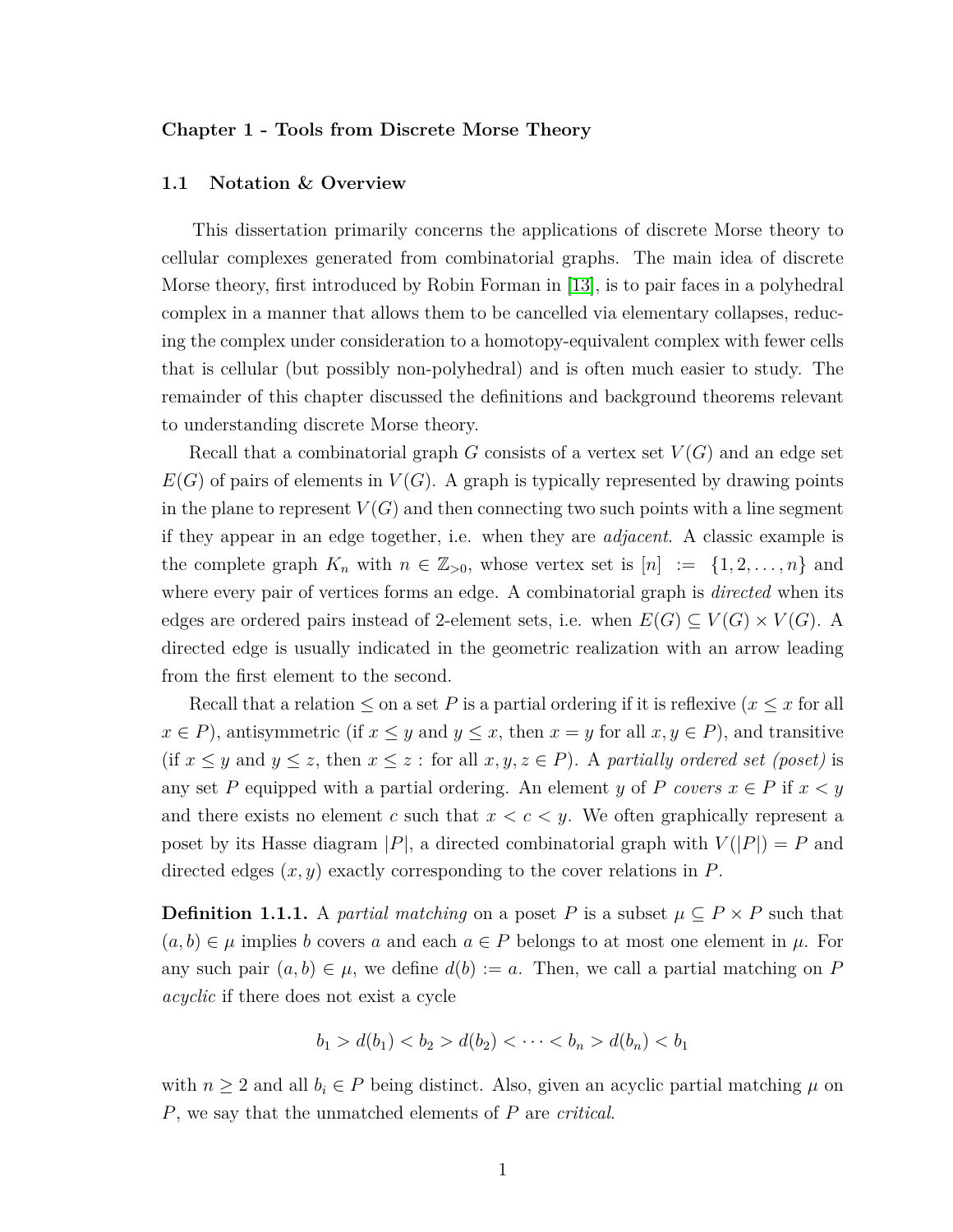**Definition 1.1.2.** An *abstract simplicial complex* is a family ∆ of sets that is closed under taking subsets. Equivalently, if  $F \in \Delta$  and  $T \subseteq F$ , then  $T \in \Delta$ . A set  $F \in \Delta$  of cardinality  $i + 1$  is called a *i*-face or *i*-cell. The geometric realization  $|\Delta|$ is a collection of standard simplices (one *i*-simplex for each *i*-face) with identifications corresponding to subset inclusion. We do not distinguish between  $\Delta$  and  $|\Delta|$ . Also, the *simplicial join* of two abstract simplicial complexes  $\Delta$ ,  $\Gamma$  is the abstract simplicial complex  $\Delta * \Gamma := \{ \sigma \cup \tau | \sigma \in \Delta, \tau \in \Gamma \}.$ 

Observe that subset containment induces a partial ordering on the faces of a simplicial complex, which allows us to discuss the face poset of our complex. We denote the face poset of a complex *X* by  $\mathcal{F}(X)$ . Note that a cellular map  $\phi: X \to Y$  between two CW complexes induces an order-preserving map  $\mathcal{F}(\phi) : \mathcal{F}(X) \to \mathcal{F}(Y)$ .

The following theorem asserts that an acyclic partial matching on the face poset of a polyhedral cell complex is exactly the pairing needed to produce the homotopy equivalence promised by discrete Morse theory.

**Theorem 1.1.3.** (Main Theorem of Discrete Morse Theory) Let  $\Delta$  be a polyhedral cell complex, and let  $\mu$  be an acyclic partial matching on the face poset of  $\Delta$ . Let  $c_i$  denote the number of critical *i*-dimensional cells of  $\Delta$ . The space  $\Delta$  is homotopy equivalent to a cell complex  $\Delta_c$  with  $c_i$  cells of dimension *i* for each  $i \geq 0$ , plus a single 0-dimensional cell in the case where the empty set is paired in the matching.

It is often useful to create acyclic partial matchings on different sections of a poset and then combine them to form a larger acyclic partial matching. This process is formalized via the following theorem, referred to as the *Cluster Lemma* in [\[15\]](#page-52-2) and the *Patchwork Theorem* in [\[17\]](#page-53-0).

**Theorem 1.1.4.** If  $\phi: P \to Q$  is an order-preserving poset map and, for each  $q \in Q$ , each subposet  $\phi^{-1}(q)$  carries an acyclic partial matching  $\mu_q$ , then the union of the  $\mu_q$ 's is an acyclic partial matching on *P*.

In essence, this (surprisingly small) set of tools enables us to take a combinatorial structure of interest and quickly reduce a related topological space based almost entirely on relations inherent in the combinatorial object itself.

#### <span id="page-12-0"></span>**1.2 Independence & Matching Complexes**

A *matching* on a simple graph *G* is a subset of edges that are pairwise disjoint, i.e. no two edges in the matching meet at the same vertex. Since deletion of edges preserves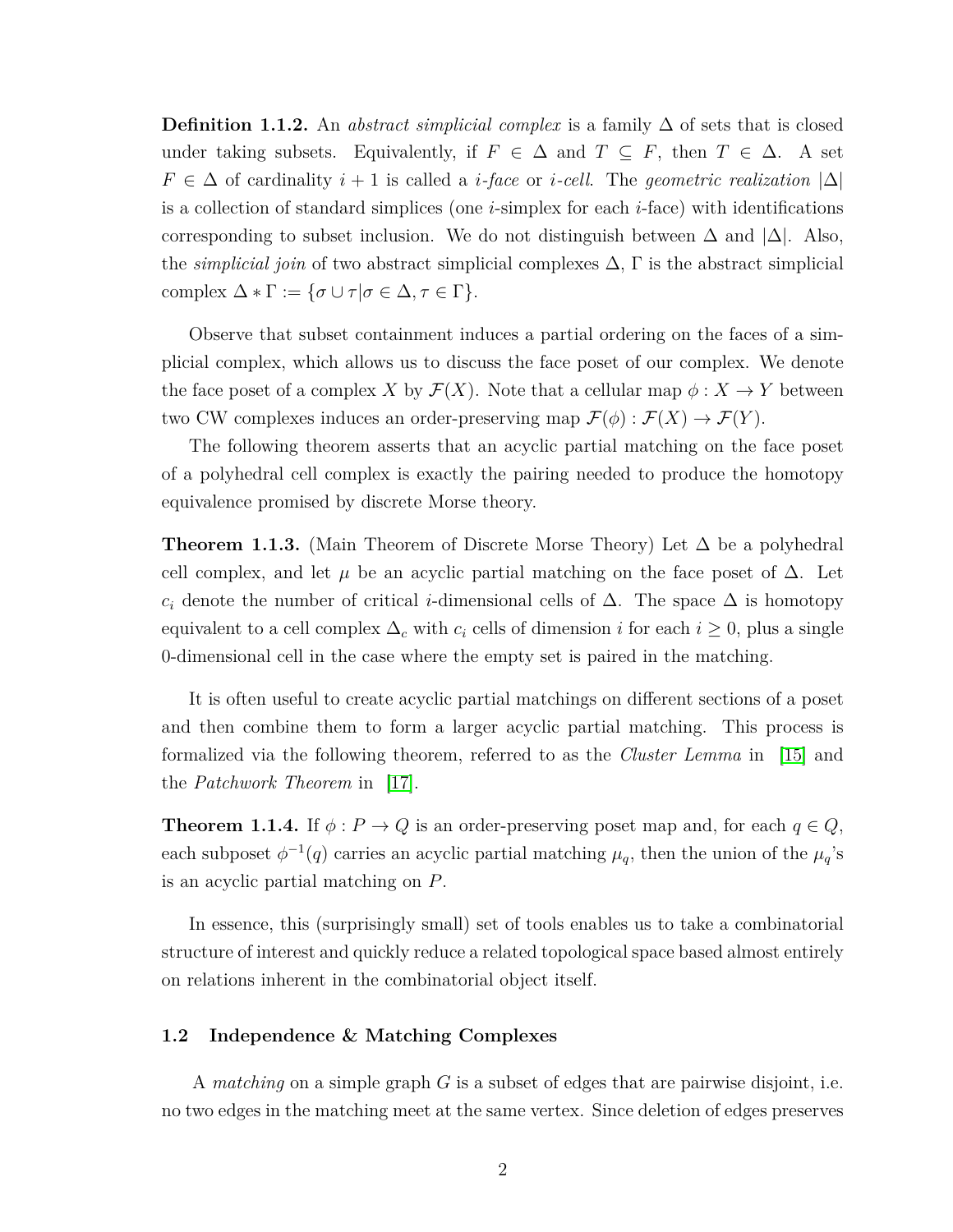the property of being a matching, we can construct a simplicial complex whose faces correspond exactly to the matchings on *G*. We call this complex the *matching complex of*  $G$ , denoted  $M(G)$ .

Matching complexes are far more interesting and mysterious than what is suggested by their simple definition. Bouc, Shareshian, and Wachs [\[7,](#page-52-3) [21,](#page-53-1) [23\]](#page-53-2) were surprised to discover that  $M(K_n)$  has factors of  $\mathbb{Z}/3\mathbb{Z}$  in the smallest non-trivial integral homology groups for most *n*. Jonsson [\[15\]](#page-52-2) was able to explicitly calculate almost all of the homology groups for  $n \leq 14$ , but the sheer number of faces when  $n > 14$  causes calculation issues beyond the capabilities of all but the best supercomputers.

Due to the computational complexity of  $M(K_n)$ , we focus our attention on a particular subgraph of  $K_{2n}$ , namely the grid graph  $G(2, n)$  defined by  $V = \{1, 2\} \times [n]$  and where two vertices  $(x_0, y_0)$  and  $(x_1, y_1)$  are adjacent when their Euclidean distance is exactly 1.

Bousquet-Mélou, Linusson, and Nevo [\[8\]](#page-52-4) examined the independence complexes of *G*(2*, n*) and other small grid graphs. They also introduced a certain family of decision trees as a way to apply discrete Morse theory to  $\text{Ind}(G)$  for any simple graph  $G$ , and their key result is that a so-called *matching tree* on *G* yields an acyclic partial matching on the face poset of  $\text{Ind}(G)$  where the sets located at non-root leaves are critical faces of the reduced complex.

We gain traction on the  $M(G(2, n))$  problem by rephrasing matchings in terms of independent sets and then using these matching tree techniques to instead study Ind( $L(G(2, n))$ , where  $L(G(2, n))$  denotes the line graph of  $G(2, n)$ . We define a very specific matching tree for the face poset of  $M(G(2, n))$  that has a highly convenient recursive structure that allows us to easily count the number and dimension of faces in the reduced complex as well as obtain formulas for the Euler characteristic and discover homological information beyond the capabilities of a computer.

#### <span id="page-13-0"></span>**1.3 Poset Homomorphism Complexes**

Given two combinatorial graphs *G* and *H*, we can discuss the homomorphism complex Hom(*G, H*), a cellular complex generated by all possible maps from *G* to *H*. Many properties of a combinatorial graph *G* can be encoded in the homomorphism complex merely by choosing *H* suitably. Since partially ordered sets can be realized as directed combinatorial graphs, we investigate how the graph homomorphism complex is affected by the additional structure of the partial ordering. In particular, we consider the complex  $Hom(C_{n+1}, B_n)$  where  $C_{n+1}$  denotes the chain poset on  $n+1$  elements and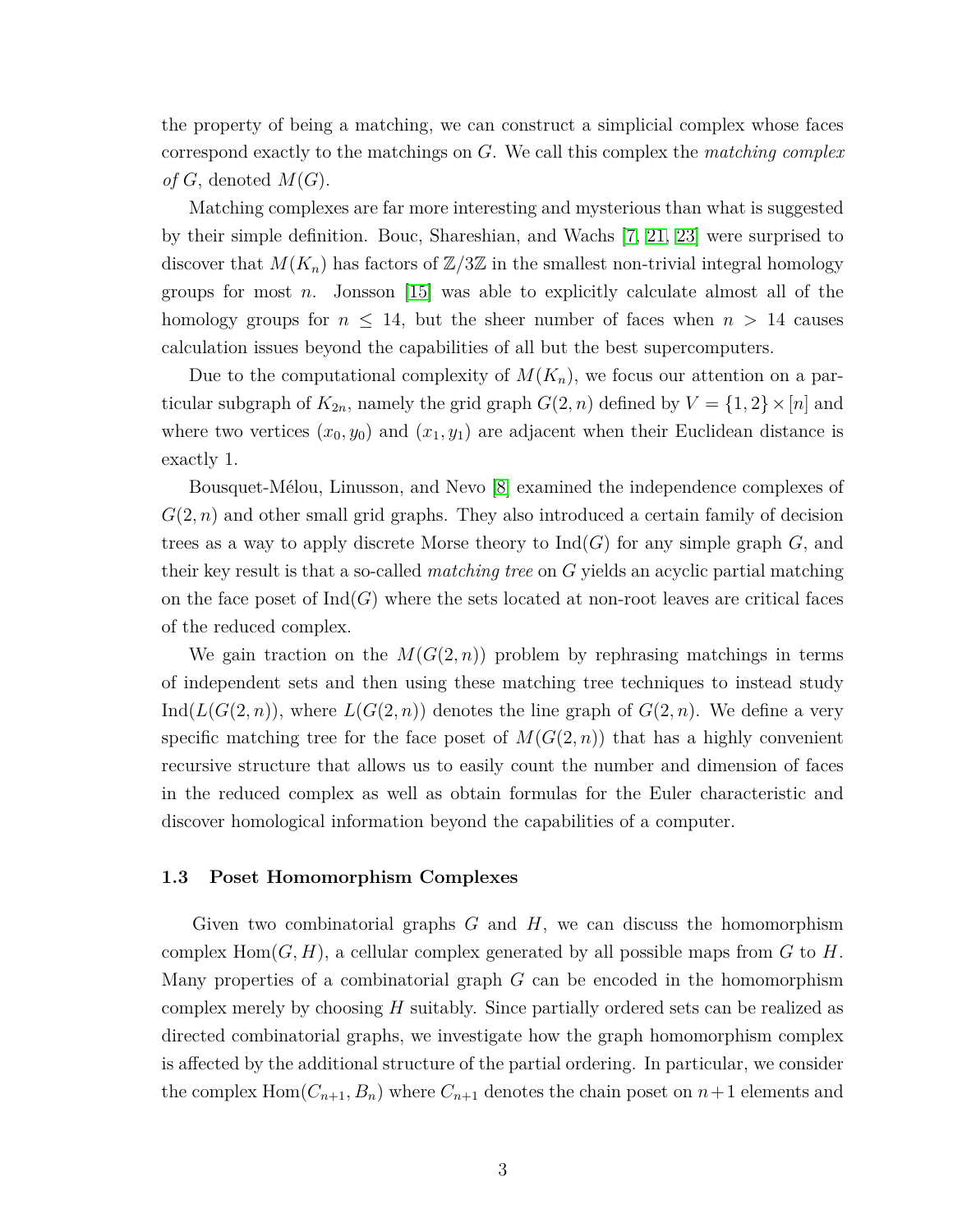where  $B_n$  denotes the Boolean algebra on  $n$  letters. The homomorphisms in question correspond exactly to permutations on *n* letters and are related via transposition of adjacent elements, and so we can precisely count the number and dimension of cells in  $Hom(C_{n+1}, B_n)$  as well as given an explicit formula for the Euler characteristic. Moreover, this permutation interpretation enables us to define a specific acyclic partial matching on the face poset of  $Hom(C_{n+1}, B_n)$  that allows us to explicitly count the number of critical cells which agree with calculations by other authors regarding the 3-equal manifolds.

Copyright © Wesley Kyle Hough, 2017.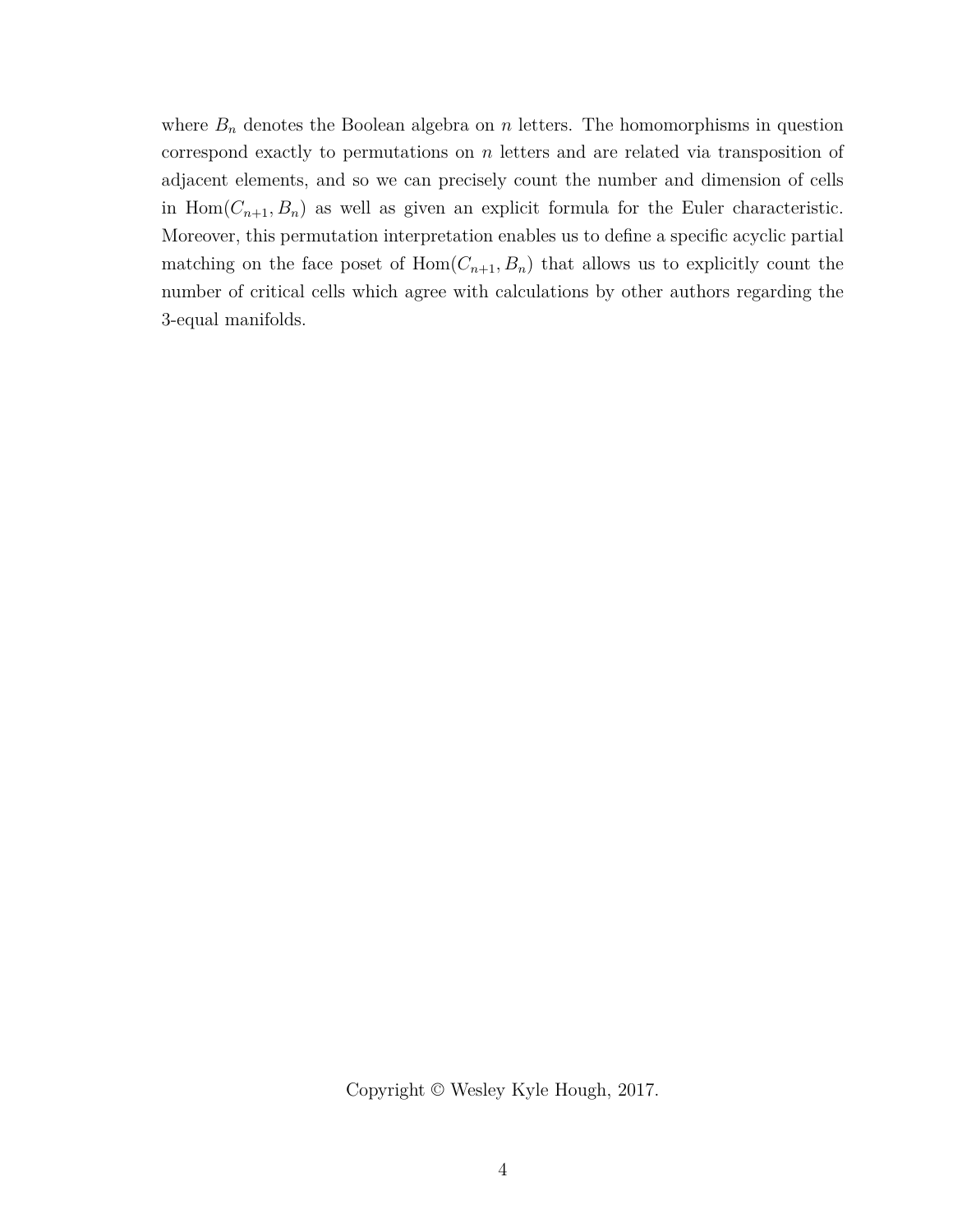#### <span id="page-15-0"></span>**Chapter 2 - Independence and Matching Complexes**

#### <span id="page-15-1"></span>**2.1 Introduction**

**Definition 2.1.1.** A *matching* on a simple graph *G* is a subgraph  $H = (V(G), S)$ where the elements of  $S \subseteq E(G)$  are pairwise non-adjacent. We make no distinction between a matching and its edge set *S*. The *matching complex of G*, denoted *M*(*G*), is the simplicial complex with vertex set  $E(G)$  and faces given by the matchings on  $G$ .

It is useful to reframe matchings in the language of independent sets as follows.

**Definition 2.1.2.** An *independent set* in a simple graph *G* is a set  $T \subseteq V(G)$  such that no two vertices in *T* are adjacent in *G*. The *independence complex of G*, denoted Ind( $G$ ), is the abstract simplicial complex with vertex set  $V(G)$  and faces given by the independent sets in *G*.

**Definition 2.1.3.** Given a simple graph *G*, its *line graph*  $L(G)$  has vertex set  $E(G)$ with two vertices of *L*(*G*) adjacent if they are adjacent edges in *G*.

First, we observe that  $M(G) = \text{Ind}(L(G))$  for a finite simple graph *G*. It is also clear from these definitions that  $\text{Ind}(A \cup B)$  equals  $\text{Ind}(A) * \text{Ind}(B)$  and  $M(A \cup B)$ equals  $M(A) * M(B)$  for graphs *A* and *B*. Here  $\biguplus$  denotes disjoint union.

For the path on *n* vertices, denoted  $Pa_n$ , and the cycle on *n* vertices, denoted  $C_n$ , the homotopy type of the matching and independence complexes are known [\[15,](#page-52-2) Section 11.4]. However, matching and independence complexes quickly become quite complicated, e.g. [\[2,](#page-52-5) [4,](#page-52-6) [7,](#page-52-3) [9,](#page-52-7) [10,](#page-52-8) [11,](#page-52-9) [16,](#page-52-10) [21,](#page-53-1) [22,](#page-53-3) [23\]](#page-53-2). Jonsson [\[15\]](#page-52-2) provides a thorough survey regarding these and other simplicial complexes arising from graphs with special emphasis on the matching complex for complete graphs and complete bipartite graphs.

We focus our attention on  $G(2, n)$ , the  $2 \times n$  grid graph with  $V = \{1, 2\} \times [n]$  and where two vertices  $(x_0, y_0)$  and  $(x_1, y_1)$  are adjacent when their Euclidean distance is exactly 1.

**Definition 2.1.4.** We define  $\Gamma_n := G(2, n+2)$  and  $D_n := L(\Gamma_n)$ . For example,  $\Gamma_3$ and *D*<sup>3</sup> are isomorphic the graphs in Figure [2.1.](#page-16-1) The indexing shift is chosen so that *n* is the number of interior rungs on the ladder of Γ*<sup>n</sup>* as well as the number of interior vertices of degree 4 in *Dn*.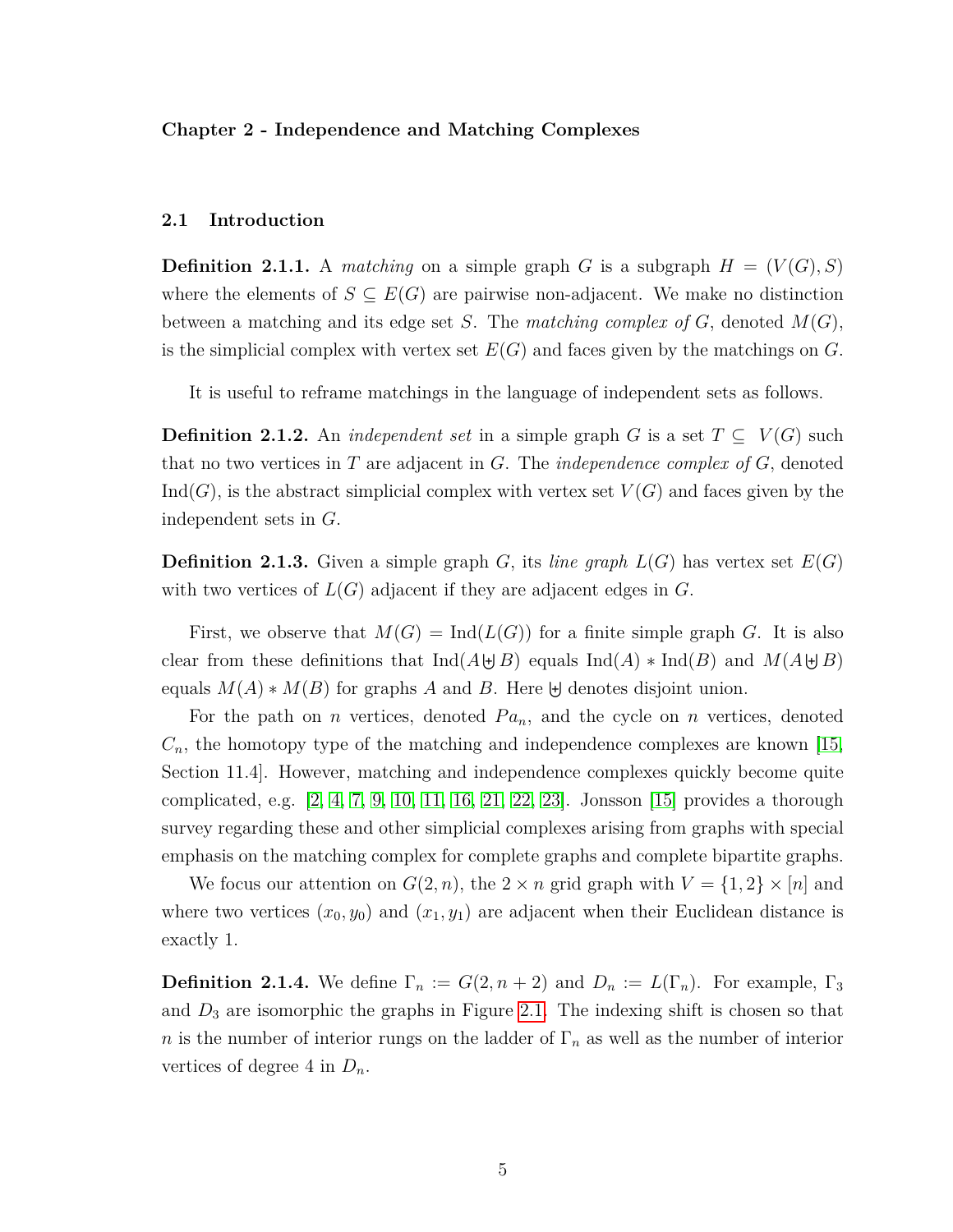<span id="page-16-1"></span>

In an unpublished manuscript [\[14\]](#page-52-11), Jonsson establishes basic results regarding the matching complexes for  $\Gamma_n$  and more general grid graphs. For example, Jonsson shows that the homotopical depth of  $M(\Gamma_n)$  is  $[2n/3]$ , which implies that this skeleton of the complex is a wedge of spheres. However, Jonsson states [\[14,](#page-52-11) page 3] that "it is probably very hard to determine the homotopy type of" matching complexes of grid graphs.

#### <span id="page-16-0"></span>**2.2 Matching Trees and the Comb Algorithm**

In [\[8\]](#page-52-4), Bousquet-M´elou, Linusson, and Nevo introduced *matching trees* as a way to apply discrete Morse theory to  $\text{Ind}(G)$  for a simple graph  $G = (V, E)$ . For  $A, B \subseteq V$ such that  $A \cap B = \emptyset$ , let

$$
\Sigma(A, B) := \{ I \in \text{Ind}(G) : A \subseteq I \text{ and } B \cap I = \emptyset \} .
$$

For a vertex  $p \in V(G)$ , let  $N(p)$  denote the neighbors of p in *G*. A matching tree  $\tau(G)$ for *G* is a directed tree constructed according to the following algorithm.

**Algorithm 2.2.1** (Matching Tree Algorithm (MTA)). Begin by letting  $\tau(G)$  be a single node labeled  $\Sigma(\emptyset, \emptyset)$ , and consider this node a sink until after the first iteration of the following loop:

**WHILE**  $\tau(G)$  has a leaf node  $\Sigma(A, B)$  that is a sink with  $|\Sigma(A, B)| \geq 2$ , **DO ONE OF THE FOLLOWING:**

- 1. If there exists a vertex  $p \in V \setminus (A \cup B)$  such that  $|N(p) \setminus (A \cup B)| = 0$ , create a directed edge from Σ(*A, B*) to a new node labeled ∅. Refer to *p* as a *free vertex* of  $\tau(G)$ . Since  $p \notin A \cup B$ , neither p nor any of its neighbors are in A. Moreover,  $|N(p) \setminus (A \cup B)| = 0$  implies that all neighbors of *p* are in *B*. Consequently, given  $\sigma \in \Sigma(A, B)$ , we may pair  $\sigma$  and  $\sigma \cup \{p\}$  in the face poset of Ind(*G*).
- 2. If there exist vertices  $p \in V \setminus (A \cup B)$  and  $v \in N(p)$  such that  $N(p) \setminus (A \cup B)$ contains only *v*, create a directed edge from  $\Sigma(A, B)$  to a new node labeled  $\Sigma(A \cup \{v\}, B \cup N(v))$ . Then, *v* is a *matching vertex* of  $\tau(G)$  with respect to *p*. Note that neither *p* nor any of its neighbors are in *A*, and all of *p*'s neighbors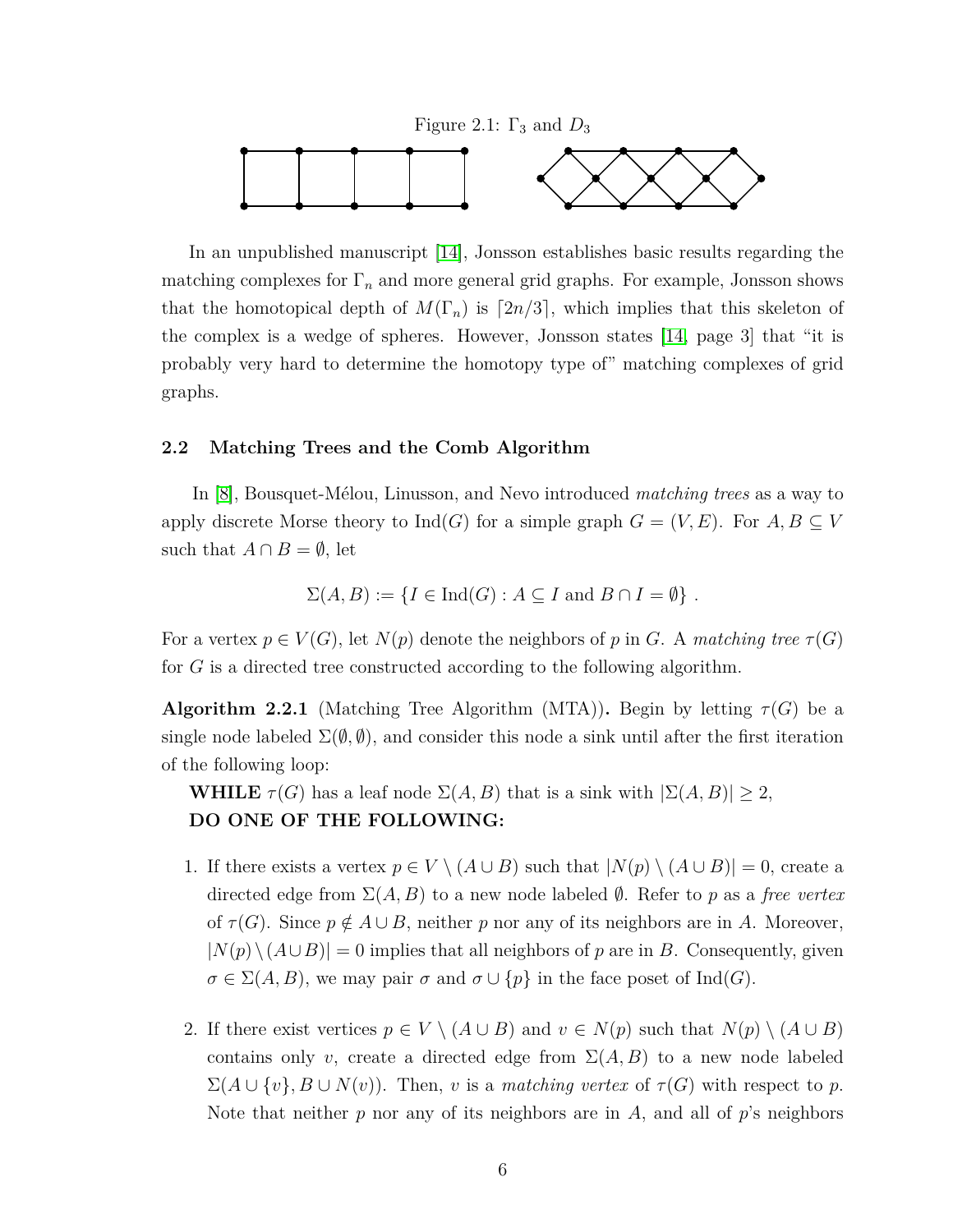(except for *v*) are in *B*. Performing Step 3 (described below) with *v* implies that the branch with  $\Sigma(A, B \cup \{v\})$  has *p* as a free vertex, so we can perform Step 1 on that branch.

3. Choose a vertex  $v \in V \setminus (A \cup B)$  and created two directed edges from  $\Sigma(A, B)$ to new nodes labeled  $\Sigma(A, B \cup \{v\})$  and  $\Sigma(A \cup \{v\}, B \cup N(v))$ . Refer to *v* as a *splitting vertex* of  $\tau(G)$ .

The node  $\Sigma(\emptyset, \emptyset)$  is called the *root* of the matching tree, while any non-root node of outdegree 1 in  $\tau(G)$  is called a *matching site* of  $\tau(G)$  and any non-root node of outdegree 2 is called a *splitting site* of  $\tau(G)$ . Note that the empty set is always matched at the last node of the form  $\Sigma(\emptyset, B)$ .

A key observation from [\[8\]](#page-52-4) is that a matching tree on *G* yields an acyclic partial matching on the face poset of  $\mathrm{Ind}(G)$  as follows.

**Theorem 2.2.2** ([\[8\]](#page-52-4), Section 2). A matching tree  $\tau(G)$  for *G* yields an acyclic partial matching on the face poset of  $\text{Ind}(G)$  whose critical cells are given by the non-empty sets  $\Sigma(A, B)$  labeling non-root leaves of  $\tau(G)$ . In particular, for such a set  $\Sigma(A, B)$ , the set A yields a critical cell in  $\mathrm{Ind}(G)$ .

Now, we will use matching trees to produce a Morse matching on the face poset of  $M(\Gamma_n) = \text{Ind}(D_n)$ . In fact, our techniques actually apply to independence complexes of a larger class of graphs that include  $D_n$ ; however, before introducing these graphs, we define two families of related graphs.

**Definition 2.2.3.** First, for  $m \geq 1$  and  $n \geq 1$ , let  $Y_n^m$  denote the extended star graph with a central vertex of degree *m* and paths of *n* edges emanating outward. We call each of these paths a *tendril*. We further define  $\hat{Y}_n^m$  to be two vertices connected by  $m$ parallel paths each having  $n + 1$  edges. (In both cases, we ignore the degenerate cases  $m = 0$  and  $n = 0$ .) As examples,  $Y_4^3$  and  $\hat{Y}_4^3$  are isomorphic to the graphs in Figure [2.2.](#page-17-0) Also, observe that  $Y_n^1 \cong Pa_{n+1}$ ,  $Y_n^2 \cong Pa_{2n+1}$ ,  $\hat{Y}_n^1 \cong Pa_{n+2}$ , and  $\hat{Y}_n^2 \cong C_{2n+2}$ 

<span id="page-17-0"></span>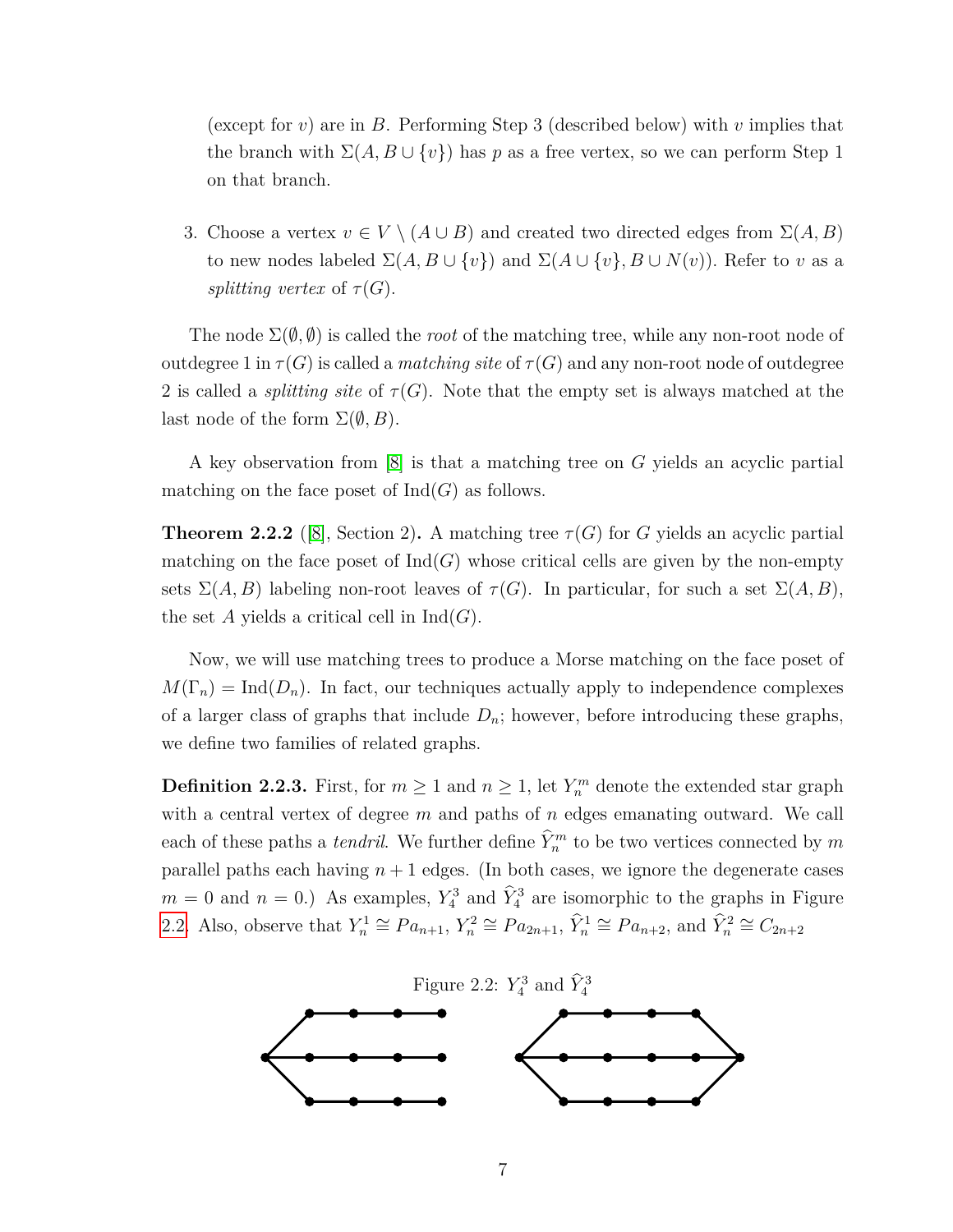We will impose a specific labeling on these  $\hat{Y}_n^m$  graphs: the leftmost vertex is a, the rightmost vertex is *b*, and the *k*-th vertex away from *a* on the *j*-th path is (*j, k*).

<span id="page-18-2"></span>**Definition 2.2.4.** Let  $\Delta_n^m$  denote the (labeled) graph  $\hat{Y}_{n+1}^m$  with *n* additional vertices labeled  $\{1, \ldots, n\}$  and edges  $\{k, (j, k)\}$  and  $\{k, (j, k+1)\}$  for each  $j \in [m]$  and each  $k \in [n]$ . For example,  $\Delta_3^4$  is depicted in Figure [2.3.](#page-18-0)

In accordance with this numbering scheme, we define  $\Delta_0^m := \hat{Y}_1^m$  and  $\Delta_{-1}^m := K_1$ where  $K_1$  denotes an isolated vertex with no loops.

<span id="page-18-0"></span>



The indexing convention is chosen so that *n* is the number of interior vertices of degree 2*m*. These vertices are special in that vertex *j* "cones" over the vertices of the form  $(i, j)$  and  $(i, j + 1)$  for each  $1 \leq j \leq n$ . It is straightforward to verify that  $\Delta_n^2 = D_n$ , and hence  $\Delta_n^m$  is a family generalizing the  $D_n$  graphs.

We begin by determining the homotopy type of  $\text{Ind}(Y_n^m)$  and  $\text{Ind}(\hat{Y}_n^m)$ . Since  $Y_n^m$ is a tree for  $m \geq 1$  and  $n \geq 0$ , we know by work of Ehrenborg and Hetyei [\[12\]](#page-52-12) that  $\text{Ind}(Y_n^m)$  is either contractible or homotopy equivalent to a single sphere.

<span id="page-18-1"></span>**Lemma 2.2.5.** For  $m \geq 1$  and  $n \geq 0$ ,

$$
\operatorname{Ind}(Y_n^m) \simeq \begin{cases} * & \text{if } n = 3k \\ S^{mk} & \text{if } n = 3k + 1 \\ S^{m(k+1)-1} & \text{if } n = 3k + 2 \end{cases}.
$$

*Proof.* Case 1: Suppose that  $n = 3k$ . We use induction on *m*. If  $m = 1$ , then  $Y_n^1 \cong Pa_{3k+1}$ ; hence, Ind( $Y_n^1$ ) is contractible [\[17,](#page-53-0) Prop 11.16]. Suppose the induction hypothesis holds for  $\ell < m$ . Select a tendril of  $Y_n^m$  and label the vertices 1 through *n* starting at the leaf. We consider a matching tree on  $\text{Ind}(Y_n^m)$ . Perform Step 2 of the MTA with  $p = 1$  and  $v = 2$ . Repeat with  $p = 4$  and  $v = 5$  and so on modulo 3. Since  $n = 3k$ , we will eventually perform Step 2 with  $p = n - 2$  and  $v = n - 1$ . The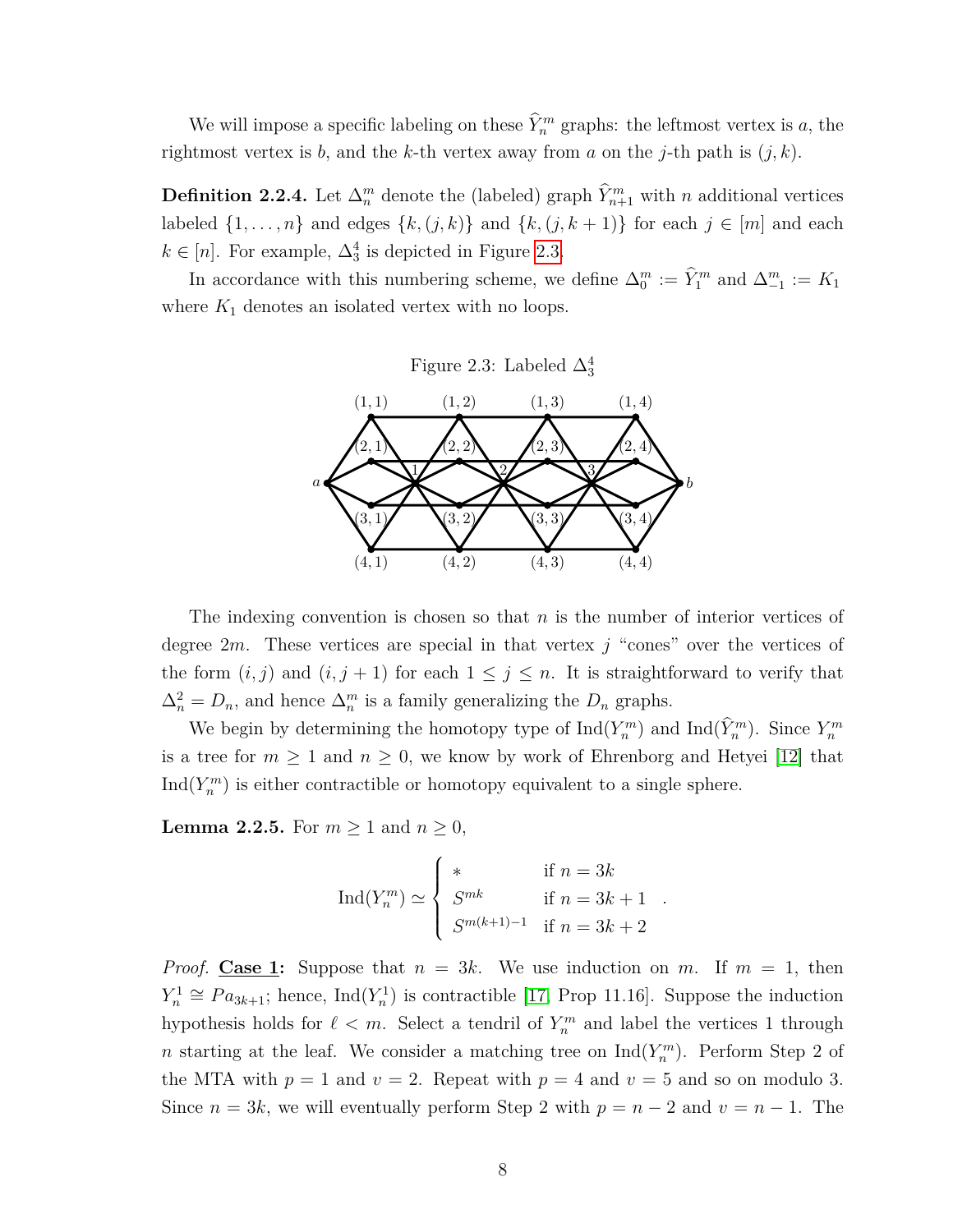remaining subgraph of  $Y_n^m$  from which we may select vertices is isomorphic to  $Y_n^{m-1}$ . Since  $\text{Ind}(Y_n^{m-1})$  is contractible by assumption, by induction  $\text{Ind}(Y_n^m)$  is contractible as well.

**Case 2:** Suppose that  $n = 3k + 1$  or  $n = 3k + 2$ . Let *a* be the vertex of degree *m* in  $Y_n^m$ . We again consider a matching tree on  $\text{Ind}(Y_n^m)$ . We apply Step 3 of the MTA with  $v = a$ . At the  $\Sigma({a}, N(a))$  and  $\Sigma(\emptyset, {a})$  nodes, the remaining subgraphs of  $Y_n^m$  from which we may select vertices are isomorphic to an *m*-fold disjoint union of  $Pa_{n-1}$ 's and an *m*-fold disjoint union of  $Pa_n$ 's respectively. When  $n = 3k + 1$ , the union of  $Pa_n$ 's is contractible [\[17,](#page-53-0) Prop 11.16], and each subcomplex Ind( $Pa_{n-1}$ ) contributes  $\frac{n-2}{3}$  $+ 1 = k$  vertices toward a single critical cell. In total, the vertex 3 *a* and the vertices from each  $Ind(Pa_{n-1})$  factor combine to form a single critical cell of dimension  $mk$ . When  $n = 3k + 2$ , the union of the  $Pa_{n-1}$ 's is contractible [\[17,](#page-53-0) Prop 11.16], and each subcomplex Ind( $Pa_n$ ) contributes  $\frac{n-1}{3}$  $+1 = k + 1$  vertices 3 toward a single critical cell. In total, the vertices from each  $\text{Ind}(Pa_n)$  factor combine to form a single critical cell of dimension  $m(k + 1) - 1$ . This gives the result.  $\Box$ 

<span id="page-19-0"></span>**Lemma 2.2.6.** For  $m \geq 2$  and  $n \geq 1$ ,

$$
\operatorname{Ind}(\widehat{Y}_n^m) \simeq \begin{cases} S^{mk} & \text{if } n = 3k \\ S^{mk} & \text{if } n = 3k + 1 \\ S^{mk+1} \vee S^{m(k+1)-1} & \text{if } n = 3k + 2 \end{cases}.
$$

*Proof.* In  $\hat{Y}_n^m$ , label the two vertices of degree *m* as *a* and *b* respectively. We consider a matching tree on  $\text{Ind}(\hat{Y}_n^m)$ . First, we apply Step 3 of the MTA with  $v = b$ . At the  $\Sigma(\{b\}, N(b))$  and  $\Sigma(\emptyset, \{b\})$  nodes, the remaining subgraphs of  $\hat{Y}^m_n$  from which we may select vertices are isomorphic to  $Y_{n-1}^m$  and  $Y_n^m$  respectively. For  $n = 3k$  and  $n = 3k + 1$ , the result is immediate from applying Lemma [2.2.5](#page-18-1) as one of the branches will produce contractible information.

For the  $n = 3k + 2$  case with  $m \geq 3$ , Lemma [2.2.5](#page-18-1) only shows that two cells of the appropriate dimension exist, but they may not necessarily form a wedge. This is sufficient for our purposes, but we prove that the two cells do, in fact, form a wedge for sake of completeness. Given the matching tree defined above for  $\text{Ind}(\widehat{Y}_n^m)$ , let  $\tau$  denote the cell of dimension  $mk + 1$ , and let  $\sigma$  denote the cell of dimension  $m(k + 1) - 1$ . In the style of [\[20,](#page-53-4) Theorem 2.2], we argue that the feasibility domain of  $\sigma$  (see [20, Def 2.1) is such that  $\tau$  and  $\sigma$  must form a wedge. Suppose there exists a generalized alternating path from  $\sigma$  to  $\tau$  as per [\[20,](#page-53-4) Def 2.1]. Our choice of matching tree implies  $b \in \tau$  while  $b \notin \sigma$ . Let  $x_i$  be the last element in the alternating path with  $b \notin x_i$ , so  $b \in x_{i+1}$ . If  $x_i \leq x_{i+1}$ , then  $x_i$  and  $x_{i+1}$  are matched in the matching tree and so *b* was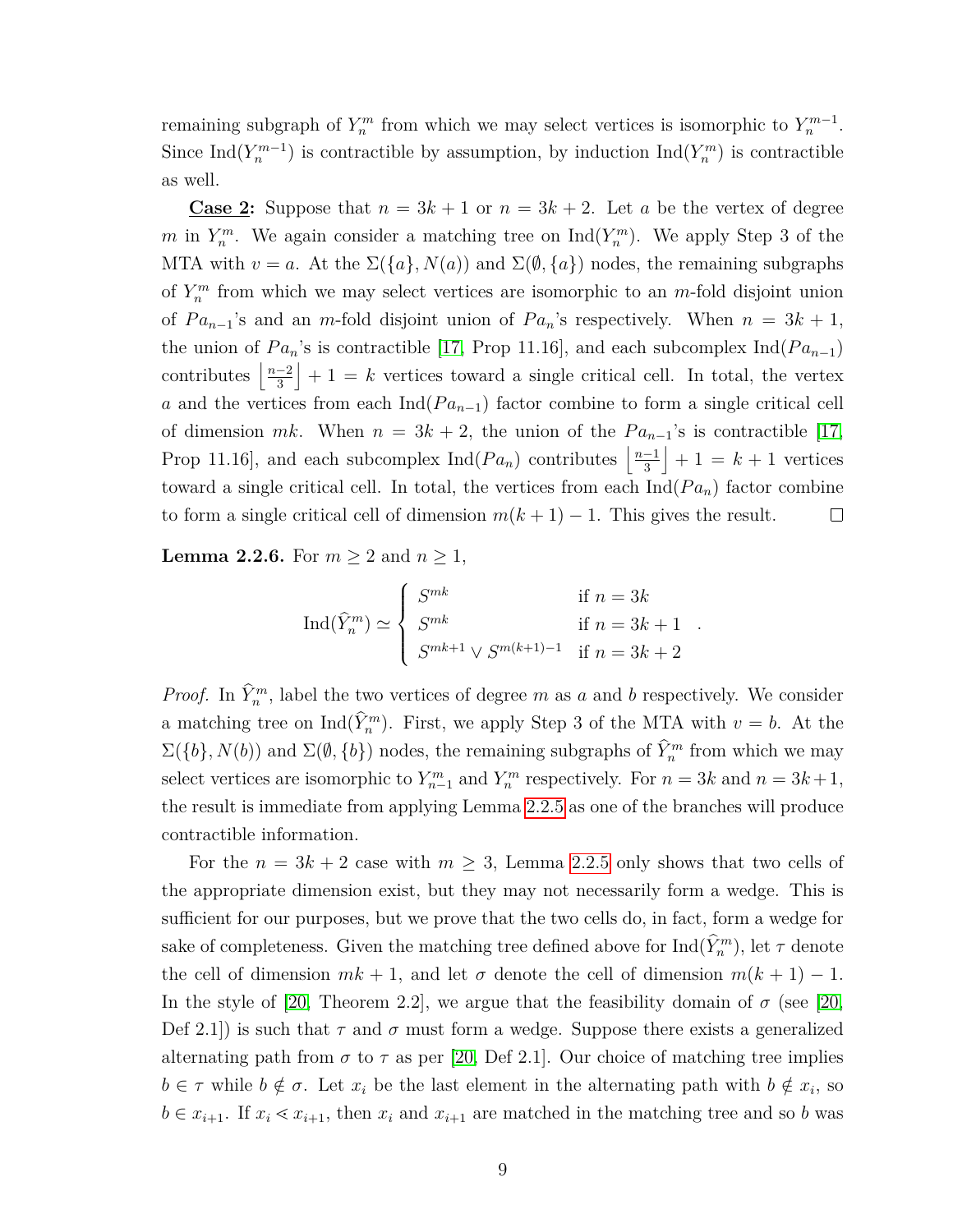designated as a free vertex during some application of Step 1 of the MTA. This is not possible as *b* is included in  $A \cup B$  in all tree nodes except for the root. If  $x_i > x_{i+1}$ , then  $x_{i+1} \subseteq x_i$  as sets. This contradicts that  $b \notin x_i$  and  $b \in x_{i+1}$ . Consequently, no such generalized alternating path can exist between  $\sigma$  and  $\tau$ . The feasibility region of *σ* does not contain *τ*, and so *σ* and *τ* form a wedge per [\[20,](#page-53-4) Theorem 2.2].  $\Box$ 

We now develop a specific matching tree for  $\text{Ind}(\Delta_n^m)$ .

**Algorithm 2.2.7** (Comb Algorithm (CA)). Fix  $m \geq 2, n \geq 1$  and use the labeling of the vertices of  $\Delta_n^m$  from Definition [2.2.4.](#page-18-2)

- 1. Perform Step 3 of the MTA for  $v = 1$ , which produces two leaves  $\Sigma({1}, N(1))$ and  $\Sigma(\emptyset, \{1\})$  respectively.
- 2. For each  $k \in \{2, \ldots, n\}$ , inductively perform Step 3 of the MTA for  $v = k$  on the leaf  $\Sigma(\emptyset, \{1, 2, ..., k-1\})$ , successively producing leaves of the form

$$
\Sigma({k}, N(k) \cup {1, 2, ..., k-1})
$$
 and  $\Sigma(\emptyset, {1, 2, ..., k})$ .

- 3. At the  $\Sigma({1}, N(1))$  leaf, we may perform Step 1 of the MTA with  $p = a$ .
- 4. For each  $k \in \{2, \ldots, n-1\}$ , consider the leaf

$$
\Sigma({k}, N(k) \cup {1, 2, ..., k-1})
$$
.

The remaining subgraph of  $\Delta_n^m$  from which we may query vertices is isomorphic to  $Y_{k-1}^m \not\in \Delta_{n-(k+1)}^m$ . Since  $\text{Ind}(Y_{k-1}^m)$  is known, we can determine the number and dimension of critical cells below this node by inductively applying this algorithm to  $\Delta_{n-(k+1)}^m$ .

- 5. At the  $\Sigma({n}, N(n) \cup {1, 2, ..., n-1})$  leaf, we may perform Step 1 of the MTA with  $p = b$ .
- 6. At the  $\Sigma(\emptyset, \{1, 2, \ldots, n\})$  leaf, the remaining subgraph of  $\Delta_n^m$  from which we may query vertices is isomorphic to  $\hat{Y}_{n+1}^m$ . Since  $\text{Ind}(\hat{Y}_{n+1}^m)$  is known, we can determine the number and dimension of critical cells arising below this node.

We call this process for generating a matching tree for  $\text{Ind}(\Delta_n^m)$  the "Comb Algorithm" because of the visual shape of the resulting matching tree. Steps 1 and 2 produce the backbone of the comb, while Steps 3 through 6 produce the teeth. For example, applying Steps 1 and 2 of the comb algorithm to  $\text{Ind}(\Delta_4^m)$  leads to the (partial) matching tree in Figure [2.4.](#page-21-2)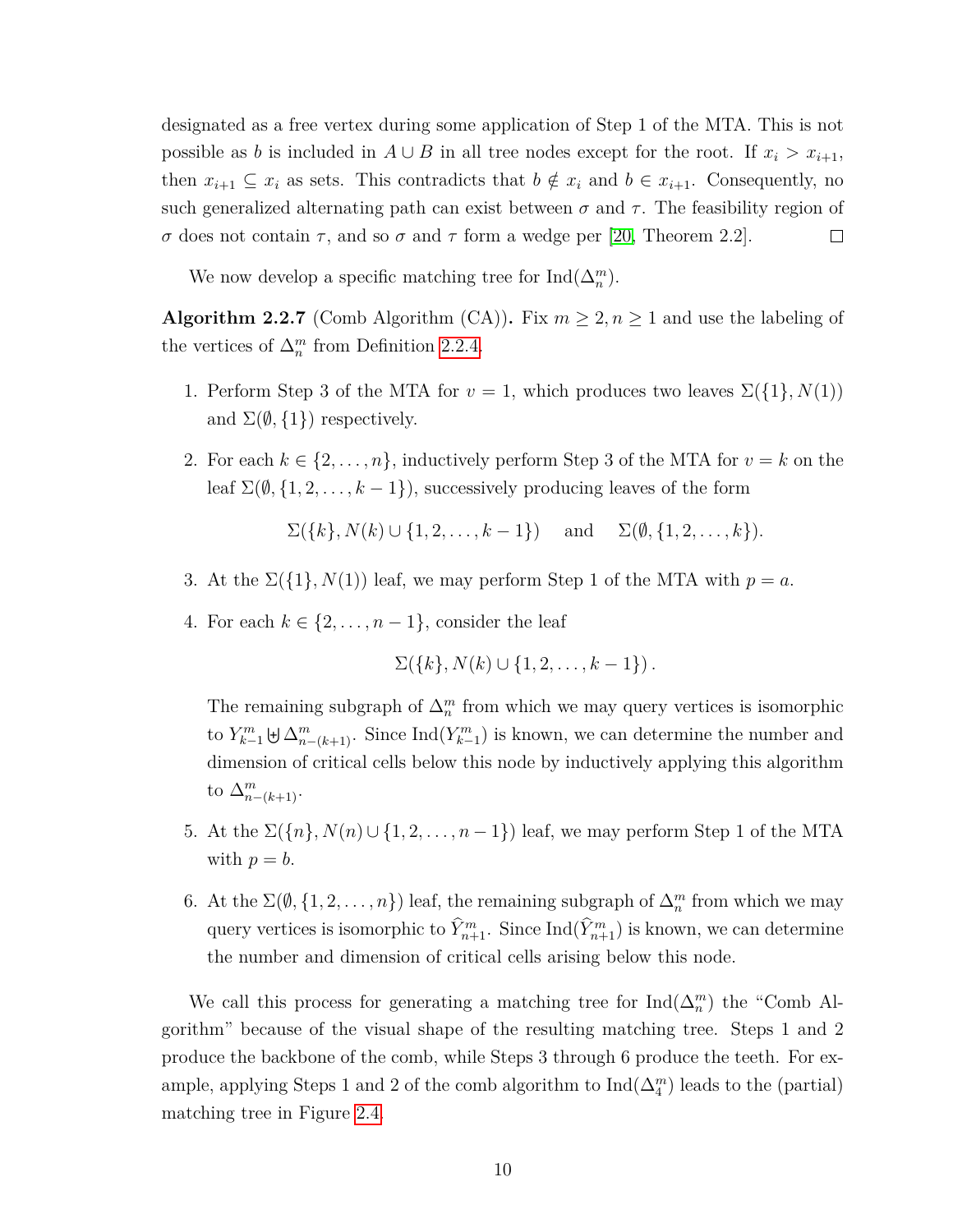<span id="page-21-2"></span>Figure 2.4: Example of the Comb Algorithm



#### <span id="page-21-0"></span>**2.3 Chain Spaces after the Comb Algorithm**

<span id="page-21-4"></span>**Definition 2.3.1.** Denote by  $X_n^m$  the cellular complex arising from the Comb Algorithm applied to  $\text{Ind}(\Delta_n^m)$  for  $m \geq 2$  and  $n \geq 1$ . Since we cannot apply the Comb Algorithm to  $\text{Ind}(\Delta_0^m)$ , we define  $X_0^m$  to be  $S^0$  in agreement with the fact that  $\Delta_0^m \cong \widehat{Y}_1^m$ . Now, for fixed  $m \geq 2$  and arbitrary  $d \geq 1$ , let  $C_n^d$  be the number of *d*-dimensional cells in  $X_n^m$ .

Since the Comb Algorithm will always pair the empty set with a 0-cell, we insist that  $C_n^{-1} = 0$ . Also, we set  $C_n^0$  to be one less than the number of 0-dimensional cells in  $X_n^m$  to avoid including the extra 0-cell generating by the empty set pairing. Furthermore, the overall context implies that  $C_n^d = 0$  if  $d < 0$  or  $n < 0$ .

<span id="page-21-3"></span>**Proposition 2.3.2.** Suppose  $0 \le n \le 3$ . Then,  $C_n^d = 0$  for all  $d \ge 0$  except the data in Table [2.1.](#page-21-1)

Table 2.1: Initial conditions of the Comb Algorithm recursion

<span id="page-21-1"></span>

|         |  | $\gamma m-1$ | $\gamma_m$ | $\mathbf{v}_m$ |
|---------|--|--------------|------------|----------------|
| $m = 1$ |  |              |            |                |
| m       |  |              |            |                |

*Proof.* Fix  $m \geq 2$ . We separately consider  $\text{Ind}(\Delta_n^m)$  for  $n \in \{0, 1, 2, 3\}$ .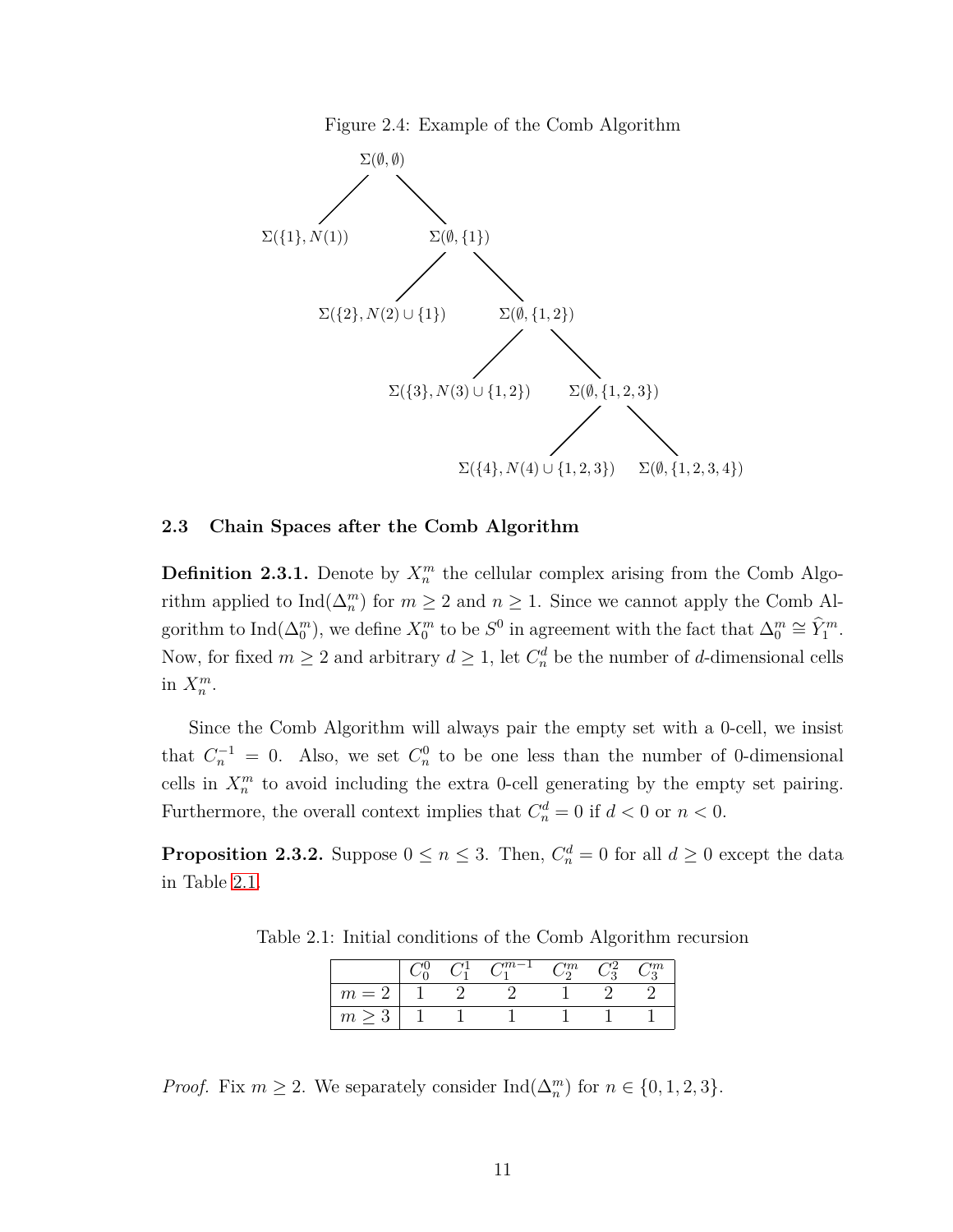**Case 1:** Suppose  $n = 0$ . Then  $\Delta_0^m \cong \hat{Y}_1^m$ , which implies Ind $(\Delta_0^m) \simeq S^0$  by Lemma [2.2.6.](#page-19-0) Consequently,  $C_0^0 = 1$  while  $C_0^d = 0$  for all other *d*.

**Case 2:** Suppose  $n = 1$ . We apply Step 1 followed by Step 3 of the CA to Ind( $\Delta_1^m$ ). At the  $\Sigma(\emptyset, \{1\})$  node, the remaining graph from which we may select vertices is isomorphic to  $\hat{Y}_2^m$ . Thus,  $\text{Ind}(\Delta_1^m) \simeq \text{Ind}(\hat{Y}_2^m)$ , from which we can apply Lemma [2.2.6.](#page-19-0) So,  $C_1^1 = C_1^{m-1} = 1$  if  $m \ge 3$ , and  $C_1^1 = 2$  if  $m = 2$ . In either case,  $C_1^d = 0$  for all other *d*.

**Case 3:** Suppose  $n = 2$ . First, apply the Comb Algorithm to Ind( $\Delta_2^m$ ). We note that Step 5 subsumes Step 4 in this particular instance. Now, Steps 3 and 5 imply that no critical cells are picked out below the nodes  $\Sigma({1}, N(1))$  and  $\Sigma({2}, N(2) \cup {1}).$ Consequently, Step 6 implies that  $\text{Ind}(\Delta_2^m) \simeq \text{Ind}(\widehat{Y}_3^m) \simeq S^m$  via Lemma [2.2.6.](#page-19-0) Thus,  $C_2^m = 1$  while  $C_2^d = 0$  for all other *d*.

**Case 4:** Suppose  $n = 3$ . First, apply the Comb Algorithm to Ind( $\Delta_3^m$ ). Now, Steps 3 and 5 imply that no critical cells are picked out below the nodes  $\Sigma({1}, N(1))$ and  $\Sigma({3}, N(3) \cup {1,2})$ . Per Step 4, at the  $\Sigma({2}, N(2) \cup {1})$  leaf, the remaining subgraph of  $\Delta_3^m$  from which we may query vertices is isomorphic to  $Y_1^m \boxminus \Delta_0^m$ . We already know that  $\text{Ind}(Y_1^m)$  and  $\text{Ind}(\Delta_0^m)$  are both homotopy equivalent to  $S^0$ , thus each has one critical 0-cell with one vertex. Consequently,  $\text{Ind}(Y_1^m \cup \Delta_0^m)$  must have a single critical cell consisting of two vertices, so it is homotopy equivalent to *S* 1 . Therefore, the Comb Algorithm generates a 2-cell below the  $\Sigma({2}, N(2) \cup {1})$  node. At the node  $\Sigma(\emptyset, \{1, 2, 3\})$  generated in Step 6, the remaining subgraph of  $\Delta_3^m$  from which we may query vertices is isomorphic to  $\hat{Y}_4^m$ . Since  $\text{Ind}(\hat{Y}_4^m) \simeq S^m$ , the Comb Algorithm generates an *m*-cell below this node. In total, we have  $C_3^2 = C_3^m = 1$  if  $m > 2$ , otherwise  $C_3^2 = 2$ . In either case,  $C_3^d = 0$  for all other *d*. П

<span id="page-22-1"></span>**Theorem 2.3.3.** Using Proposition [2.3.2](#page-21-3) as initial conditions, we have

<span id="page-22-0"></span>
$$
C_n^d = C_{n-3}^{d-2} + C_{n-4}^{d-(m+1)} + C_{n-3}^{d-m}, \qquad (2.1)
$$

when  $n \geq 4$  for fixed  $m \geq 2$ . In this formula, a summand is zero if the subscript or superscript is negative.

*Proof.* Assume  $n \geq 4$  and  $d \geq 0$ . Applying the Comb Algorithm to Ind $(\Delta_n^m)$  generates factors of the form  $\text{Ind}(Y_{k-1}^m \cup \Delta_{n-(k+1)}^m)$  for  $1 \leq k \leq n$ , each of which is homeomorphic to  $\text{Ind}(Y_{k-1}^m) * \text{Ind}(\Delta_{n-(k+1)}^m)$ . We let  $C_n^d(k)$  be the number of *d*-dimensional cells in *X*<sup>*m*</sup> produced by the Comb Algorithm below the node  $\Sigma({k}, N(k) \cup {1, 2, ..., k-1})$ , that is, the cells referenced in Step 4 of the Comb Algorithm. We use  $C_n^d(\emptyset)$  to denote the number of *d*-dimensional cells arising from Step 6 of the Comb Algorithm. It is clear that  $C_n^d = \sum_{k=1}^n C_n^d(k) + C_n^d(\emptyset)$ .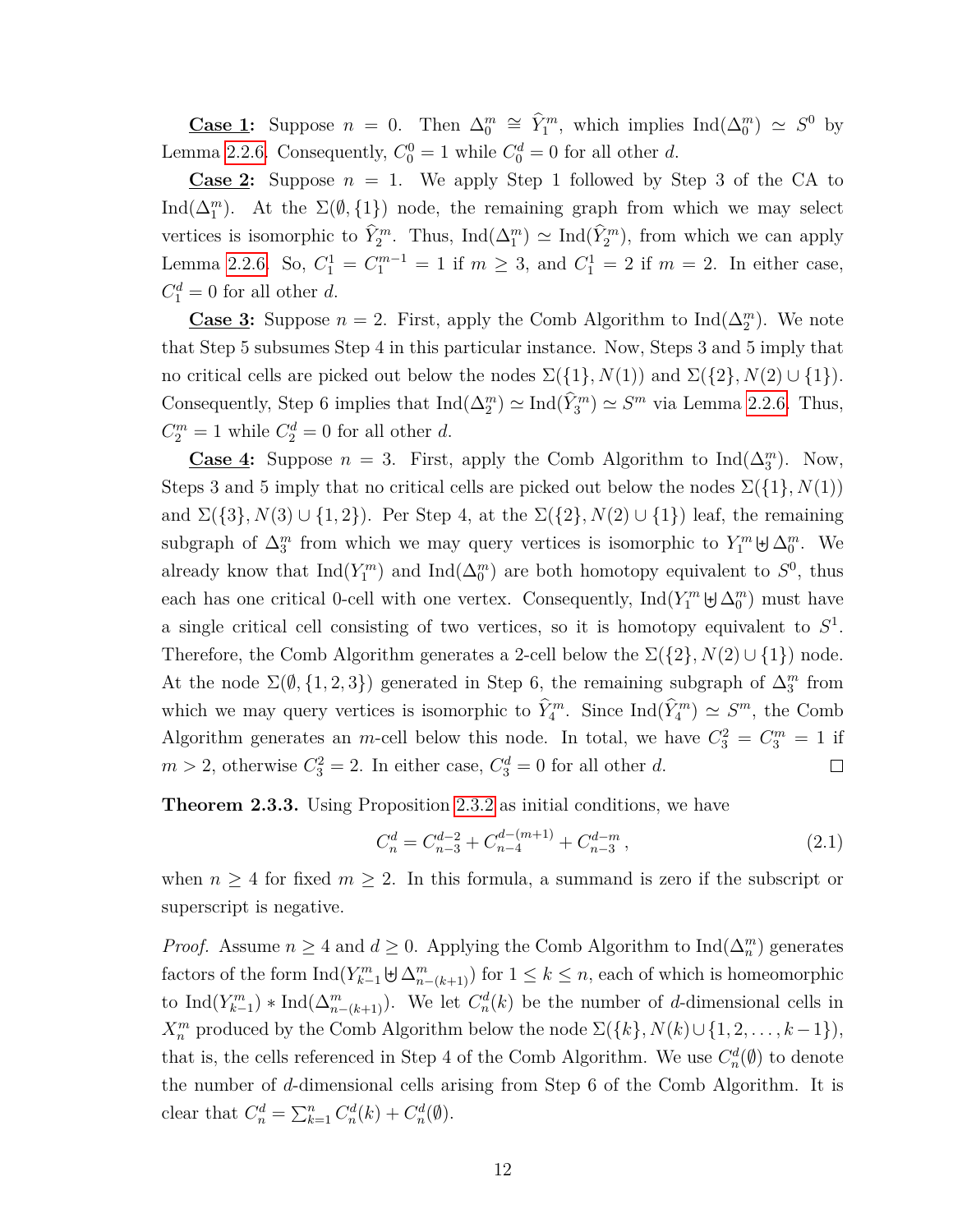First, whenever  $k - 1 \equiv 0 \mod 3$ , Ind $(Y_{k-1}^m)$  is contractible and, consequently, so is  $\text{Ind}(Y_{k-1}^m) * \text{Ind}(\Delta_{n-(k+1)}^m)$ . Thus,  $C_n^d(k) = 0$  when  $k-1 \equiv 0 \mod 3$ , and so we may assume that  $k = 3\ell$  or  $k = 3\ell + 2$  for some non-negative integer  $\ell$ . Also, note that Ind( $Y_{k-1}^m$ ) \* Ind( $\Delta_{n-(k+1)}^m$ ) is contractible for  $k=n$  since Ind( $\Delta_{-1}^m$ ) is contractible, i.e.  $C_n^d(n) = 0$ . These observations subsume Steps 3 and 5 of the Comb Algorithm.

Next, we consider  $C_n^d(2)$ . Such a *d*-cell must correspond to the set of  $d+1$  vertices consisting of the vertex 2, a single vertex contributed from  $\text{Ind}(Y_1^m)$ , and  $d-1$  vertices contributed from  $\text{Ind}(\Delta_{n-3}^m)$ . Therefore, the *d*-cells coming from  $\text{Ind}(Y_1^m) * \text{Ind}(\Delta_{n-3}^m)$ are in bijective correspondence with the  $(d-2)$ -cells of  $\text{Ind}(\Delta_{n-3}^m)$ . Hence,  $C_n^d(2)$  equals  $C_{n-3}^{d-2}$ . Note that if  $d < 2$ , then  $C_n^d(2) = 0$ .

Similarly, we consider  $C_n^d(3)$ . The  $d+1$  vertices corresponding to such a *d*-cell consist of the vertex 3, *m* vertices contributed from  $\text{Ind}(Y_2^m)$ , and  $d - m$  vertices contributed from  $\text{Ind}(\Delta_{n-4}^m)$ , provided  $d-m>0$ . Therefore, the *d*-cells coming from Ind( $Y_2^m$ ) \* Ind( $\Delta_{n-4}^m$ ) are in bijective correspondence with the  $(d - (m + 1))$ -cells of Ind( $\Delta_{n-4}^m$ ). Hence,  $C_n^d(3) = C_{n-4}^{d-(m+1)}$  $\binom{d-(m+1)}{n-4}$ . Note that if  $d < m+1$ , then  $C_n^d(3) = 0$ .

Lastly, we simultaneously consider  $C_n^d(k)$  for  $k \in \{4, 5, \ldots, n, \emptyset\}$ . As before, we can disregard  $k \equiv 1 \mod 3$  and  $k = n$ . We first consider the case when  $k = 3\ell$  for some positive integer  $\ell$ , which implies that  $\text{Ind}(Y_{k-1}^m) \simeq S^{m\ell-1}$ . A *d*-cell contributed from the factor  $\text{Ind}(Y_{k-1}^m) * \text{Ind}(\Delta_{n-(k+1)}^m)$  consists of (1) the vertex *k*, (2)  $m\ell$  vertices from Ind( $Y_{k-1}^m$ ), and (3) *d* − *m* $\ell$  vertices from Ind( $\Delta_{n-(k+1)}^m$ ), provided that *d* − *m* $\ell$  > 0. We observe that a similar factor of  $\text{Ind}(Y^m_{(k-1)-3} \uplus \Delta^m_{n-(k+1)})$  is generated when the Comb Algorithm is applied to  $\text{Ind}(\Delta_{n-3}^m)$ . It is straightforward to show that the difference in dimension of the critical cell in  $\text{Ind}(Y_{k-1}^m)$  from that of the critical cell in  $\text{Ind}(Y_{k-4}^m)$  is *m*. This implies that the  $d - m\ell$  vertices from  $\text{Ind}(\Delta_{n-(k+1)}^m)$  that generate a given *d*-cell in the factor  $\text{Ind}(Y_{k-1}^m) * \text{Ind}(\Delta_{n-(k+1)}^m)$  for  $\text{Ind}(\Delta_n^m)$  also generate a cell of dimension in *d* − *m* in the factor Ind( $Y_{k-4}^m$   $\uplus \Delta_{n-(k+1)}^m$ ) for Ind( $\Delta_{n-3}^m$ ) and vice versa. Consequently,  $C_n^d(k) = C_{n-3}^{d-m}(k-3)$ , provided  $d \geq m$ . A similar argument holds for the case when  $k \equiv 2 \mod 3$ .

Next, we see that  $C_n^d(\emptyset) = C_{n-3}^{d-m}(\emptyset)$  if  $d \geq m$ . This observation follows because the difference in dimensions of the critical cells in  $\text{Ind}(\hat{Y}_{n+1}^m)$  from those of the critical cells in  $\text{Ind}(\widehat{Y}_{n-2}^m)$  is *m* while the number of critical cells is constant modulo 3.

Hence, we must have

$$
\sum_{k=4}^{n} C_n^d(k) + C_n^d(\emptyset) = \sum_{k=1}^{n-3} C_{n-3}^{d-m}(k) + C_{n-3}^{d-m}(\emptyset) = C_{n-3}^{d-m},
$$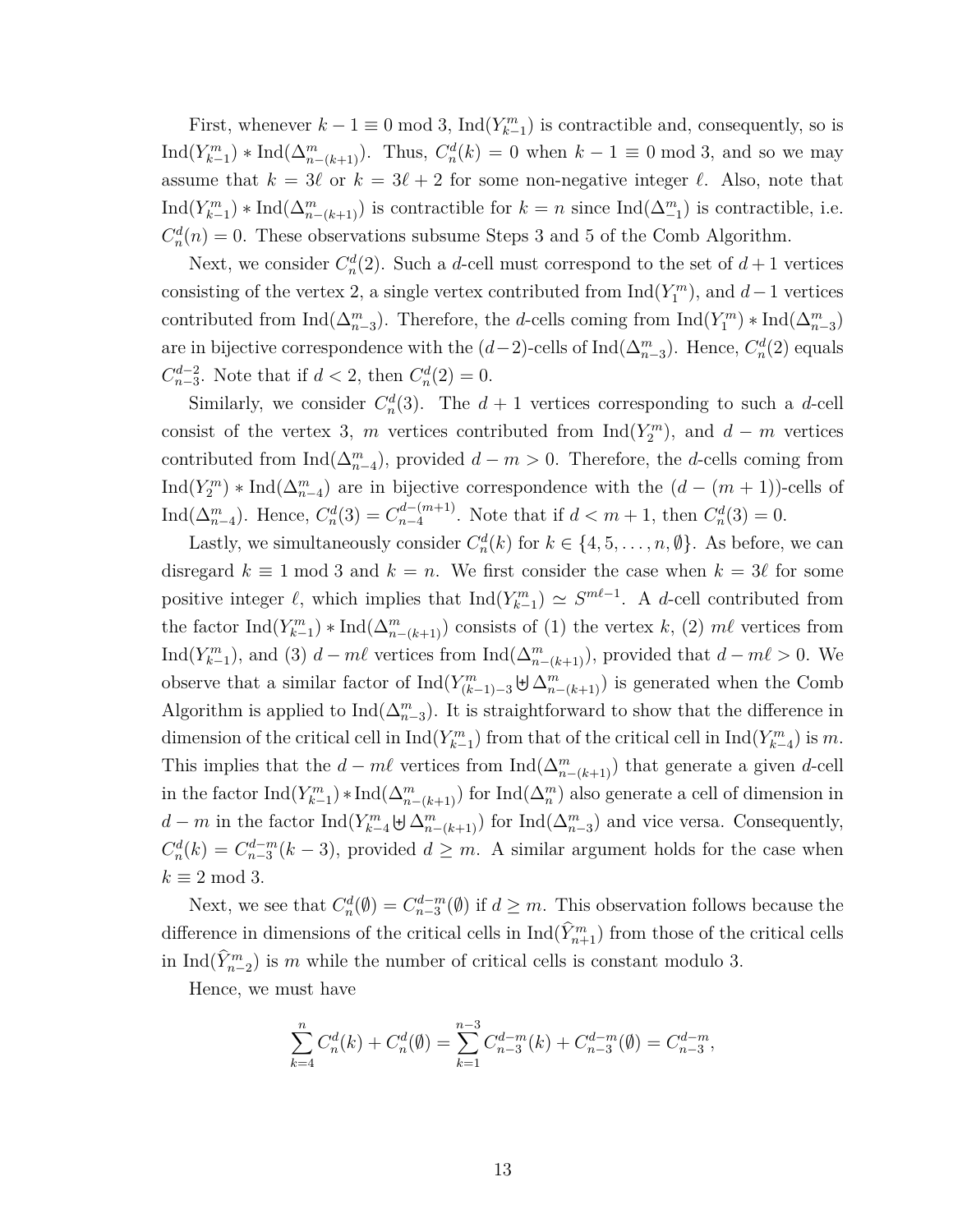which gives

$$
C_n^d = \sum_{k=1}^n C_n^d(k) + C_n^d(\emptyset) = C_{n-3}^{d-2} + C_{n-4}^{d-(m+1)} + C_{n-3}^{d-m}.
$$

Now that we have a recursive formula that gives the number of critical cells generated by the Comb Algorithm, we can manipulate this formula to get a recursive formula for the reducted Euler characteristic of both  $\text{Ind}(\Delta_n^m)$  and  $X_n^m$ . We denote this reduced Euler characteristic by  $\chi_n^m$ . Note that since  $C_n^0$  is one less than the number of zero-dimensional cells in  $X_n^m$ , we have  $\chi_n^m = \sum_{d \geq 0} (-1)^d C_n^d$ .

**Corollary 2.3.4.** Given the initial conditions from Proposition [2.3.2,](#page-21-3) when  $m \geq 2$ and  $n \geq 4$ , we have

$$
\chi_n^m = (1 + (-1)^m) \chi_{n-3}^m + (-1)^{m+1} \chi_{n-4}^m.
$$
 (2.2)

*Proof.* Fix *m* and *n* as above. Using formula [\(2.1\)](#page-22-0) for  $C_n^d$ , we obtain

$$
\chi_n^m = \sum_{d\geq 0} (-1)^d \left( C_{n-3}^{d-2} + C_{n-4}^{d-(m+1)} + C_{n-3}^{d-m} \right)
$$
  
\n
$$
= \left( \sum_{d\geq 0} (-1)^d C_{n-3}^{d-2} \right) + \left( \sum_{d\geq 0} (-1)^d C_{n-4}^{d-(m+1)} \right) + \left( \sum_{d\geq 0} (-1)^d C_{n-3}^{d-m} \right)
$$
  
\n
$$
= \left( \sum_{d\geq 0} (-1)^{d-2} C_{n-3}^{d-2} \right) + \left( (-1)^{m+1} \sum_{d\geq 0} (-1)^{d-(m+1)} C_{n-4}^{d-(m+1)} \right)
$$
  
\n
$$
+ \left( (-1)^m \sum_{d\geq 0} (-1)^{d-m} C_{n-3}^{d-m} \right)
$$
  
\n
$$
= \left( \sum_{d\geq 0} (-1)^d C_{n-3}^d \right) + \left( (-1)^{m+1} \sum_{d\geq 0} (-1)^d C_{n-4}^d \right) + \left( (-1)^m \sum_{d\geq 0} (-1)^d C_{n-3}^d \right)
$$
  
\n
$$
= \chi_{n-3}^m + (-1)^{m+1} \chi_{n-4}^m + (-1)^m \chi_{n-4}^m
$$
  
\n
$$
= (1 + (-1)^m) \chi_{n-3}^m + (-1)^{m+1} \chi_{n-4}^m
$$

The fourth equality above is obtained by reindexing and noting that  $C_{n-4}^{d-(m+1)} = 0$  for  $d < m$  and  $C_{n-3}^{d-m} = 0$  for  $d < m - 1$ .  $\Box$ 

**Corollary 2.3.5.** When *m* is even,  $\chi_n^m$  satisfies the recursion  $a_n = a_{n-3} - a_{n-2} - a_{n-1}$ with initial conditions  $a_0 = 1$ ,  $a_1 = -2$ , and  $a_2 = 1$ , and hence has generating function

$$
\frac{1-x}{1+x+x^2-x^3}.
$$

(This sequence is the A078046 entry in the OEIS [\[1\]](#page-52-13).)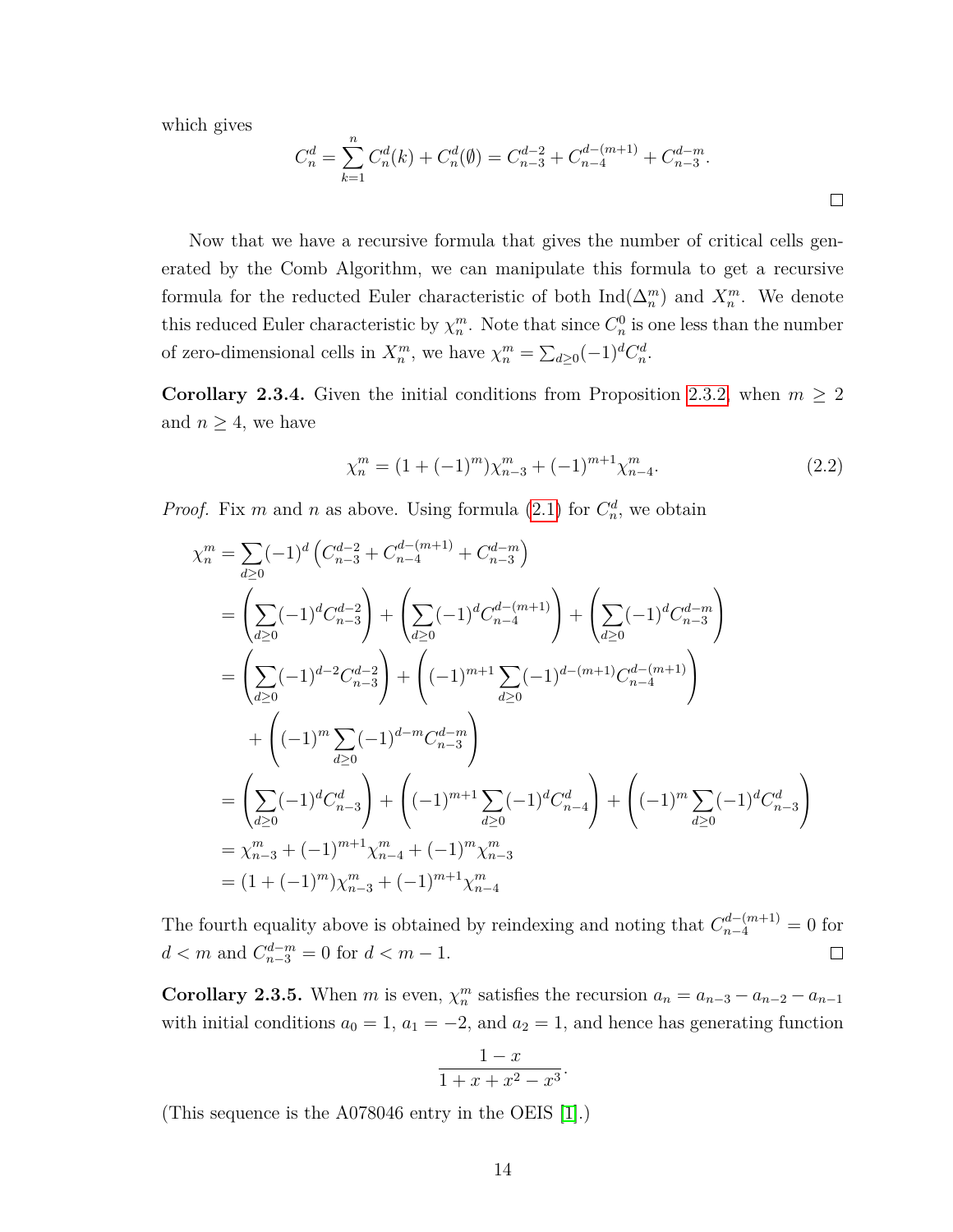*Proof.* Assume that  $m \geq 2$  is even. First, observe that  $\chi_0^m = 1$ ,  $\chi_1^m = -2$ , and  $\chi_2^m = 1$  by Proposition [2.3.2,](#page-21-3) so both relations have the same initial conditions. We can easily verify that  $\chi_3^m = 2 = 1 - (-2) - 1 = a_0 - a_1 - a_2 = a_3$ . Now, for fixed *n*, assume that  $\chi_{\ell}^m$  satisfies both relations for  $\ell < n$ . Since *m* is even, we have that  $\chi_n^m = 2 \cdot \chi_{n-3}^m - \chi_{n-4}^m = \chi_{n-3}^m + (\chi_{n-3}^m - \chi_{n-4}^m)$ . By assumption,  $\chi_{n-1}^m = \chi_{n-4}^m - \chi_{n-3}^m - \chi_{n-2}^m$ , which implies that  $\chi_{n-3}^m - \chi_{n-4}^m = -\chi_{n-2}^m - \chi_{n-1}^m$ . Therefore, we obtain by substituting that  $\chi_n^m = \chi_{n-3}^m + (\chi_{n-3}^m - \chi_{n-4}^m) = \chi_{n-3}^m - \chi_{n-2}^m - \chi_{n-1}^m$ . Consequently,  $\chi_n^m$  satisfies both relations by induction.  $\Box$ 

**Remark 2.3.6.** When *m* is odd,  $\chi_n^m = \chi_{n-4}^m$ . It is easy to verify that  $\chi_0^m = 1$ ,  $\chi_1^m = 0$ ,  $\chi_2^m = -1$ , and  $\chi_3^m = 1$  from Proposition [2.3.2.](#page-21-3) Therefore,  $\chi_n^m \in \{-1, 0, 1\}$  depending on the value of *n* modulo 4.

For the special case  $m = 2$ , the dimensions of  $C_n^d$  have an interesting enumerative interpretation. In particular, the sequence A201780 in OEIS [\[1\]](#page-52-13) is the Riordan array of

<span id="page-25-0"></span>
$$
\left(\frac{(1-x)^2}{1-2x}, \frac{x}{1-2x}\right)
$$

which can be alternatively defined by

$$
T(j,k) = 2 \cdot T(j-1,k) + T(j-1,k-1)
$$
\n(2.3)

with initial conditions  $T(0,0) = 1, T(1,0) = 0, T(2,0) = 1,$  and  $T(j,k) = 0$  if  $k < 0$ or *j < k*.

**Proposition 2.3.7.** When  $m = 2$ , formula [\(2.1\)](#page-22-0) reduces to  $C_n^d = 2C_{n-3}^{d-2} + C_{n-4}^{d-3}$ . We can convert between our  $C_n^d$  array and the above Riordan array by the relations

$$
C_n^d = T(n-d+2, 3d-2n)
$$
 and  $T(j,k) = C_{2(j-2)+k}^{3(j-2)+k}$ .

*Proof.* The initial conditions of  $C_d^n$  are realized as entries in this Riordan array as follows. First, it is clear that we have  $C_0^0 = 1 = T(2, 0)$ . It is straightforward to obtain the following:

$$
C_1^1 = 2
$$
  
= 2(2 \cdot 0 + 1) + 0  
= 2(2 \cdot T(0, 1) + T(0, 0)) + T(1, 0)  
= 2 \cdot T(1, 1) + T(1, 0)  
= T(2, 1)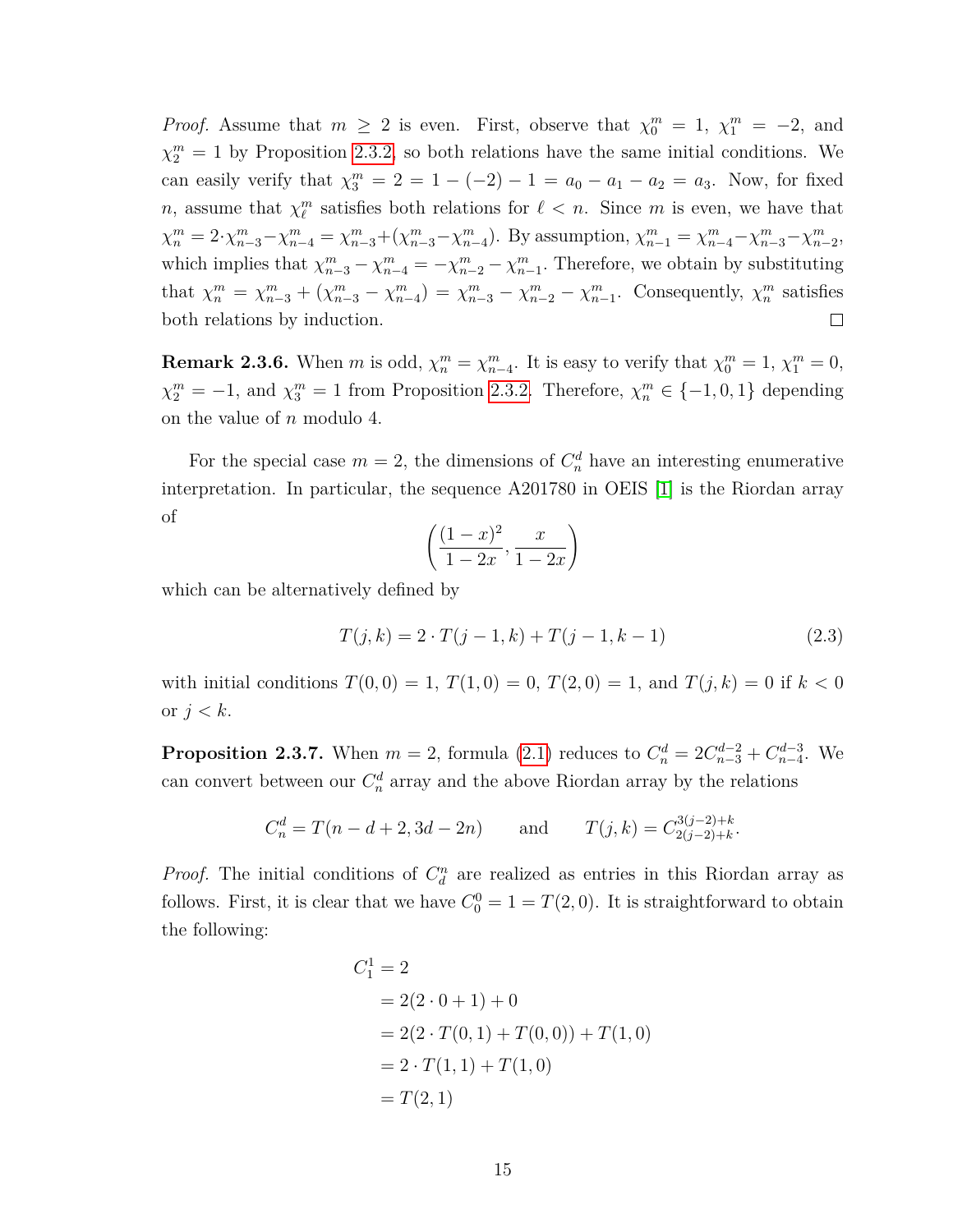$$
C_2^2 = 1
$$
  
= 2 \cdot 0 + 1  
= 2 \cdot T(1,2) + T(1,1)  
= T(2,2) = T(3,0)  

$$
T(3,0)
$$
  

$$
= T(3,0)
$$

Now, define expressions  $J_n^d := n - d + 2$  and  $K_n^d := 3d - 2n$ , which means that  $T(J_n^d, K_n^d) = T(n - d + 2, 3d - 2n)$ . It is straightforward to verify that applying the relation [\(2.3\)](#page-25-0) to this entry gives

$$
T(J_n^d, K_n^d) = T(n - d + 2, 3d - 2n)
$$
  
= 2 \cdot T(n - d + 1, 3d - 2n) + T(n - d + 1, 3d - 2n - 1)  
= 2 \cdot T(J\_{n-3}^{d-2}, K\_{n-3}^{d-2}) + T(J\_{n-4}^{d-3}, K\_{n-4}^{d-3})

Thus, the recursion applied to  $T(n-d+2, 3d-2n)$  matches that of  $C_d^n$ . The proof of the second half of the claim is similar and omitted.  $\Box$ 

#### <span id="page-26-0"></span>**2.4 Homological Properties after the Comb Algorithm**

In this section, we consider some of the homological implications resulting from the Comb Algorithm.

<span id="page-26-1"></span>**Theorem 2.4.1.** Fix  $m \geq 2$  and  $n \geq 0$ . Define

$$
d_n^{min} := \begin{cases} \left\lfloor \frac{2n+2}{3} \right\rfloor & \text{if } n = 3k \text{ or } n = 3k+1\\ 2\left\lfloor \frac{n-1}{3} \right\rfloor + m & \text{if } n = 3k+2 \end{cases}
$$

*.*

Then,  $C_n^d = 0$  if  $0 \leq d < d_n^{min}$ , excluding the base 0-cell. When  $m = 2$ , these two formulas coincide for  $n = 3k + 2$ .

*Proof.* By Proposition [2.3.2,](#page-21-3) the claim holds for the base cases of  $n \in \{0, 1, 2, 3\}$ . We proceed by strong induction. For  $n \geq 4$ , suppose that the claim is true for all  $0 \leq i < n$ . For fixed *j*, consider the leaf  $\Sigma({j}, N(j) \cup {1, 2, ..., j - 1})$  from the Comb Algorithm applied to  $\text{Ind}(\Delta_n^m)$ . Steps 3 and 4 of the Comb Algorithm allow us to assume that  $j \in \{2, \ldots, n\}$ . If  $j < n$ , then the remaining subgraph of  $\Delta_n^m$ from which we may query vertices is isomorphic to  $Y_{j-1}^m \biguplus \Delta_{n-(j+1)}^m$ , which corresponds to a subcomplex of  $\text{Ind}(\Delta_n^m)$  of the form  $\text{Ind}(Y_{j-1}^m)$  \*  $\text{Ind}(\Delta_{n-(j+1)}^m)$ . Moreover, by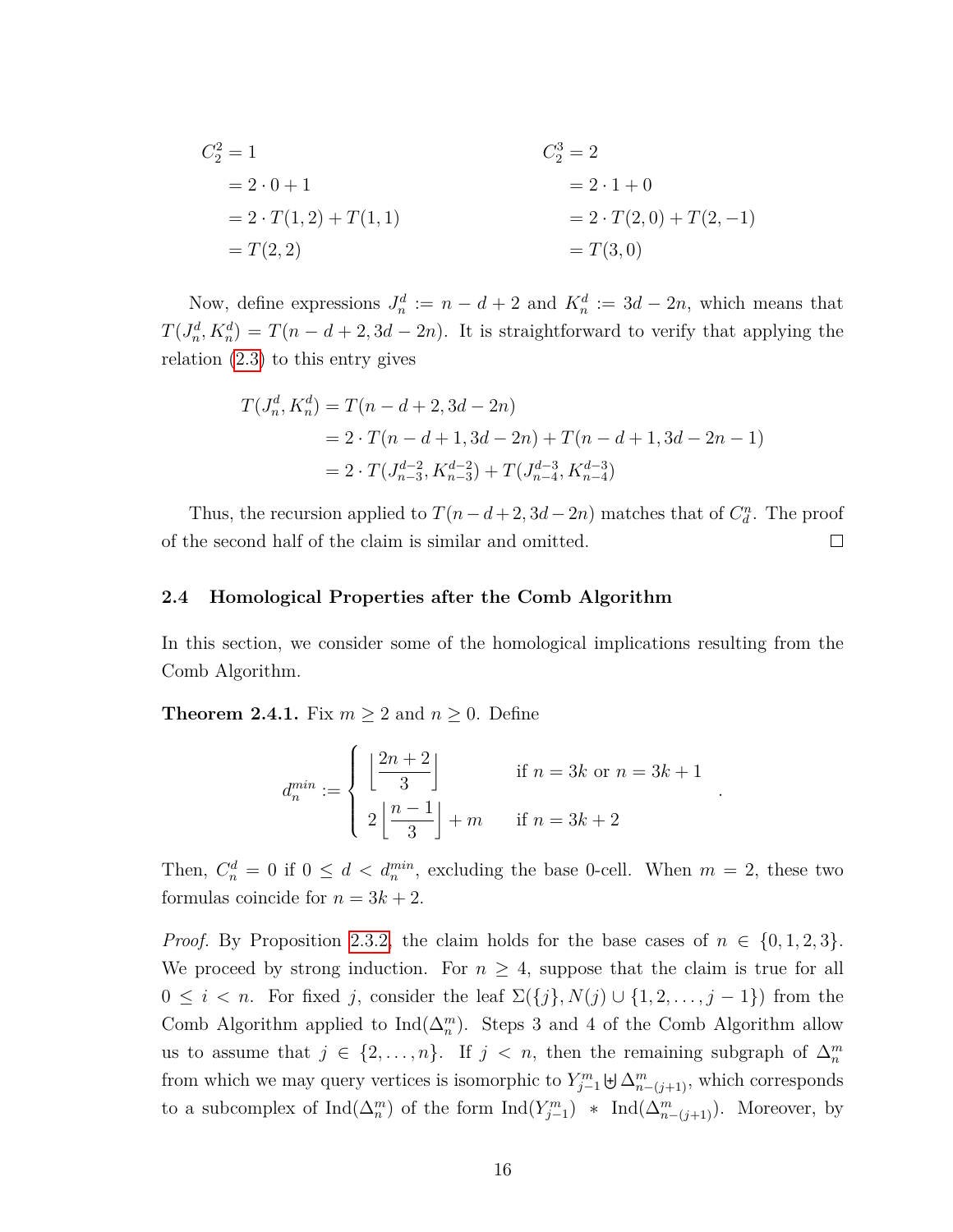Lemma [2.2.5,](#page-18-1) Ind( $Y_{j-1}^m$ ) is contractible when  $j \equiv 1 \mod 3$ . Since joins respect homotopy equivalences,  $\text{Ind}(Y_{j-1}^m) * \text{Ind}(\Delta_{n-(j+1)}^m)$  is contractible when  $j \equiv 1 \text{ mod } 3$ , thus we may further assume that *j* is of the form  $3\ell$  or  $3\ell + 2$  for some non-negative integer  $\ell$ . Observe that when  $j = 3\ell$  or  $j = 3\ell + 2$ , Ind $(Y_{j-1}^m)$  is homotopy equivalent to  $S^{m\ell-1}$ or  $S^{m\ell}$  respectively. We let  $\delta_j$  denote the dimension of this sphere.

Still considering  $j \in \{2, ..., n-1\}$ , we have  $n - (j + 1) < n$ , and so the induction hypothesis holds for  $\text{Ind}(\Delta_{n-(j+1)}^m)$ . We now count the minimum number of vertices in a critical cell in the matching tree below the node  $\Sigma({j}, N(j) \cup {1, 2, \ldots, j-1})$ . We have the vertex *j* itself,  $\delta_j$ +1 vertices from  $\text{Ind}(Y_{j-1}^m)$ , and  $d_{n-(j+1)}^{min}$ +1 vertices from  $X_{n-(j+1)}^m$ . This total number of vertices corresponds to a cell of dimension  $\delta_j + d_{n-(j+1)}^{min} + 2$  below the node  $\Sigma({j}, N(j) \cup {1, 2, ..., j - 1})$ . In the special case  $j = n$ , the remaining subgraph of  $\Delta_n^m$  from which we may query vertices is isomorphic to  $\hat{Y}_{n+1}^m$ , so we can also expect the subcomplex  $\text{Ind}(\hat{Y}_{n+1}^m)$  to contribute one or two cells of the appropriate dimension per Lemma [2.2.6.](#page-19-0)

Next, we explicitly calculate  $d_n^{min}$  for each value of *n* mod 3.

**Case 1:** Suppose that  $n = 3k$ . The proposed  $d_n^{min}$  is  $\left| \frac{2n+2}{3} \right|$ 3  $\Big| = \Big| \frac{6k+2}{3}$ 3  $= 2k$ .

**Subcase 1a:** If  $j = 3\ell$ , then we have  $n - (j + 1) = 3(k - \ell - 1) + 2$ , which implies  $d_{n-(j+1)}^{min} = 2(k - \ell - 1) + m$ . Thus,

$$
\delta_j + d_{n-(j+1)}^{min} + 2 = (m\ell - 1) + 2(k - \ell - 1) + m + 2
$$
  
= 2k + (m - 2)\ell + (m - 1).

**Subcase 1b:** If  $j = 3\ell + 2$ , then we have  $n - (j + 1) = 3(k - \ell - 1)$ , which implies  $d_{n-(j+1)}^{min} = 2(k - \ell - 1)$ . Thus,

$$
\delta_j + d_{n-(j+1)}^{min} + 2 = (m\ell) + 2(k - \ell - 1) + 2
$$
  
= 2k + (m - 2)\ell.

By Lemma [2.2.6,](#page-19-0) the cell contributed by the subcomplex  $\text{Ind}(\hat{Y}_{n+1}^m)$  is of dimension *mk*. Observe that each of these cellular dimensions is no less than  $2k$  since  $m \geq 2$ . Hence, none of the cells in  $X_n^m$  are of dimension smaller than  $\left|\frac{2n+2}{3}\right|$ 3 |. Furthermore, when  $j = 2$ , we have that the factor  $\text{Ind}(Y_1^m) * \text{Ind}(\Delta_{n-3}^m)$  produces a cell of dimension exactly 2*k*.

**Case 2:** Suppose that  $n = 3k + 1$ . The proposed  $d_n^{min}$  is  $\left| \frac{2n+2}{3} \right|$ 3  $\Big| = \Big| \frac{6k+4}{3}$ 3  $= 2k + 1.$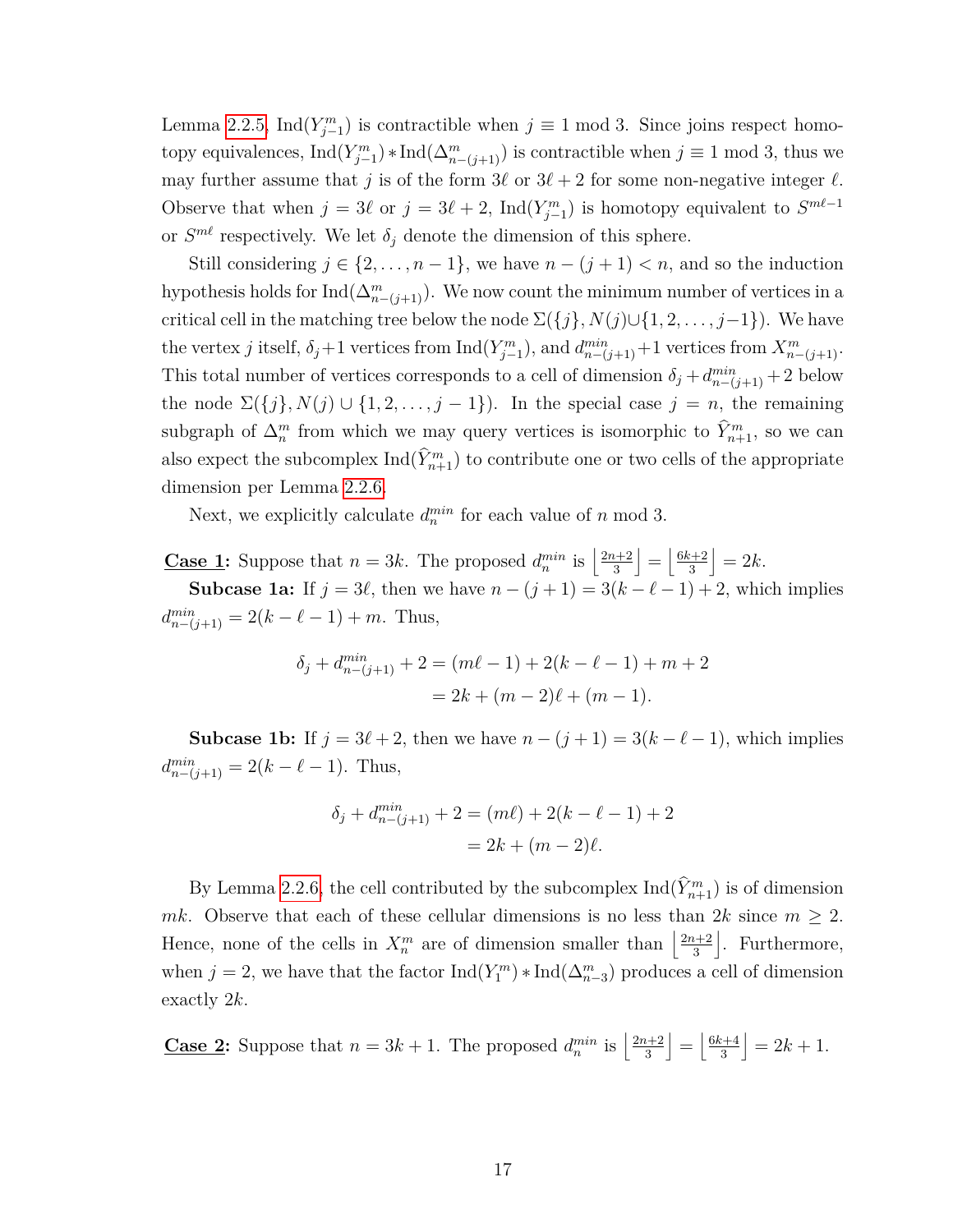**Subcase 2a:** If  $j = 3\ell$ , then we have  $n - (j + 1) = 3(k - \ell)$ , which implies that  $d_{n-(j+1)}^{min} = 2(k - \ell)$ . Thus,

$$
\delta_j + d_{n-(j+1)}^{min} + 2 = (m\ell - 1) + 2(k - \ell) + 2
$$
  
= 2k + (m - 2)\ell + 1.

**Subcase 2b:** If  $j = 3\ell + 2$ , then we have  $n - (j + 1) = 3(k - \ell - 1) + 1$ , which implies that  $d_{n-(j+1)}^{min} = 2(k - \ell) - 1$ . Thus,

$$
\delta_j + d_{n-(j+1)}^{min} + 2 = (m\ell) + 2(k - \ell) - 1 + 2
$$
  
= 2k + (m - 2)\ell + 1.

By Lemma [2.2.6,](#page-19-0) the cells contributed by the subcomplex  $\text{Ind}(\hat{Y}_{n+1}^m)$  are of dimensions *mk*+1 and *m*(*k*+1)−1. Observe that each of these cellular dimensions is no less than  $2k + 1$  since  $m \geq 2$ . Therefore, none of the cells in  $X_n^m$  are of dimension smaller than  $\frac{2n+2}{3}$ 3 . Furthermore, when  $j = 2$ , we have that the factor  $\text{Ind}(Y_1^m) * \text{Ind}(\Delta_{n-3}^m)$ produces a cell of dimension exactly 2*k* + 1.

**Case 3:** Suppose that  $n = 3k + 2$ . The proposed  $d_n^{min}$  is  $2\left\lfloor \frac{n-1}{3} \right\rfloor$ 3  $+ m = 2k + m.$ 

**Subcase 3a:** If  $j = 3\ell$ , then we have  $n - (j + 1) = 3(k - \ell) + 1$ , which implies  $d_{n-(j+1)}^{min} = 2(k - \ell) + 1$ . Thus,

$$
\delta_j + d_{n-(j+1)}^{min} + 2 = (m\ell - 1) + 2(k - \ell) + 1 + 2
$$
  
= 2k + (m - 2)\ell + 2.

Because  $j = 3\ell$  and  $j \ge 2$ , we have  $\ell \ge 1$ , which implies that

 $2k + (m-2)\ell + 2 > 2k + (m-2) + 2 = 2k + m.$ 

**Subcase 3b:** If  $j = 3\ell + 2$ , then we have  $n - (j + 1) = 3(k - \ell - 1) + 2$ , which  $\text{implies } d_{n-(j+1)}^{min} = 2(k - \ell - 1) + m. \text{ Thus,}$ 

$$
\delta_j + d_{n-(j+1)}^{min} + 2 = (m\ell) + 2(k - \ell - 1) + m + 2
$$
  
= 2k + (m - 2)\ell + m.

By Lemma [2.2.6,](#page-19-0) the subcomplex  $\text{Ind}(\hat{Y}_{n+1}^m)$  produces a cell of dimension  $m(k+1)$ . Observe that each of these cellular dimensions is at least  $2k + m$  since  $m \geq 2$ . Therefore, none of the cells in  $X_n^m$  are of dimension smaller than  $2\left\lfloor \frac{n-1}{3} \right\rfloor$ 3  $+ m$ . Furthermore, when  $j = 2$ , we have that the factor  $\text{Ind}(Y_1^m) * \text{Ind}(\Delta_{n-3}^m)$  produces a cell of dimension exactly  $2k + m$ .

For all three cases, the dimension of any cell generated by the Comb Algorithm applied to  $\text{Ind}(D_n^m)$  is never smaller that  $d_n^{min}$ . As a final observation, when  $m = 2$ and  $n = 3k + 2$ , we have  $\frac{2n+2}{3}$  $\left[\frac{n+2}{3}\right] = 2k + 2 = 2\left[\frac{n-1}{3}\right]$  $\frac{-1}{3}$  | + m.  $\Box$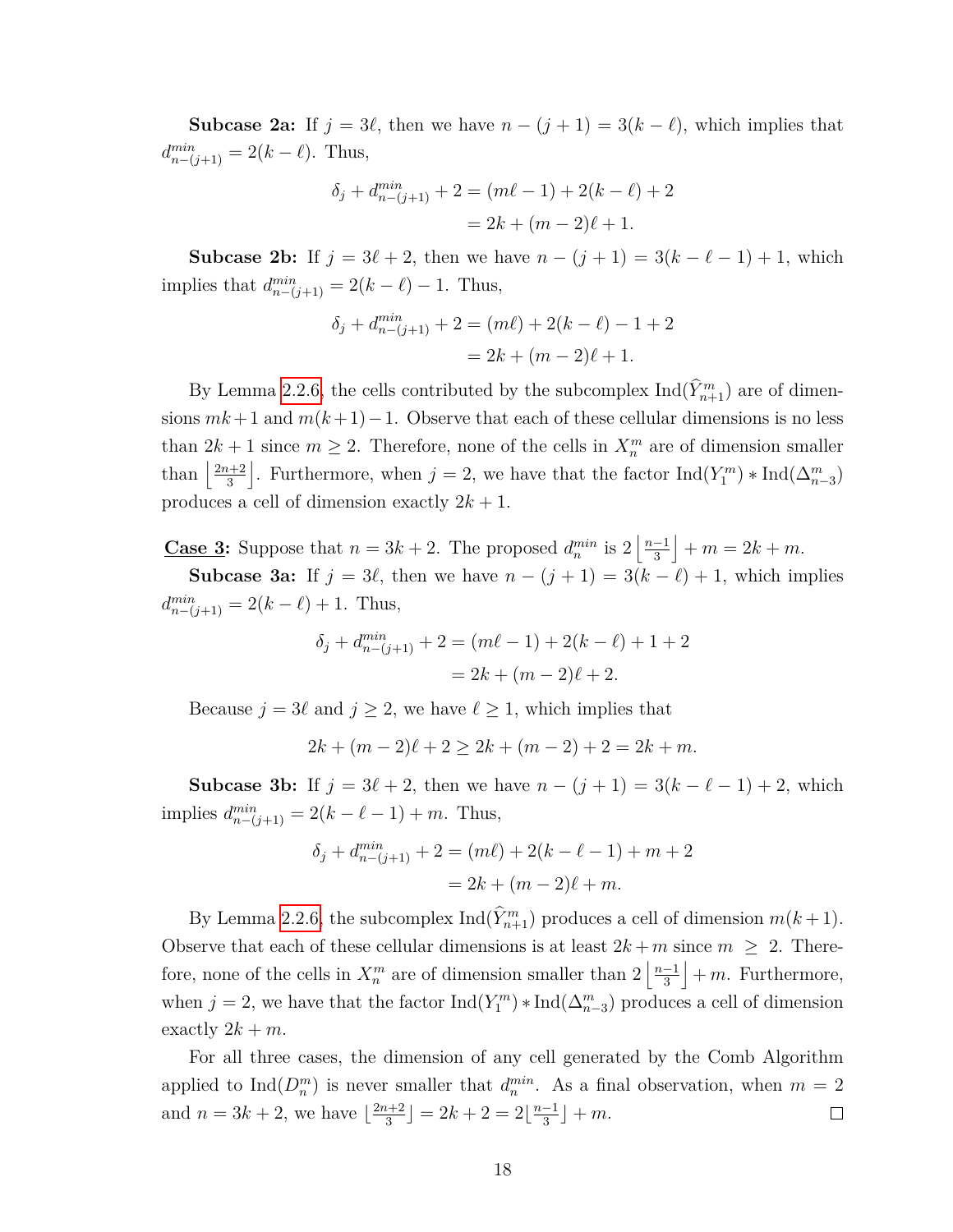**Remark 2.4.2.** Theorem [2.4.1](#page-26-1) shows that  $X_n^m$  is at least  $d_n^{min}$ -connected. After a suitable adjustment of notation, this agrees with results of Jonsson [\[14,](#page-52-11) Proposition 2.7] regarding the connectivity of  $\text{Ind}(\Delta_n^2)$ .

**Theorem 2.4.3.** Fix  $m \geq 2$  and  $n \geq 0$ . Define

$$
d_n^{max} := \begin{cases} \left\lfloor \frac{3n+2}{4} \right\rfloor & \text{if } m = 2\\ n+1 + (m-3) \cdot \left\lfloor \frac{n+2}{3} \right\rfloor & \text{otherwise} \end{cases}
$$

*.*

Then,  $C_n^d = 0$  if  $d > d_n^{max}$ .

*Proof.* By Proposition [2.3.2,](#page-21-3) the claim holds for the bases cases of  $n \in \{0, 1, 2, 3\}$ . We proceed by strong induction. For  $n \geq 4$ , suppose the claim is true for all  $0 \leq i \leq n$ . For fixed *j*, we will be considering the maximum dimension of a cell produced below the node  $\Sigma({j}, N(j) \cup {1, 2, ..., j - 1})$  from the Comb Algorithm applied to  $\text{Ind}(\Delta_n^m)$ . As before, we may assume  $j \in \{2, ..., n\}$ . If  $j = n$ , the remaining subgraph of  $\Delta_n^m$ from which we may query vertices is isomorphic to  $\hat{Y}_{n+1}^m$ . If  $j < n$ , then the remaining subgraph is  $Y_{j-1}^m \oplus \Delta_{n-(j+1)}^m$ , which corresponds to a subcomplex of  $\text{Ind}(\Delta_n^m)$  of the form  $\text{Ind}(Y_{j-1}^m) * \text{Ind}(\Delta_{n-(j+1)}^m)$ . We will again use the notation  $\delta_j$  from the proof of Theorem [2.4.1.](#page-26-1)

Again considering  $j \in \{2, \ldots, n-1\}$ , we have  $n-(j+1) < n$ , and so the induction hypothesis holds for  $\text{Ind}(\Delta_{n-(j+1)}^m)$ . We now count the maximum number of vertices in a critical cell in the matching tree below the node  $\Sigma({j}, N(j) \cup \{1, 2, \ldots, j-1\})$ . We have the vertex *j* itself,  $\delta_j$ +1 vertices from  $\text{Ind}(Y_{j-1}^m)$ , and  $d_{n-(j+1)}^{max}$ +1 vertices from  $X_{n-(j+1)}^m$ . This total number of vertices corresponds to a cell of dimension  $\delta_j + d_{n-(j+1)}^{max} + 2$ below the node  $\Sigma({j}, N(j) \cup {1, 2, \ldots, j-1})$ . As before, in the special case  $j = n$ , we expect the subcomplex corresponding to  $\text{Ind}(\hat{Y}_{n+1}^m)$  to contribute one or two cells of the appropriate dimension per Lemma [2.2.6.](#page-19-0)

Next, we explicitly calculate  $d_n^{max}$  for the two cases of  $m$ .

**Case 1:** Suppose that  $m = 2$ . The proposed  $d_n^{max}$  is  $\left| \frac{3n+2}{4} \right|$ 4 k .

**Subcase 1a:** If  $j = 3\ell$ , then we have

$$
\delta_j + d_{n-(j+1)}^{max} + 2 = (2\ell - 1) + \left[ \frac{3(n - (3\ell + 1)) + 2}{4} \right] + 2
$$

$$
= \left[ \frac{3n - \ell + 3}{4} \right] \leq d_n^{max}
$$

since  $\ell \geq 1$  as a consequence of  $j \geq 2$ .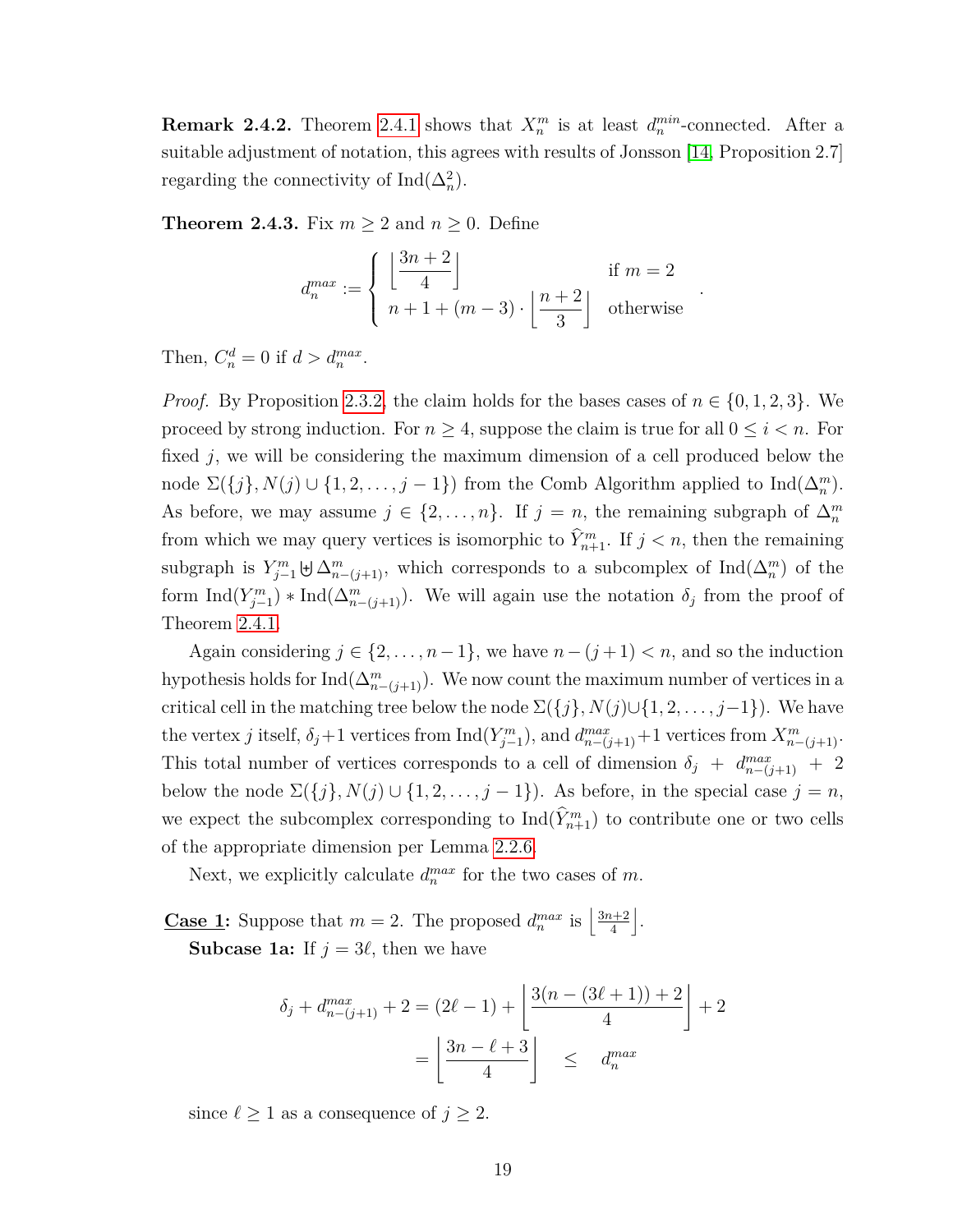**Subcase 1b:** If  $j = 3\ell + 2$ , then we have

$$
\delta_j + d_{n-(j+1)}^{max} + 2 = 2\ell + \left[ \frac{3(n - (3\ell + 3) + 2)}{4} \right] + 2
$$
  
= 
$$
\left[ \frac{3n - \ell + 1}{4} \right] \leq d_n^{max}.
$$

We now consider the contribution of the subcomplex corresponding to  $\text{Ind}(\widehat{Y}_{n+1}^m)$ . When  $n = 3k$ ,  $d_n^{max} = \left| \frac{9k+2}{4} \right|$ 4  $\leq 2k$  while the  $\hat{Y}_{n+1}^m$  contribution has dimension 2*k*. When  $n = 3k+1$ ,  $d_n^{max} = \left| \frac{9k+5}{4} \right|$ 4  $\leq 2k+1$  while the  $\widehat{Y}_{n+1}^m$  contributions have dimension  $2k + 1$ . When  $n = 3k + 2$ ,  $d_n^{max} = \left| \frac{9k+8}{4} \right|$ 4  $\geq 2k + 2$  while the  $\hat{Y}_{n+1}^m$  contribution has dimension  $2k + 2$ . So, all things considered, no cells of  $X_n^m$  exceed the proposed maximum dimension.

**Case 2:** Suppose that  $m \geq 3$ . The proposed  $d_n^{max}$  is  $n + 1 + (m - 3) \left| \frac{n+2}{3} \right|$ 3 k . **Subcase 2a:** If  $j = 3\ell$ , then we have  $\delta_j + d_{n-(j+1)}^{max} + 2$  is equal to the following

$$
(m\ell - 1) + \left(n - (3\ell + 1) + 1 + (m - 3)\left\lfloor \frac{n - (3\ell + 1) + 2}{3} \right\rfloor\right) + 2
$$
  
=  $n + 1 + (m - 3)\left(\left\lfloor \frac{n - 3\ell + 1}{3} \right\rfloor + \ell\right)$   
=  $n + 1 + (m - 3)\left\lfloor \frac{n + 1}{3} \right\rfloor \leq d_n^{max}$ .

**Subcase 2b:** If  $j = 3\ell + 2$ , then we have  $\delta_j + d_{n-(j+1)}^{max} + 2$  is equal to the following

$$
(m\ell) + \left(n - (3\ell + 3) + 1 + (m - 3)\left\lfloor \frac{n - (3\ell + 3) + 2}{3} \right\rfloor\right) + 2
$$

$$
= n + (m - 3)\left(\left\lfloor \frac{n - 3\ell - 1}{3} \right\rfloor + \ell\right)
$$

$$
= n + (m - 3)\left\lfloor \frac{n - 1}{3} \right\rfloor \leq d_n^{max}.
$$

We now consider the contribution of the subcomplex corresponding to  $\text{Ind}(\hat{Y}_{n+1}^m)$ . When  $n = 3k$ ,  $d_n^{max} = 3k + 1 + (m-3) \left| \frac{3k+2}{3} \right|$ 3  $k = mk+1$  while the  $\hat{Y}_{n+1}^m$  contribution has dimension  $mk$ . When  $n = 3k+1$ ,  $d_n^{max} = (3k+1)+1+(m-3)\left(\frac{(3k+1)+2}{3}\right)$ 3  $= m(k+1)-1$ while the  $\hat{Y}_{n+1}^m$  contributions have dimension  $mk + 1$  and  $m(k + 1) - 1$  respectively. When  $n = 3k + 2$ ,  $d_n^{max} = (3k + 2) + 1 + (m - 3) \left( \frac{(3k+2)+2}{3} \right)$ 3  $= mk + m$  while the  $\widehat{Y}_{n+1}^m$ contribution has dimension  $mk + m$ . So, all things considered, no cells of  $X_n^m$  exceed the proposed maximum dimension.

Observe that, in both Case 1 and Case 2, if  $j = 3$ , then the  $\text{Ind}(Y_2^m) * \text{Ind}(\Delta_{n-4}^m)$ factor produces at least one cell of dimension exactly  $d_n^{max}$ .  $\Box$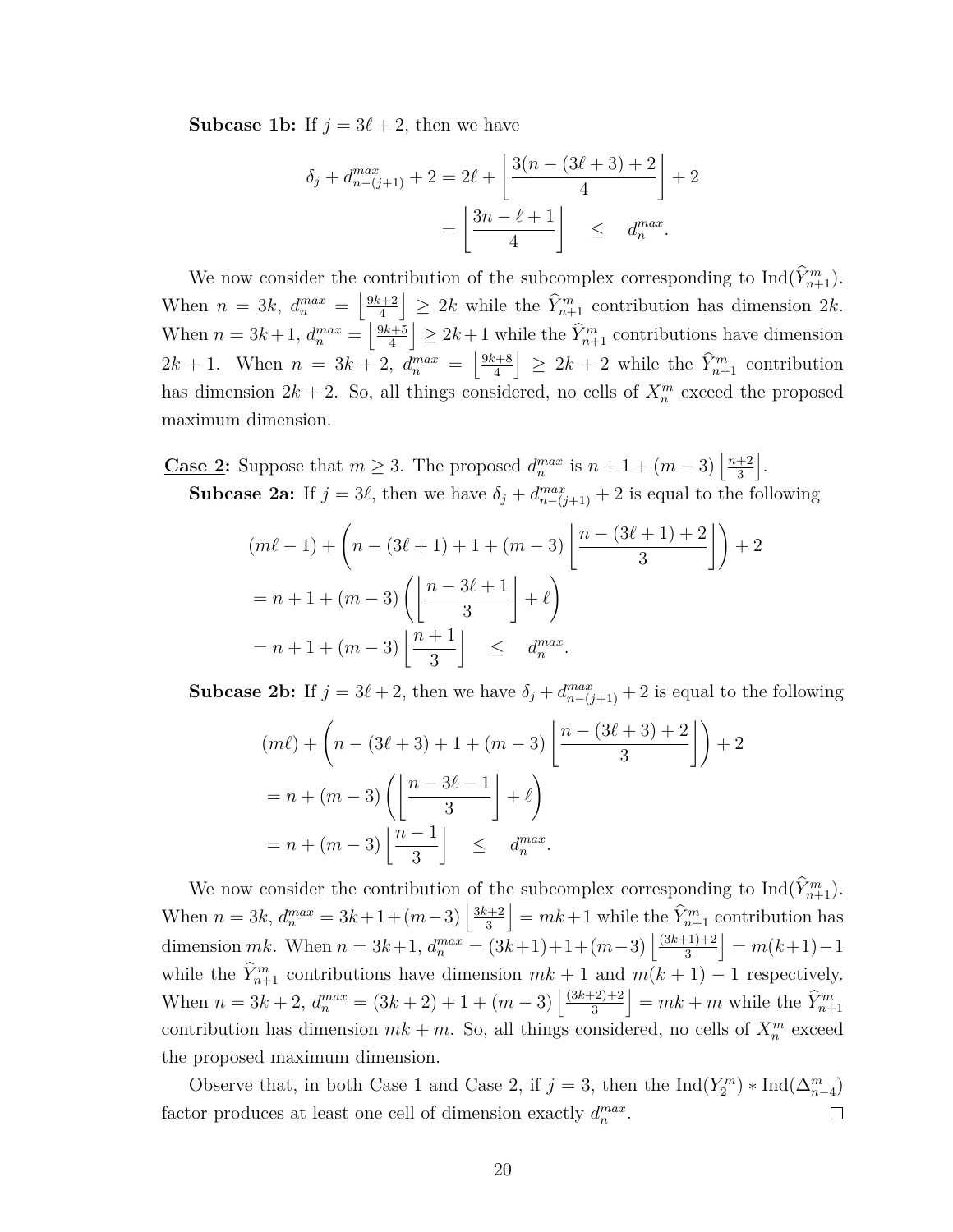Using Theorems [2.3.2](#page-21-3) and [2.3.3](#page-22-1) we can create data tables containing dimensions of the integral cellular chain spaces of  $X_n^m$  for reasonable values of *n* and *m*. The reader may refer to the Appendix for the tables displaying the data for the  $0 \leq n \leq 20$ and  $2 \leq m \leq 5$ . For  $m \geq 4$ , it is interesting that gaps appear in the dimensions of the chain spaces for low values of *d* relative to *n*. For example, the Comb Algorithm eliminates all cells of dimensions  $\frac{2n+2}{3}$ 3  $+1$  through  $\frac{2n+2}{3}$ 3  $+(m-3)$  when  $n=3k$ or  $n = 3k + 1$ . Furthermore, we can explicitly determine the lowest non-vanishing homology for  $n = 3k$  and  $n = 3k + 1$  when  $m \geq 4$ ; see Jonsson [\[14,](#page-52-11) Lemma 2.3 and Proposition 2.7] for analogous results when *m* = 2.

**Theorem 2.4.4.** Suppose that  $m \geq 4$ , and let  $d_n = \left\lfloor \frac{2n+2}{3} \right\rfloor$ 3 . If  $n = 3k$  or  $n = 3k + 1$ , then  $H_{d_n}(X_n^m; \mathbb{Z}) \cong \mathbb{Z}$ . If  $n = 3k + 2$ , then  $H_{d_n}(X_n^m; \mathbb{Z})$  is trivial.

*Proof.* We consider three cases, one for each value of *n* mod 3.

**Case 1:** Suppose  $n = 3k$ . We know that  $C_n^{\ell} = 0$  for  $\ell < d_n$  from our cellular dimension range. We argue by induction on *k* that  $C_n^{d_n} = 1$  while  $C_n^{d_n+1} = 0$ , which proves the claim for  $n = 3k$ . Begin by recalling that  $C_0^0 = 1$  and  $C_0^1 = 0$ , which provides a base case.

Now, assume that  $C_{3\ell}^{d_{3\ell}} = 1$  while  $C_{3\ell}^{d_{3\ell}+1} = 0$  for  $0 \leq \ell < k$ . We know that

$$
C_n^{d_n} = C_{3k-3}^{d_{3k}-2} + C_{3k-4}^{d_{3k}-m-1} + C_{3k-3}^{d_{3k}-m}
$$

by our cellular recursion. Observe that  $d_{3k} - 2 = 2k - 2 = d_{3k-3}$ , so  $C_{3k-3}^{d_{3k}-2} = 1$  by the induction hypothesis. Since  $d_{3k}-m-1 < d_{3k}-2 = d_{3k-4}$ , it follows that  $C_{3k-4}^{d_{3k}-m-1} = 0$ . Similarly,  $d_{3k} - m < d_{3k} - 2 = d_{3k-3}$ , so  $C_{3k-3}^{d_{3k}-m} = 0$ . Hence,  $C_n^{d_n} = 1$ .

Our cellular recursion also gives

$$
C_n^{d_n+1} = C_{3k-3}^{d_{3k}-1} + C_{3k-4}^{d_{3k}-m} + C_{3k-3}^{d_{3k}-m+1}.
$$

Observe that  $d_{3k} - 1 = 2k - 1 = d_{3k-3} + 1$ , so  $C_{3k-3}^{d_{3k}-1} = 0$  by the induction hypothesis. Now, we note that  $d_{3k} - m < d_{3k} - 2 = d_{3k-4}$  still, which implies  $C_{3k-4}^{d_{3k}-m} = 0$ . Similarly,  $d_{3k} - m + 1 < d_{3k} - 2 = d_{3k-3}$ , so  $C_{3k-3}^{d_{3k}-m+1} = 0$ . Hence,  $C_n^{d_n+1} = 0$ . By induction, we conclude that  $C_{3k}^{d_{3k}} = 1$  while  $C_{3k}^{d_{3k}+1} = 0$  for all *k*, from which the result follows.

**Case 2:** Suppose  $n = 3k + 1$ ; this argument is similar to that of the previous case. We argue by induction on *k* that  $C_n^{d_n} = 1$  while  $C_n^{d_n+1} = 0$ . We obtain our base case by recalling that  $C_1^1 = 1$  and  $C_1^2 = 0$  for  $m \ge 4$ . Next, we know that

$$
C_n^{d_n} = C_{3k-2}^{d_{3k+1}-2} + C_{3k-3}^{d_{3k+1}-m-1} + C_{3k-3}^{d_{3k}-m}
$$

by our cellular recursion. Observe that  $d_{3k+1} - 2 = 2k - 1 = d_{3k-2} = d_{3(k-1)+1}$ , so  $C_{3k-2}^{d_{3k+1}-2} = 1$  by the induction hypothesis. Now,  $d_{3k+1} - m - 1 = 2k - m < 2k - 2$ ,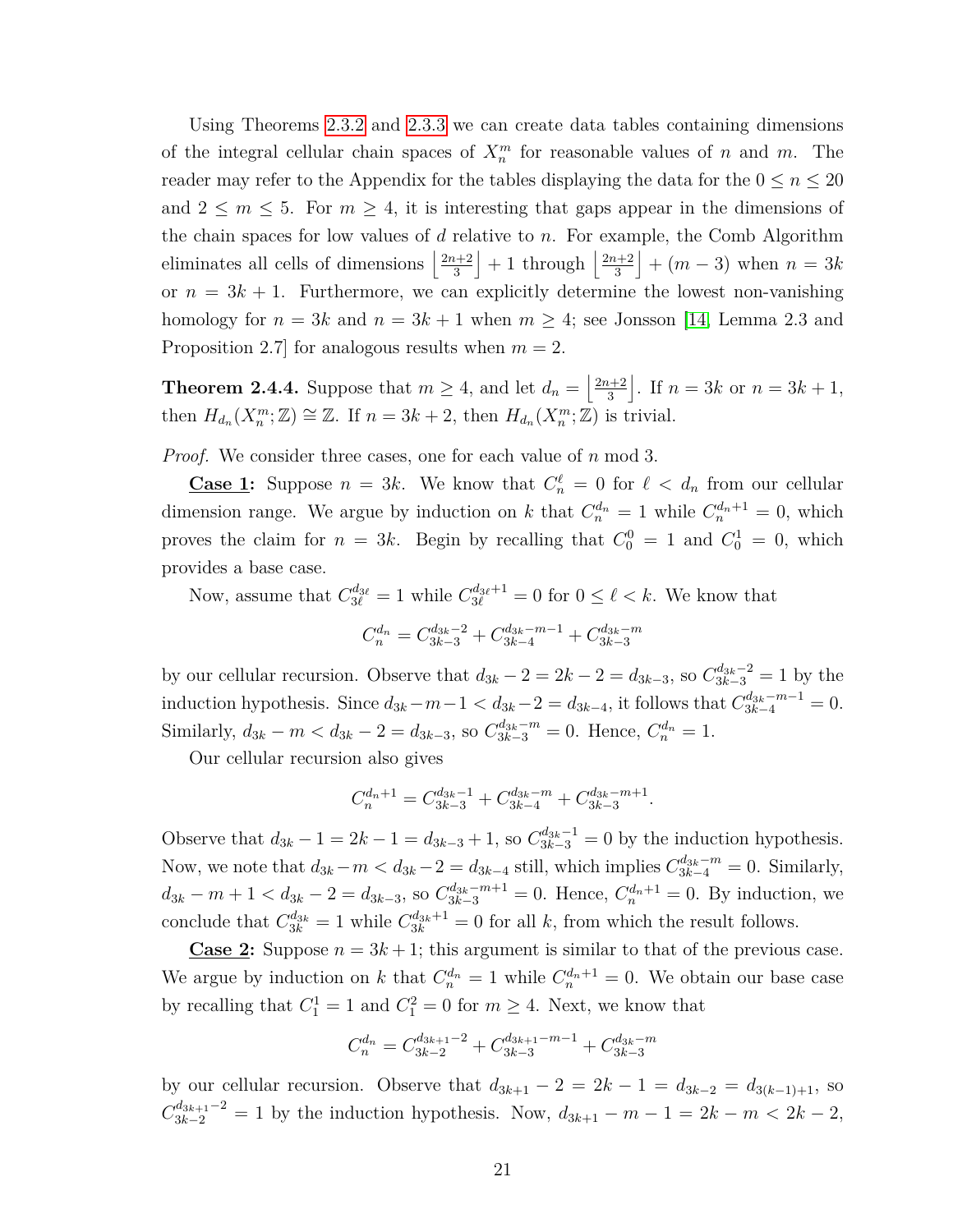which is precisely  $d_{3k-3}$ , implying that  $C_{3k-3}^{d_{3k+1}-m-1} = 0$ . Similarly, we see that  $d_{3k+1}-m$ equal  $2k - m + 1 < 2k - 1 = d_{3k-2}$ , so  $C_{3k-2}^{d_{3k+1}-m} = 0$ . Hence,  $C_n^{d_n} = 1$ .

We also know that

$$
C_n^{d_n+1}=C_{3k-2}^{d_{3k+1}-1}+C_{3k-3}^{d_{3k+1}-m}+C_{3k-2}^{d_{3k+1}-m+1}\\
$$

by our cellular recursion. Observe that  $d_{3k+1} - 1 = d_{3k+1} - 2 + 1 = d_{3k-2} + 1$ , so  $C_{3k-2}^{d_{3k+1}-1} = 0$  by the induction hypothesis. Now,  $d_{3k+1} - m = 2k - m + 1 < 2k - 2$ , which is again  $d_{3k-3}$ . Therefore,  $C_{3k-3}^{d_{3k+1}-m} = 0$ . Similarly,  $d_{3k+1}-m+1 < 2k-1 = d_{3k-2}$ ,  $C_{3k-2}^{d_{3k+1}-m+1} = 0$ . Hence,  $C_n^{d_n+1} = 0$ . By induction, we conclude that  $C_{3k+1}^{d_{3k+1}} = 1$ while  $C_{3k+1}^{d_{3k+1}+1} = 0$  for all *k*, from which the result follows.

**Case 3:** Suppose  $n = 3k + 2$ . Recall from Theorem [2.4.1](#page-26-1) that for  $n = 3k + 2$ and  $m \geq 3$ , the minimum dimension of critical cells produced by the Comb Algorithm is  $2\left\lfloor\frac{n-1}{3}\right\rfloor$  $\left| + \infty \right|$  It is easy to check that  $\left| \frac{2n+2}{3} \right|$  $\left| \begin{array}{c} = 2k + 2 < 2k + m = 2 \frac{n-1}{3} \end{array} \right|$  $+ m$ . 3 3 3 Therefore,  $C_n^{d_n} = 0$  when  $n = 3k + 2$ , i.e.  $H_{d_n}(X_n^m; \mathbb{Z})$  is trivial.  $\Box$ 

For other homology groups, the Comb Algorithm provides less comprehensive results. For example, when  $m = 2$ , that is, when  $X_n^m$  is homotopy equivalent to the matching complex on the  $2 \times (n+2)$  grid graph, a direct analysis of the chain space dimensions on a data table yields the following.

**Observation 2.4.5.**  $X_n^2$  has non-trivial free integral homology in dimension  $\left\lfloor \frac{9n+9}{13} \right\rfloor$  for 0 ≤ *n* ≤ 99, except for  $n \in \{48, 61, 74, 84, 87, 90, 94, 97\}$ . This arises because the rank of the chain space of  $X_n^2$  in dimension  $\left\lfloor \frac{9n+9}{13} \right\rfloor$  exceeds the sum of the ranks of the chain spaces in dimensions  $\left\lfloor \frac{9n+9}{13} \right\rfloor - 1$  and  $\left\lfloor \frac{9n+9}{13} \right\rfloor + 1$  for these values of *n*. Consequently, even if we were to try to further match away the critical cells in dimension  $\left\lfloor \frac{9n+9}{13} \right\rfloor$ , there are not enough cells in the adjacent dimensions to completely pair them all away.

As an interesting side note, when  $m = 2$ , the values of  $d_n^{min}$  and  $d_n^{max}$  imply that  $X_n^2$  is a wedge of spheres for  $n \in \{0, 1, 2, 3, 4, 5, 7, 8, 11\}.$ 

As *n* grows larger, the data suggest that the rank of the  $\left\lfloor \frac{9n+9}{13} \right\rfloor$ -dimensional chain space ceases to "typically" exceed the sum of the ranks of the neighboring chain spaces. This suggests that the behavior of  $\text{Ind}(\Delta_n^m)$  for "small" values of *n*, including many values of *n* for which by-hand computations appear prohibitive, is not indicative of the general behavior of these complexes.

In conclusion, the topology of  $\text{Ind}(\Delta_n^m)$  remains generally mysterious. It would be of interest to investigate the following two questions.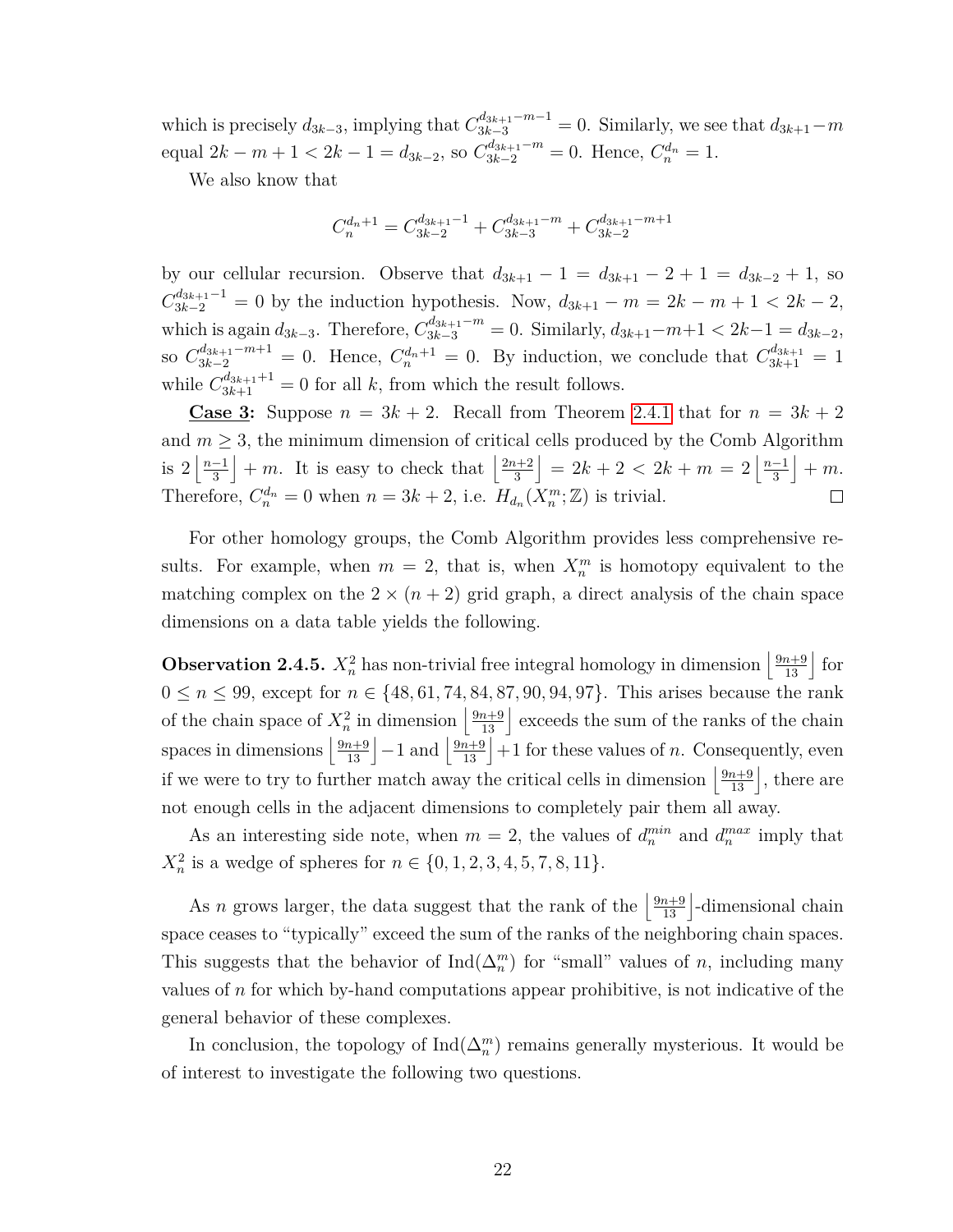- 1. Does torsion occur in the homology of  $\text{Ind}(\Delta_n^m)$ ? If so, for which *p* does  $\mathbb{Z}/p\mathbb{Z}$ appear as a summand?
- 2. There is a natural action of the symmetric group  $\mathfrak{S}_m$  on  $\text{Ind}(\Delta_n^m)$ . What is the  $\mathfrak{S}_{m}$ -module structure of  $H_*(\text{Ind}(\Delta_n^m);\mathbb{C})$ ?

Copyright © Wesley Kyle Hough, 2017.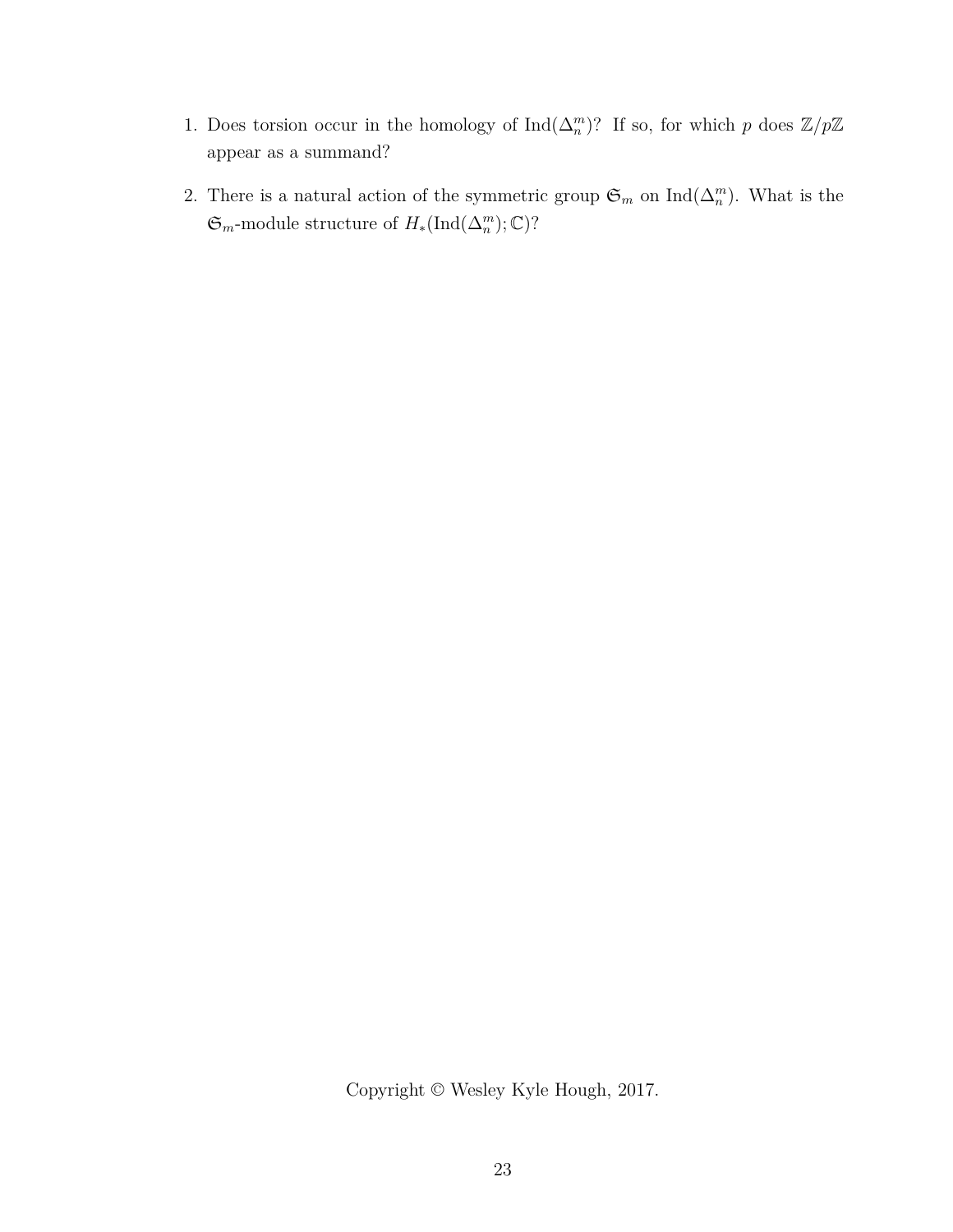#### <span id="page-34-0"></span>**Chapter 3 - Poset Homomorphism Complexes**

#### <span id="page-34-1"></span>**3.1 Introduction**

**Definition 3.1.1.** Given two combinatorial graphs *G* and *H*, a *graph homomorphism* from *G* to *H* is a map  $\phi: V(G) \to V(H)$  such that  $\{u, v\} \in E(G)$  implies  $\{\phi(u), \phi(v)\}\in E(H)$ . We write  $\phi: G \to H$  for economy of space.

Lovász was the first to introduce the notion of the graph homomorphism complex  $Hom(G, H)$  and use it to detect information about the chromatic number of the underlying graph *G*. Since then, homomorphism complexes have played a prominent role in the topological investigation of graphs. See [\[19\]](#page-53-5) for an excellent survey of such results. Usually, one realizes a graph property of interest as a particular kind of graph homomorphism, generates the corresponding homomorphism complex, and then uses topological techniques on the resulting space to infer conclusions about the underlying graph property. For example, a proper *n*-coloring of a graph *G* corresponds precisely to a graph homomorphism  $\phi: G \to K_n$ , where  $K_n$  denotes the complete graph on *n* vertices, as before. Therefore, information about the chromatic number of *G* can be detected by studying  $Hom(G, K_n)$  for various *n*.

Given two graphs *G* and *H*, we construct the graph homomorphism complex  $Hom(G, H)$  as follows.

**Definition 3.1.2.** Let  $\Delta^{V(H)}$  be a simplex whose set of vertices is  $V(H)$ . Let  $C(G, H)$ denote the direct product  $\prod_{x \in V(G)} \Delta^{V(H)}$ , i.e. the copies of  $\Delta^{V(H)}$  are indexed by vertices of *G*. Then,  $Hom(G, H)$  is the subcomplex of  $C(G, H)$  defined by the condition that:  $\sigma = \prod_{x \in V(G)} \sigma_x \in \text{Hom}(G, H)$  if and only if for any  $x, y \in V(G)$ , if  $(x, y) \in E(G)$ , then  $(\sigma_x, \sigma_y)$  is a complete bipartite subgraph of *H*, i.e.  $\sigma_x \times \sigma_y \subseteq E(H)$ .

**Remark 3.1.3.** Observe that  $Hom(G, H)$  is a polyhedral complex whose cells are indexed by all functions  $\eta: V(G) \to 2^{V(H)}\setminus \{\emptyset\}$ , such that if  $(x, y) \in E(G)$ , then  $\eta(x) \times \eta(y) \subseteq E(H)$ . The closure of a cell  $\eta$  consists of all cells  $\tilde{\eta}$  satisfying  $\tilde{\eta}(v) \subseteq \eta(v)$ for all  $v \in V(G)$ . Also, given a graph homomorphism  $\phi : G \to G'$ , we will denote the topological map induced by composition by  $\phi_H$ :  $Hom(G', H) \to Hom(G, H)$ . Note that  $\phi_H$  is cellular on the first barycentric subdivision.

The construction of a complex of morphisms is not restricted merely to graphs; another interesting category to work with is that of posets and poset morphisms,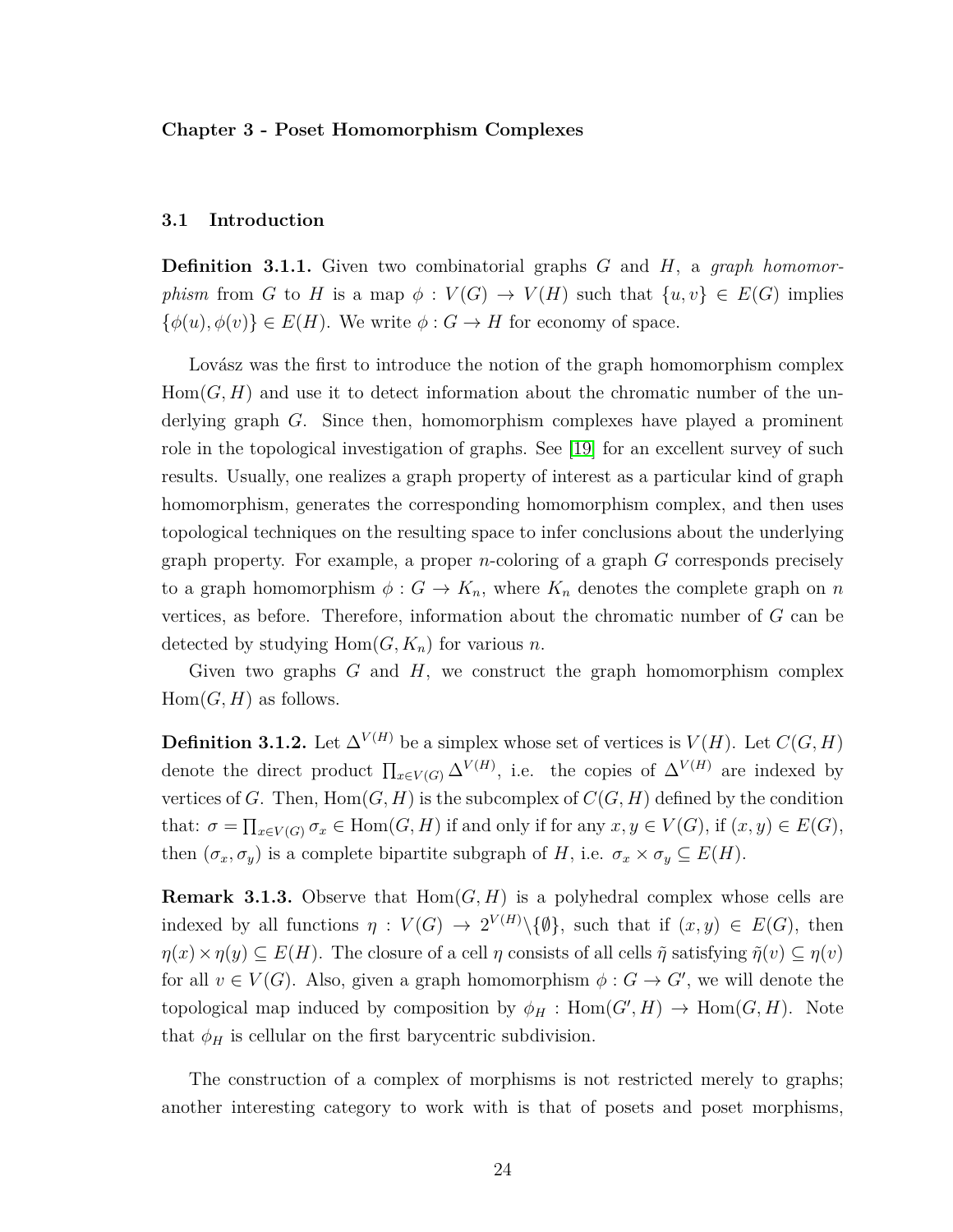particularly poset maps that are strictly order-preserving. We now extend the above definitions to the poset case.

**Definition 3.1.4.** Given two partially ordered sets *P* and *Q*, a strict order-preserving *poset homomorphism* from *P* to *Q* is any map  $\phi$  :  $P \rightarrow Q$  such that  $x \leq_P y$  implies  $\phi(x) <_{Q} \phi(y)$ .

**Definition 3.1.5.** We define Hom(*P, Q*) analogously to its graph counterpart. Let ∆*<sup>Q</sup>* be a simplex whose set of vertices is *Q*. Let *C*(*P, Q*) denote the direct product  $\prod_{x \in P} \Delta^Q$ , i.e. the copies of  $\Delta^Q$  are indexed by elements of *P*. Then, Hom(*P*, *Q*) is the subcomplex of  $C(P,Q)$  defined by the following condition:  $\sigma = \prod_{x \in P} \sigma_x \in \text{Hom}(P,Q)$ if and only if for any  $x, y \in P$ , if  $x \leq_P y$ , then  $x' \leq_Q y'$  for any  $x' \in \sigma_x$  and any  $y' \in \sigma_y$ .

#### <span id="page-35-0"></span>**3.2 Folding**

In the graph context, the homotopy type of  $Hom(H, G)$  is preserved by a "folding" operation on either *H* or *G*, defined as follows.

**Definition 3.2.1.** Let  $\mathcal{N}(v)$  denote the neighborhood of *v* in *G*. Then,  $G - v$  is called a **fold** of *G* if there exists  $u \in V(G)$  with  $u \neq v$  such that  $\mathcal{N}(u) \supseteq \mathcal{N}(v)$ . We let  $i: G - v \hookrightarrow G$  denote the inclusion homomorphism.

**Theorem 3.2.2.** (Kozlov [\[18\]](#page-53-6)) Let  $G - v$  be a fold of  $G$ , and let  $H$  be some graph. Then, *Bd* Hom $(G, H)$  collapses onto *Bd* Hom $(G - v, H)$ , whereas Hom $(H, G)$  collapses onto  $Hom(H, G - v)$ . Here, *Bd* denotes the barycentric subdivision.

Therefore, there exists a suitable neighborhood condition that allows us to essentially ignore certain vertices in either of our graphs. We extend the definition of a fold to the poset case.

**Definition 3.2.3.** Let  $\mathcal{U}(x)$  denote the set of elements that cover x, and let  $\mathcal{D}(x)$ denote the set of elements covered by *x*. We say that  $P - x$  is a **fold** of  $P$  if there exists  $y \in P$  with  $x \neq y$  such that  $\mathcal{U}(y) \supseteq \mathcal{U}(x)$  and  $\mathcal{D}(y) \supseteq \mathcal{D}(x)$ . Observe that  $\mathcal{U}(x) \cup \mathcal{D}(x)$  is equal to the graph-theoretic neighborhood of x.

This modified notion of folds and poset neighborhoods yields the following.

<span id="page-35-1"></span>**Theorem 3.2.4.** Let  $P - x$  be a fold of P with Q some poset. Then Bd Hom( $P, Q$ ) collapses onto *Bd* Hom( $P - x$ ,  $Q$ ), whereas Hom( $Q$ ,  $P$ ) collapses onto Hom( $Q$ ,  $P - x$ ).

In order to prove this result, we will use the idea and language of closure operators.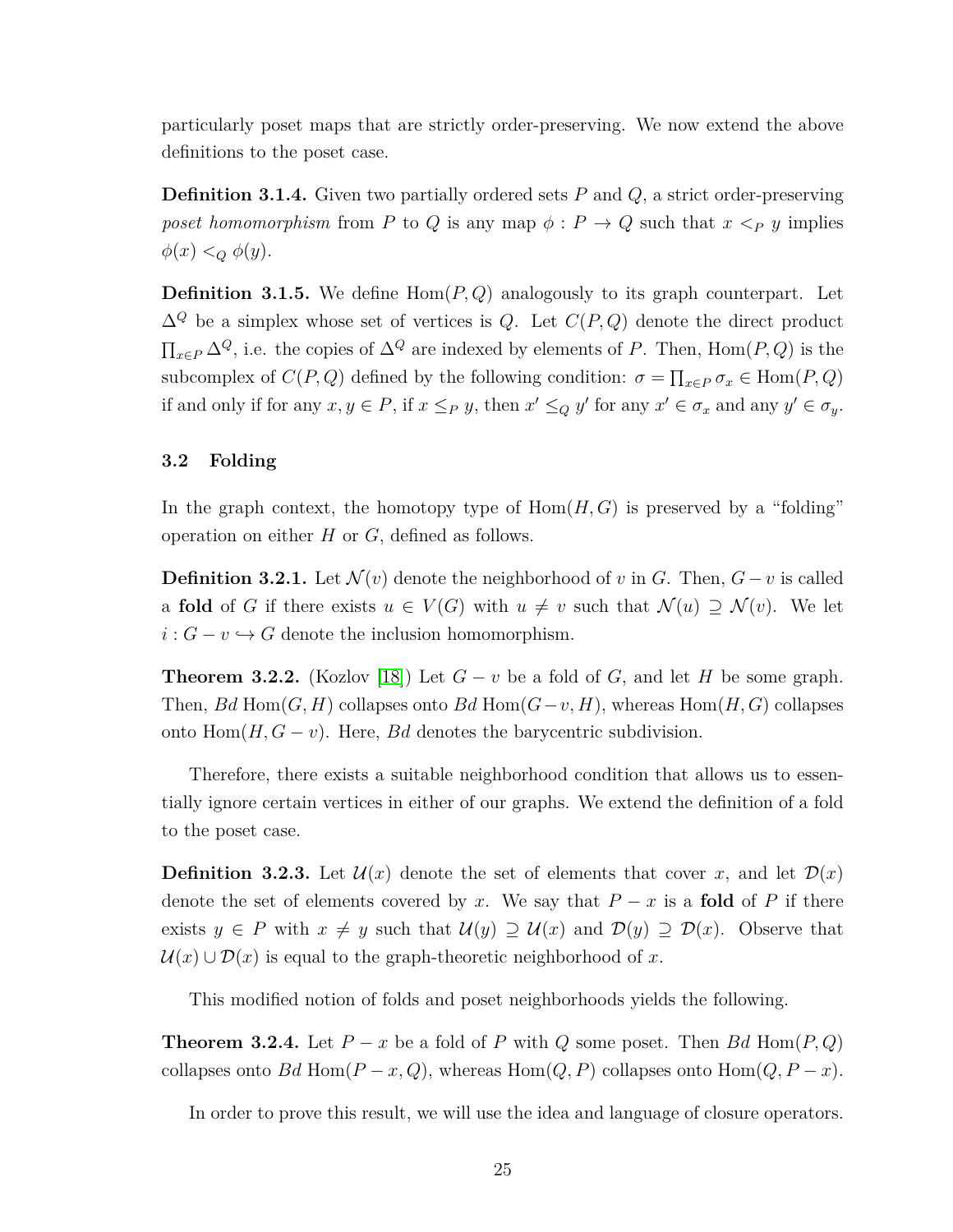**Definition 3.2.5.** An order-preserving map *φ* from a poset *P* to itself is a *descending closure operator* if  $\phi^2 = \phi$  and  $\phi(x) \leq x$  for any  $x \in P$ . Similarly,  $\phi$  is an *ascending closure operator* if  $\phi^2 = \phi$  and  $\phi(x) \geq x$  for any  $x \in P$ .

It is well-known in topological combinatorics that ascending and descending closure operators induce strong deformation retracts.

**Definition 3.2.6.** Given a poset *P*,  $\Delta(P)$  is the *order complex* of *P*, the simplicial complex whose simplices are the chains of *P*. Moreover,  $\mathcal{F}(\Delta(P)) = Bd$  *P*.

<span id="page-36-0"></span>**Theorem 3.2.7.** (Kozlov [\[18\]](#page-53-6)) Let P be a poset, and let  $\phi$  be a descending closure operator. Then  $\Delta(P)$  collapses onto  $\Delta(\phi(P))$ . By symmetry, the same is true for an ascending closure operator.

Afforded this language, we need only slightly modify Kozlov's original proof for the graphical case.

#### *Proof.* (of Theorem [3.2.4\)](#page-35-1)

First, we show that *Bd* Hom $(P, Q)$  collapses onto *Bd* Hom $(P - x, Q)$ . Identify  $\mathcal{F}(\text{Hom}(P-x,Q))$  with the subposet of  $\mathcal{F}(\text{Hom}(P,Q))$  consisting of all  $\eta$  such that  $\eta(x) = \eta(y)$ . Let *X* be the subposet consisting of all  $\eta \in \mathcal{F}(\text{Hom}(P,Q))$  satisfying  $\eta(x) \supseteq \eta(y)$ . Then,  $\mathcal{F}(\text{Hom}(P-x,Q)) \subseteq X \subseteq \mathcal{F}(\text{Hom}(P,Q))$ . Consider orderpreserving maps

$$
\mathcal{F}(\text{Hom}(P,Q)) \stackrel{\alpha}{\to} X \stackrel{\beta}{\to} \mathcal{F}(\text{Hom}(P-x,Q)),
$$

defined by

$$
\alpha \eta(z) = \begin{cases} \eta(y) \cup \eta(x), & \text{for } z = x; \\ \eta(z), & \text{otherwise}; \end{cases} \qquad \beta \eta(z) = \begin{cases} \eta(y), & \text{for } z = x; \\ \eta(z), & \text{otherwise}; \end{cases}
$$

for all  $z \in P$ . Maps  $\alpha$  and  $\beta$  are well defined because  $P - x$  is a fold of P. Clearly  $\beta \circ \alpha = \mathcal{F}(i_Q)$ ,  $\alpha$  is an ascending closure operator, and  $\beta$  is a descending closure operator. Since the image of  $\mathcal{F}(i_Q)$  is  $\mathcal{F}(\text{Hom}(P-x,Q))$ , the statement follows from Theorem [3.2.7.](#page-36-0)

Next, we show that  $Hom(Q, P)$  collapses onto  $Hom(Q, P - x)$  by presenting a sequence of elementary collapses. Let  $Q = \{q_1, q_2, \ldots, q_t\}$ . For  $\eta \in \mathcal{F}(\text{Hom}(Q, P))$ , let  $1 \leq i(\eta) \leq t$  be the minimal index such that  $x \in \eta(q_{i(\eta)})$ . Write  $\mathcal{F}(\text{Hom}(Q, P))$  as a disjoint union  $A \cup B \cup \mathcal{F}(\text{Hom}(Q, P - x))$ , defined as follows: for  $\eta \in A \cup B$ , we have  $\eta \in A$  if  $y \notin \eta(q_{i(\eta)})$ , and we have  $\eta \in B$  otherwise.

There is a bijection  $\phi: A \to B$  which adds *y* to  $\eta(q_{i(\eta)})$  without changing the other values of *η*. Adding *y* to  $\eta(q_{i(\eta)})$  yields an element in  $\mathcal{F}(\text{Hom}(Q, P))$  since  $P - x$  is a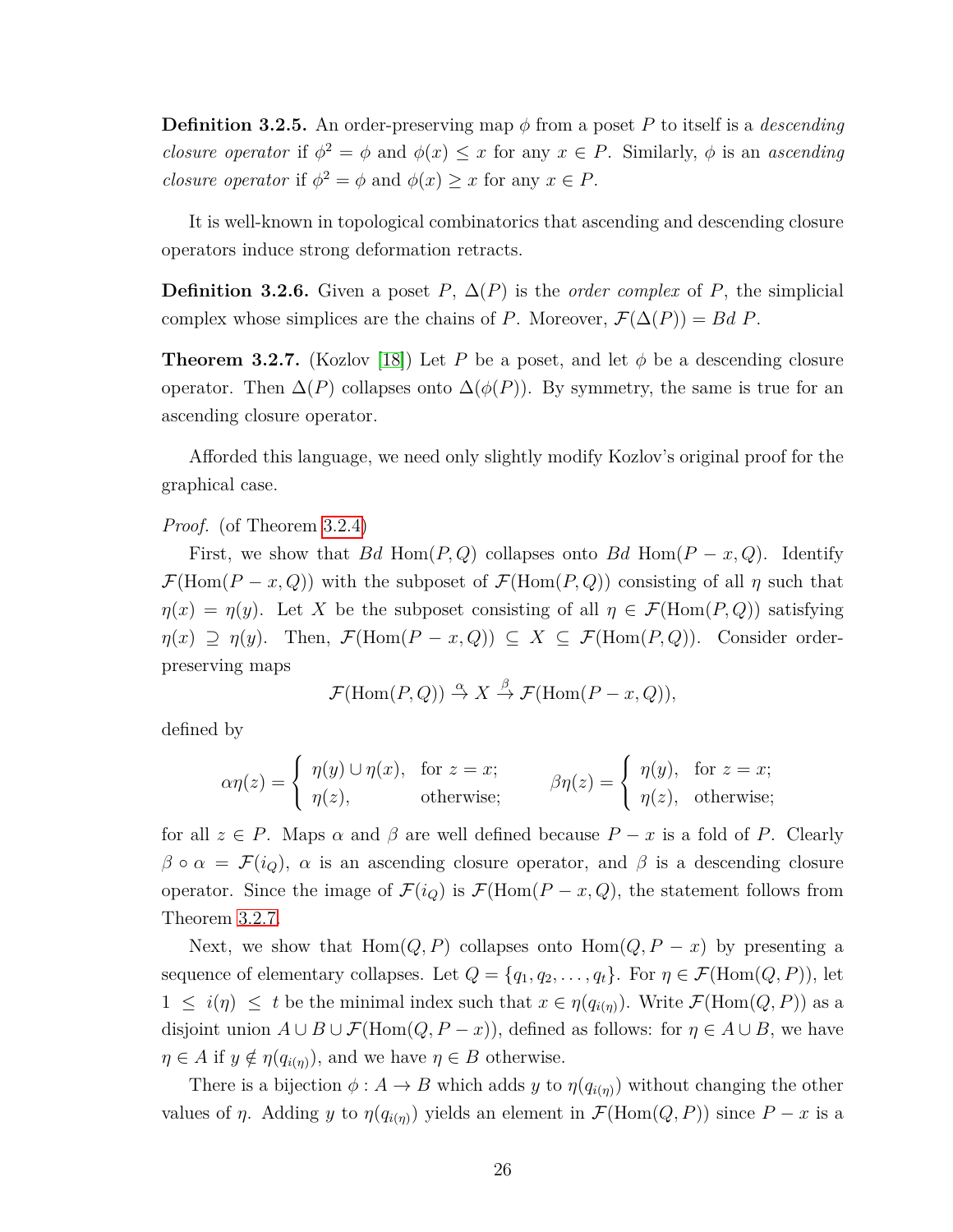fold of *P*. Clearly,  $\phi(\alpha)$  covers  $\alpha$  for all  $\alpha \in A$ . We take the set  $\{(\alpha, \phi(\alpha)) \mid \alpha \in A\}$ to be our collection of the elementary collapses. These are ordered lexicographically after the pairs of integers  $(i(\alpha), -\dim \alpha)$ .

Let us see that these collapses can be performed in this lexicographic order. Take  $\eta > \alpha$ ,  $\eta \neq \phi(\alpha)$ . Assume  $i(\eta) = i(\alpha)$ . If  $\eta \in B$ , then  $\eta = \phi(\tilde{\alpha})$ ,  $i(\tilde{\alpha}) = i(\alpha)$ , and dim  $\tilde{\alpha} > \dim \alpha$ . Otherwise  $\eta \in A$  and dim  $\eta > \dim \alpha$ . The third possibility is that  $i(\eta) < i(\alpha)$ . In either case,  $\eta$  has been removed before  $\alpha$ .  $\Box$ 

Consequently, certain poset elements with an appropriate neighborhood property can be ignored when examining Hom(*P, Q*).

#### <span id="page-37-0"></span>**3.3 Maximal Chains in the Boolean Algebras**

**Definition 3.3.1.** Let  $C_n$  be the chain on *n* elements with labels in  $\{0, 1, 2, \ldots n-1\}$ .

The complex  $Hom(C_n, P)$  can be thought of as the complex of *n*-chains in *P*. In particular, when P is graded of length  $n$ ,  $Hom(C_n, P)$  topologizes the space of maximal chains in *P*. A particularly interesting example of this type involves the Boolean algebras.

**Definition 3.3.2.** Let *B<sup>n</sup>* denote the Boolean algebra on *n* elements, i.e the power set of [*n*] ordered by set inclusion. Recall that  $B_n$  has rank  $n + 1$ . We use Hom $(B_n)$  to denote  $Hom(C_{n+1}, B_n)$ .

Figure 3.1: A homomorphism from  $C_4$  into  $B_3$ 

<span id="page-37-1"></span>

Note that, for any homomorphism  $\phi \in \text{Hom}(B_n)$ ,  $\phi(0) = \emptyset$  and  $\phi(n) = [n]$ . These homomorphisms are in bijective correspondence with permutations on *n* letters, and this correspondence sends a homomorphism  $\phi$  to the permutation whose *i*-th entry is  $\phi(i)\backslash \phi(i-1)$  for  $1 \leq i \leq n$ . We will not distinguish between such a homomorphism and its corresponding permutation. Also, we will use the convention that  $\phi_i = \phi(i)$  for these permutations.

Two vertices in  $Hom(B_n)$  are adjacent if they differ by a single transposition of adjacent entries, that is  $\{\sigma, \tau\}$  form a 1-cell in  $Hom(B_n)$  if  $\sigma_i = \tau_{i+1}$  and  $\sigma_{i+1} = \tau_i$  for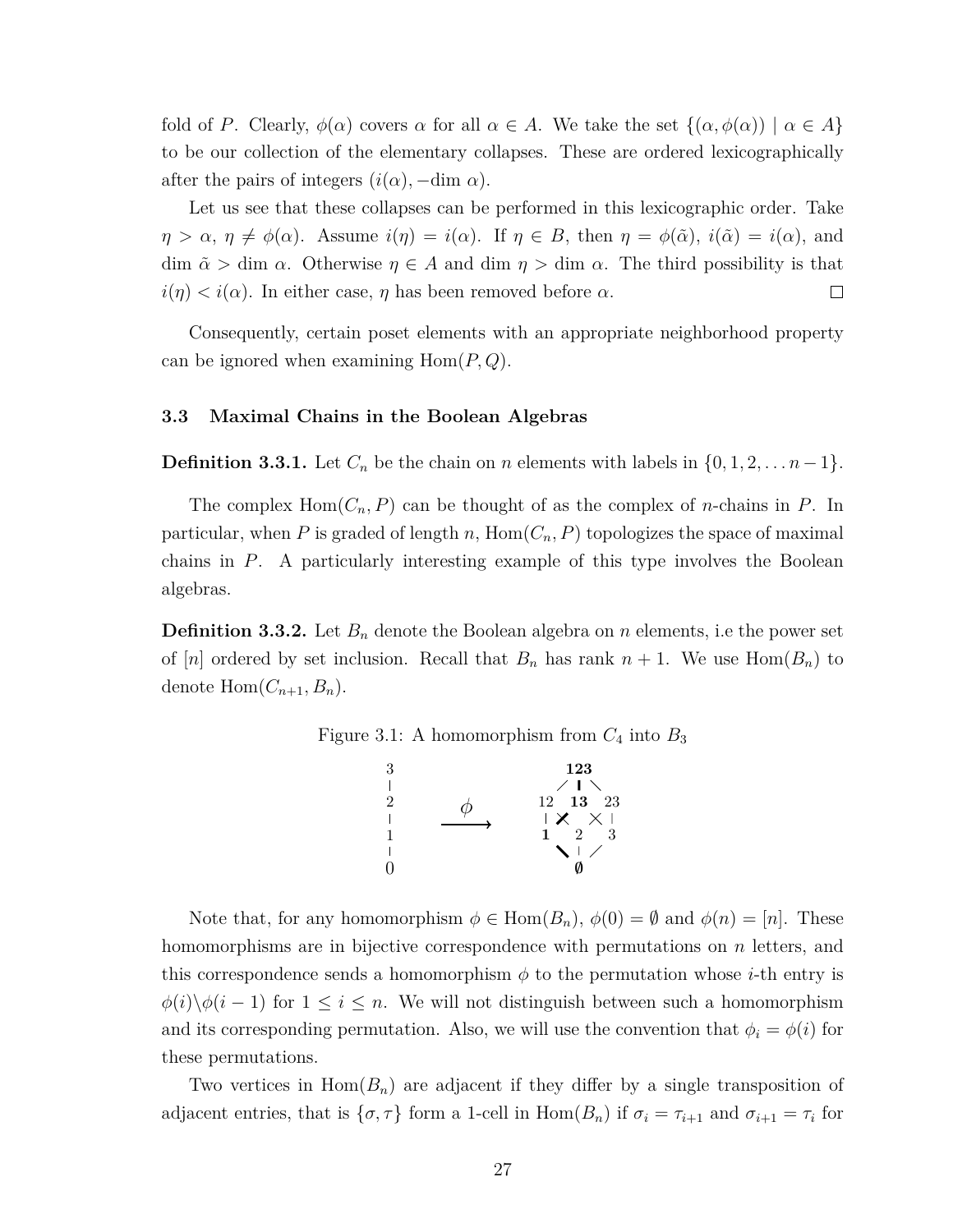some  $1 \leq i \leq n-1$  while  $\sigma_j = \tau_j$  for  $j \notin \{i, i+1\}$ . Observe that this implies that  $Hom(B_n)$  lies in the boundary of the permutohedron of order *n*. See Figure [3.2](#page-38-0) below. Without loss of generality, assume that *σ* is lexicographically earlier than *τ* under the usual ordering of the positive integers. Then, we can denote the above transposition by  $(\sigma_{i+1}\sigma_i)$ , written in decreasing order for later convenience. We will denote the corresponding 1-cell as

<span id="page-38-0"></span>
$$
\sigma_1 \ldots \sigma_{i-1}(\sigma_{i+1}\sigma_i)\sigma_{i+2}\ldots \sigma_n.
$$

This notation intuitively extends to all *i*-cells for general *i*. Note that the number of transpositions in a given cell equals its dimension, and so  $0 \le i \le |n/2|$ .



**Definition 3.3.3.** Entries that are not included in a cell's transpositions will be called *free*, while two elements are *joined* if they appear in a transposition together.

<span id="page-38-1"></span>**Example 3.3.4.** The homomorphisms 35142 and 31542 are adjacent in  $\text{Hom}(B_5)$  via the transposition (51), and so the corresponding 1-cell is  $3(51)42 = \{31542, 35142\}$ . The expression  $(64)5(32)(71)$  denotes the 3-cell in  $Hom(B_7)$  with vertex set

{4652317*,* 4652371*,* 4653217*,* 4653271*,* 6452317*,* 6452371*,* 6453217*,* 6453271}*.*

Also, 2, 3, and 4 are free while and 1 and 5 are joined in the first example. The only free element in the second example is 5, while each pair of 6 and 4, 3 and 2, and 7 and 1 are all joined.

We use this parenthesized permutation notation to obtain the following result.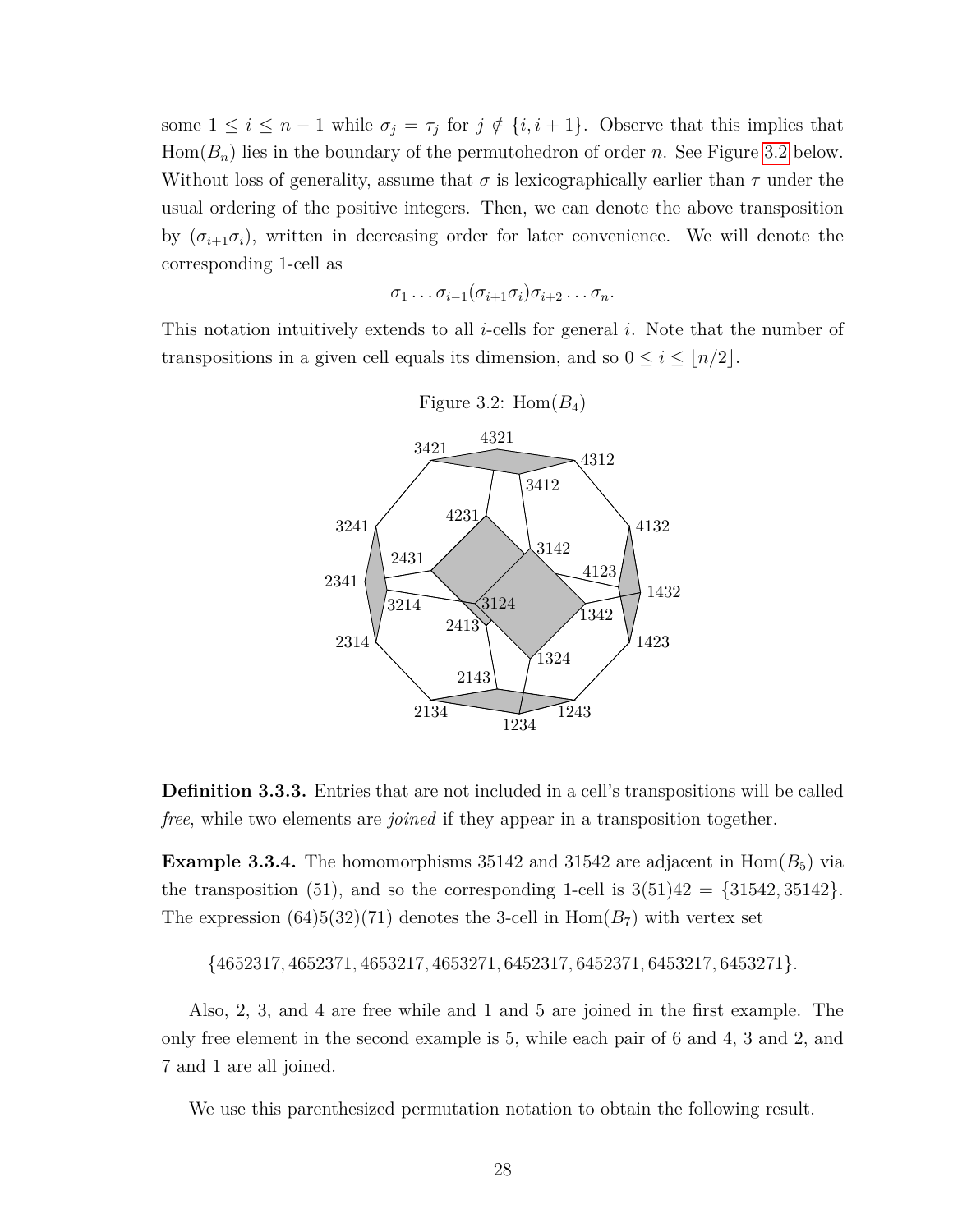**Theorem 3.3.5.** The unreduced Euler characteristic of  $\text{Hom}(B_n)$  is

<span id="page-39-0"></span>
$$
\chi_n = \sum_{k=0}^{\lfloor n/2 \rfloor} (-1)^k \frac{n!}{2^k} {n-k \choose k}.
$$
 (3.1)

*Proof.* Fix  $n \geq 1$ . We now count the number of *k*-cells in  $\text{Hom}(B_n)$  for  $0 \leq k \leq \lfloor n/2 \rfloor$ . Since the dimension of a cell in  $Hom(B_n)$  equals the number of transpositions in its parenthesized notation, a *k*-cell will have transpositions in *k* different locations. If we consider a free element as a block of size 1 and a transposition as a block of size 2, then we see that the relative order of free elements and transpositions for a given *k*-cell corresponds to a composition of *n* using parts of size 1 and 2. We know there are  $\binom{n-k}{k}$ *k*  $\setminus$ such compositions. (There will be  $n - k$  blocks, and we choose  $k$  of them to be of size 2.) Now, for each such block arrangement, there are  $\frac{n!}{2^k}$  ways to order the elements into the blocks where the order in a block of size 2 is irrelevant. In total, there are  $\frac{n!}{2^k} {n-k \choose k}$ *k*  $\setminus$ cells of size *k* in  $Hom(B_n)$ .

**Theorem 3.3.6.** Formula [3.1](#page-39-0) satisfies the recursion  $\chi_n = n \cdot \chi_{n-1} - \binom{n}{2}$ 2  $\cdot \chi_{n-2}$  with initial conditions  $\chi_1 = \chi_2 = 1$ .

*Proof.* It is easy to verify the initial conditions. Let  $X_n =$ *χn n*! for arbitrary  $n \geq 1$ , and we prove instead that  $X_n = X_{n-1} - \frac{1}{2}X_{n-2}$ . Multiplying by *n*! gives the result. **Case 1:** Suppose that  $n = 2j$  for some integer *j*. From formula [3.1,](#page-39-0) we know that

$$
X_{n-1} = \sum_{k=0}^{j-1} (-1)^k \frac{1}{2^k} {n-1-k \choose k}.
$$

We also have

$$
-\frac{1}{2}X_{n-2} = \sum_{k=0}^{j-1} (-1)^{k+1} \frac{1}{2^{k+1}} \binom{n-2-k}{k} = \sum_{k=1}^{j} (-1)^k \frac{1}{2^k} \binom{n-1-k}{k-1},
$$

where the second equality is obtained by reindexing. Thus,  $X_{n-1} - \frac{1}{2}X_{n-2}$  equals

$$
1 + \sum_{k=1}^{j-1} (-1)^k \frac{1}{2^k} {n-1-k \choose k} + \sum_{k=1}^{j-1} (-1)^k \frac{1}{2^k} {n-1-k \choose k-1} + (-1)^j \frac{1}{2^j} {n-1-j \choose j-1}.
$$

Since  $\binom{n-1-k}{k-1}$ *k*−1  $+$  $\binom{n-1-k}{k}$ *k*  $= \begin{pmatrix} n-k \\ k \end{pmatrix}$ *k* , we have

$$
X_{n-1} - \frac{1}{2}X_{n-2} = 1 + \sum_{k=1}^{j-1} (-1)^k \frac{1}{2^k} {n-k \choose k} + (-1)^j \frac{1}{2^j} {n-1-j \choose j-1}.
$$

Observe that  $(-1)^0 \frac{1}{2^0} {n-0 \choose 0}$ 0  $= 1.$  Also,  $\binom{n-1-j}{j-1}$ *j*−1  $= 1 = \binom{n-j}{i}$ *j* ) since  $j = n/2$ . Thus,

$$
X_{n-1} - \frac{1}{2}X_{n-2} = \sum_{k=0}^{j} (-1)^k \frac{1}{2^k} {n-k \choose k} = X_n.
$$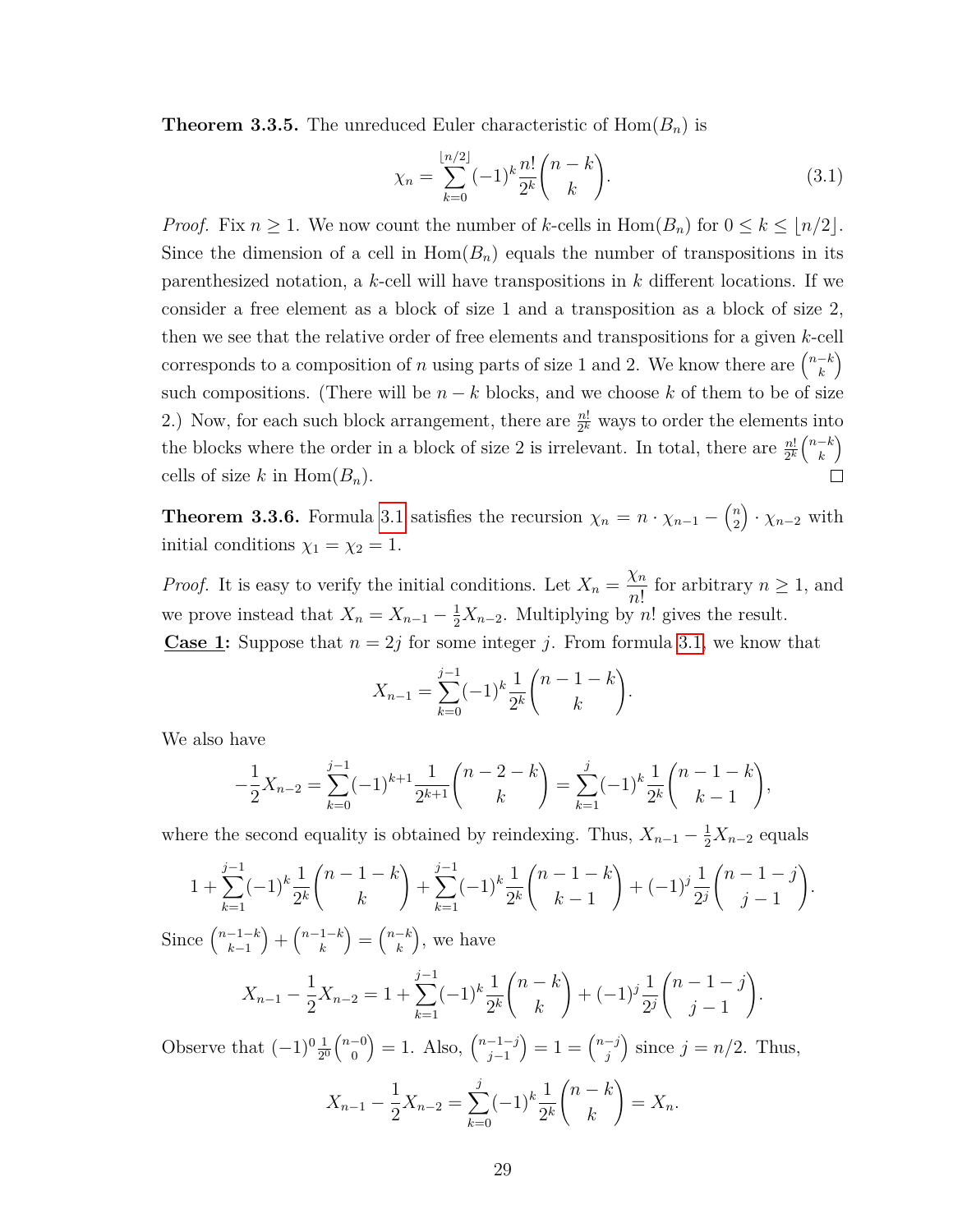**Case 2:** Suppose that  $n = 2j + 1$  for some integer *j*. Formula [3.1](#page-39-0) gives

$$
X_{n-1} = \sum_{k=0}^{j} (-1)^k \frac{1}{2^k} {n-1-k \choose k}.
$$

We also have

$$
-\frac{1}{2}X_{n-2} = \sum_{k=0}^{j-1} (-1)^{k+1} \frac{1}{2^{k+1}} \binom{n-2-k}{k} = \sum_{k=1}^{j} (-1)^k \frac{1}{2^k} \binom{n-1-k}{k-1},
$$

where the second equality is obtained by reindexing. Therefore,

$$
X_{n-1} - \frac{1}{2}X_{n-2} = 1 + \sum_{k=1}^{j} (-1)^k \frac{1}{2^k} {n-1-k \choose k} + \sum_{k=1}^{j} (-1)^k \frac{1}{2^k} {n-1-k \choose k-1}.
$$

Since  $\binom{n-1-k}{k-1}$ *k*−1  $+$  $\binom{n-1-k}{k}$ *k*  $= \begin{pmatrix} n-k \\ k \end{pmatrix}$ *k* , we have

$$
X_{n-1} - \frac{1}{2}X_{n-2} = 1 + \sum_{k=1}^{j} (-1)^k \frac{1}{2^k} {n-k \choose k}.
$$

Observe that  $(-1)^0 \frac{1}{2^0} {n-0 \choose 0}$ 0  $= 1.$  Thus,

$$
X_{n-1} - \frac{1}{2}X_{n-2} = \sum_{k=0}^{j} (-1)^k \frac{1}{2^k} {n-k \choose k} = X_n.
$$

Thus, the result holds in both cases.

**Corollary 3.3.7.** Using the Division Algorithm, write  $n = 4q + r$  where  $0 \le r \le 3$ and *q* is a non-negative integer. Then,

$$
\chi_n = \begin{cases}\n(-1/4)^q \cdot n! & r \in \{0, 1\} \\
(1/2)(-1/4)^q \cdot n! & r = 2 \\
0 & r = 3\n\end{cases}
$$

*Proof.* It is straightforward to verify that  $\chi_1 = \chi_2 = 1$ ,  $\chi_3 = 0$ , and  $\chi_4 = -6$ . Let  $X_n = \chi_n/n!$  as before, and recall that  $X_n = X_{n-1} - \frac{1}{2}X_{n-2}$  for  $n \geq 3$ . Then, we have  $X_1 = 1, X_2 = 1/2, X_3 = 0, \text{ and } X_4 = -1/4.$  Now, for  $n \geq 5$ , we see that

$$
X_n = X_{n-1} - \frac{1}{2}X_{n-2}
$$
  
=  $(X_{n-2} - \frac{1}{2}X_{n-3}) - \frac{1}{2}(X_{n-3} - \frac{1}{2}X_{n-4})$   
=  $X_{n-2} - X_{n-3} + \frac{1}{4}X_{n-4}$   
=  $(X_{n-3} - \frac{1}{2}X_{n-4}) - X_{n-3} + \frac{1}{4}X_{n-4}$   
=  $-\frac{1}{4}X_{n-4}$ .

Hence,  $X_n = (-1/4)^q X_r$  where  $n = 4q + r$  as in the statement. Technically,  $X_0$  is undefined, but we set it equal to 1 to ensure that  $X_4 = (-1/4)^1 X_0 = -1/4$  compatibly. Multiplying by *n*! proves the claim.  $\Box$ 

 $\Box$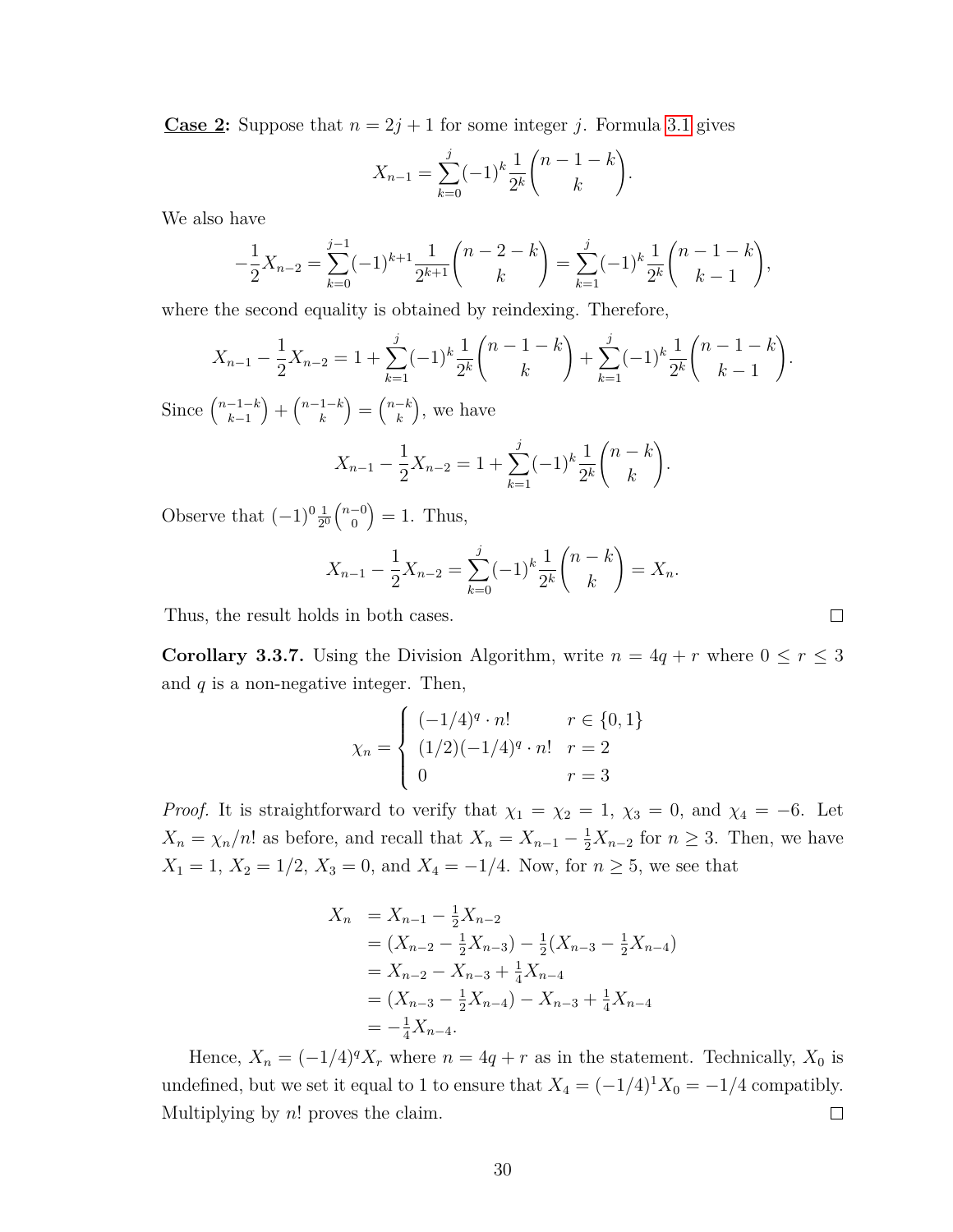Another convenient way to view a *k*-cell of Hom(*Bn*) is as a block system consisting of *k*+1 blocks; the first *k* blocks consist of a consecutive run of free entries terminating in a transposition, and the terminal  $(k+1)$ -st block is just another consecutive sequence of free entries (which we abbreviate as *c.f.s.*) without a transposition. For a given block, the consecutive free sequence may be empty.

**Example 3.3.8.** The 1-cell 3(51)42 from Example [3.3.4](#page-38-1) has two blocks from this new viewpoint: the first block is 3(51), and the second is 42. Similarly, the 3-cell  $(64)5(32)(71)$  has 4 blocks: the first three, namely  $(64)$ ,  $5(32)$ , and  $(71)$ , are nontrivial, and the fourth/final block is empty.

We will use this block system interpretation to define an acyclic partial matching on the face poset of  $Hom(B_n)$  and then enumerate the critical cells remaining in the reduced complex. We find the following definition useful.

**Definition 3.3.9.** An element of a c.f.s. is a *peak* if it is larger that its adjacent free elements, even if those elements do not exist.

**Example 3.3.10.** The element 5 is a peak for each of 12534, 12345, and 125(43) while 4 is a peak only for the first.

Now, we define a partial matching on  $\mathcal{F}(\text{Hom}(B_n))$ . The main idea is to first partition  $\mathcal{F}(\text{Hom}(B_n))$  using the c.f.s. of the terminal block and then pair cells using appropriate peaks. The following construction defines the first partition, while the second defines how to inductively sub-partition the remaining poset blocks.

#### <span id="page-41-0"></span>**Construction 3.3.11.** (Initial Partition)

- 1. Consider an arbitrary cell  $\sigma$  of  $Hom(B_n)$  with parenthesized notation as before. Recall that all transpositions are written in decreasing order. Now, ignoring any parentheses in  $\sigma$ , let *j* denote the largest index such that  $\sigma_j \neq j$ . We let  $j = 0$ for the identity permutation. Observe that  $j \in J := \{0, 2, 3, \ldots, n\}$  as  $j = 1$ implies that only the first element is out of order, which is impossible.
- 2. Define the poset map  $\phi : \mathcal{F}(\text{Hom}(B_n)) \to C_J$  by  $\phi(\sigma) = j$ . Here,  $C_J$  is the chain poset on the set *J* with ordering inherited from the integers. This map is order-preserving because releasing a transposition (removing its parentheses and writing the joined entries in either order) does not increase the value of *j*.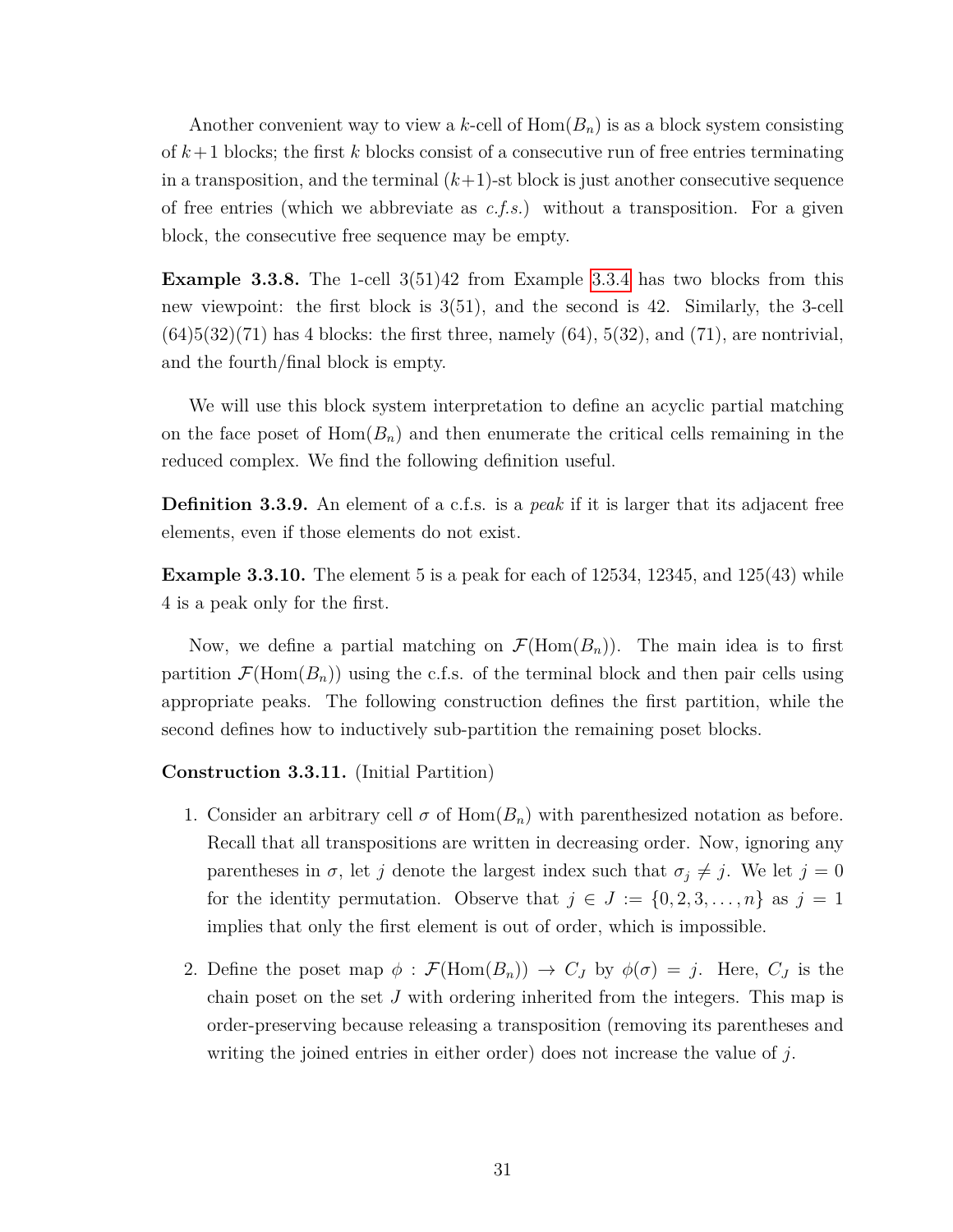- 3. Now, fix  $j \in J$  and suppose that  $\sigma \in \phi^{-1}(j)$ . We may now think of  $\sigma$  as living in Hom $(B_i)$  by removing the ascending run of  $j+1, j+2, \ldots, n$  in the terminal block of  $\sigma$ .
- 4. Ignoring any parentheses, let  $r_0$  be the index such that  $\sigma_{r_0} = j$ . Observe that  $r_0 < j$ .
- 5. Define the poset map  $\rho_0: \phi^{-1}(j) \to C_{R_i}^{op}$  $R_j^{\text{op}}$  by  $\rho_0(\sigma) = r_0$  where  $R_j = [j-1]$ . Recall that  $P^{op}$  denotes the *opposite poset* of P, the same elements with every relation reversed. If *j* is in a transposition, releasing the transposition in either order will not decrease the value of  $r_0$ . If  $j$  is not in a transposition, then releasing another transposition will leave  $r_0$  fixed. Thus,  $\rho_0$  is order-preserving.
- 6. For  $\sigma \in \rho_0^{-1}(r_0) \subseteq \phi^{-1}(j)$ , define a poset map  $\psi_0 : \rho_0^{-1}(r_0) \to \{a < b\}$  as follows: If *j* is a peak of its block with  $\sigma_{r_0+1}$  free OR if *j* and  $\sigma_{r_0+1}$  are in a transposition together, then  $\psi_0(\sigma) := a$ . Otherwise,  $\psi_0(\sigma) := b$ . The fact that  $\psi_0$  is order-preserving is proven in Claim [3.3.12.](#page-42-0)
- 7. On  $\psi_0^{-1}(a) \subseteq \rho_0^{-1}(r_0) \subseteq \phi^{-1}(j)$ , pair the cells with free elements *j* and  $\sigma_{r_0+1}$  with the corresponding parent cells with joined *j* and  $\sigma_{r_0+1}$ .

<span id="page-42-0"></span>**Claim 3.3.12.** The poset map  $\psi_0$  as defined in Step 6 of Construction [3.3.11](#page-41-0) is orderpreserving.

*Proof.* Suppose that  $\sigma < \tau$  in  $\rho_0^{-1}(r_0)$  with  $\psi_0(\tau) = a$ . Either (1) *j* is a peak of its block with  $\tau_{r_0+1}$  free, or (2) *j* and  $\tau_{r_0+1}$  are joined. If  $\tau$  has property (1), so must  $\sigma$  as freedom of elements is inherited downward. If  $\tau$  has property (2), then  $\sigma$  must have property (1) or (2) as transpositions are inherited upward in the poset. Since  $\psi_0^{-1}(a)$  $\Box$ is down-closed,  $\psi_0$  is order-preserving.

**Remark 3.3.13.** This pairing defined above is perfect and acyclic on  $\psi_0^{-1}(a)$ . No cycle of the form described in [1.1.1](#page-11-2) exists since a second up-move in such a cycle would correspond to the *j* element being joined to two different elements simultaneously, which is not allowed. It is important to note that, for elements of  $\psi_0^{-1}(b)$ , *j* must be followed immediately by a transposition.

In Construction [3.3.14](#page-43-0) below, we factor the subposet  $\psi_0^{-1}(b) \subseteq \rho_0^{-1}(r_0) \subseteq \phi^{-1}(j)$ and then perform a iterative version of [3.3.11.](#page-41-0) Suppose  $i \geq 1$  and consider the fiber

$$
\Omega_i^{(r_0,r_1,\ldots,r_{i-1})} := \psi_{i-1}^{-1}(b) \subseteq \rho_{i-1}^{-1}(r_{i-1}) \subseteq \psi_{i-2}^{-1}(b) \subseteq \cdots \subseteq \rho_0^{-1}(r_0) \subseteq \phi^{-1}(j),
$$

where the values of the  $r_k$ 's are chosen below.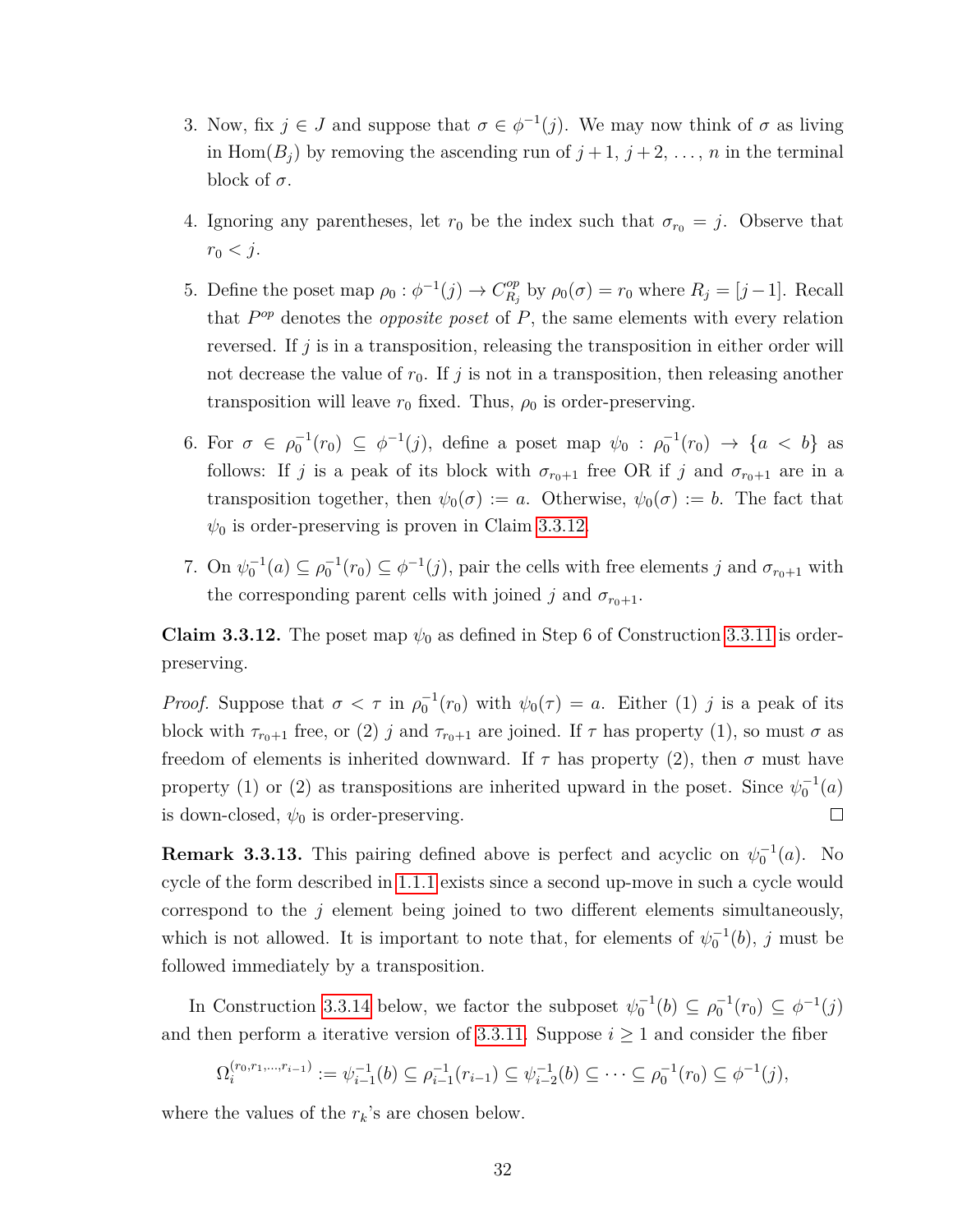#### <span id="page-43-0"></span>**Construction 3.3.14.** (Iterative Partitioning)

- 1. Ignoring the parentheses in  $\sigma$ , define  $r_i$  to be the index such that  $\sigma(r_i) = j i$ .
- 2. Define a poset map  $\rho_i$  :  $\Omega_i^{(r_0, r_1, \ldots, r_{i-1})} \rightarrow C_{R_i}^{op}$  $P_{R_j}^{op}$  by  $\rho_i(\sigma) = r_i$ . If  $j - i$  is joined, releasing the transposition in either order will not decrease the value of *r<sup>i</sup>* . If  $j - i$  is not joined, then releasing another transposition will leave  $r_i$  fixed. Thus,  $\rho_i$  is order-preserving.
- 3. Consider the following properties:
	- (i)  $j i$  is a peak of its block with  $\sigma_{r_i+1}$  free.
	- (ii)  $j i$  and  $\sigma_{r_i+1}$  are joined.
	- (iii)  $\sigma_{r_i-1}$  is free and less than  $j-i$ .
	- (iv)  $\sigma_{r_i-1}$  is joined with  $\sigma_{r_i-2}$ .

Now, define another poset map  $\psi_i : \rho_i^{-1}(r_i) \to \{a < b\}$  such that  $\psi_i(\sigma) := a$ if  $\sigma$  satisfies property (i), properties (ii) and (iii), or properties (ii) and (iv). Otherwise  $\psi_i(\sigma) := b$ . The fact that  $\psi_i$  is order-preserving is proven in Claim [3.3.15.](#page-43-1)

- 4. Observe that each  $\sigma \in \psi_i^{-1}(a) \subseteq \rho_i^{-1}(r_i) \subseteq \Omega_i^{(r_0, r_1, \ldots, r_{i-1})}$  has either property (iii) or (iv). Otherwise,  $\sigma$  would not actually be in  $\Omega_i^{(r_0,r_1,\ldots,r_{i-1})}$ . Also, note that every cell with property (i) has exactly one parent with property (ii). So, pair each cell with with property (i) to the corresponding parent element with property (ii). Please note that This pairing is well-defined and perfect on  $\psi_i^{-1}(a) \subseteq \rho_i^{-1}(r_i)$ inside  $\Omega_i^{(r_0,r_1,...,r_{i-1})}$ . This pairing is also acyclic since a second up-move in the face poset would correspond to the  $j - i$  element being joined to two different elements simultaneously.
- 5. Repeat the above steps for  $i + 1$ . This is a finite process as there are finitely many entries in  $\sigma$ .

<span id="page-43-1"></span>**Claim 3.3.15.** The poset map  $\psi_i$  as defined in Step 3 of Construction [3.3.14](#page-43-0) is orderpreserving.

*Proof.* Suppose that  $\sigma < \tau$  in  $\rho_i^{-1}(r_i) \subseteq \Omega_i^{(r_0, r_1, \ldots, r_{i-1})}$  and  $\psi_i(\tau) = a$ . If  $\tau$  has property (i), then so must  $\sigma$ . If  $\tau$  has properties (ii) and (iii), then  $\sigma$  must have property (i) or both (ii) and (iii). If  $\tau$  has properties (ii) and (iv), then  $\sigma$  must have property (i), both (ii) and (iii), or both (ii) and (iv). Since  $\psi_i^{-1}(a)$  is down-closed,  $\psi_i$  is orderpreserving.  $\Box$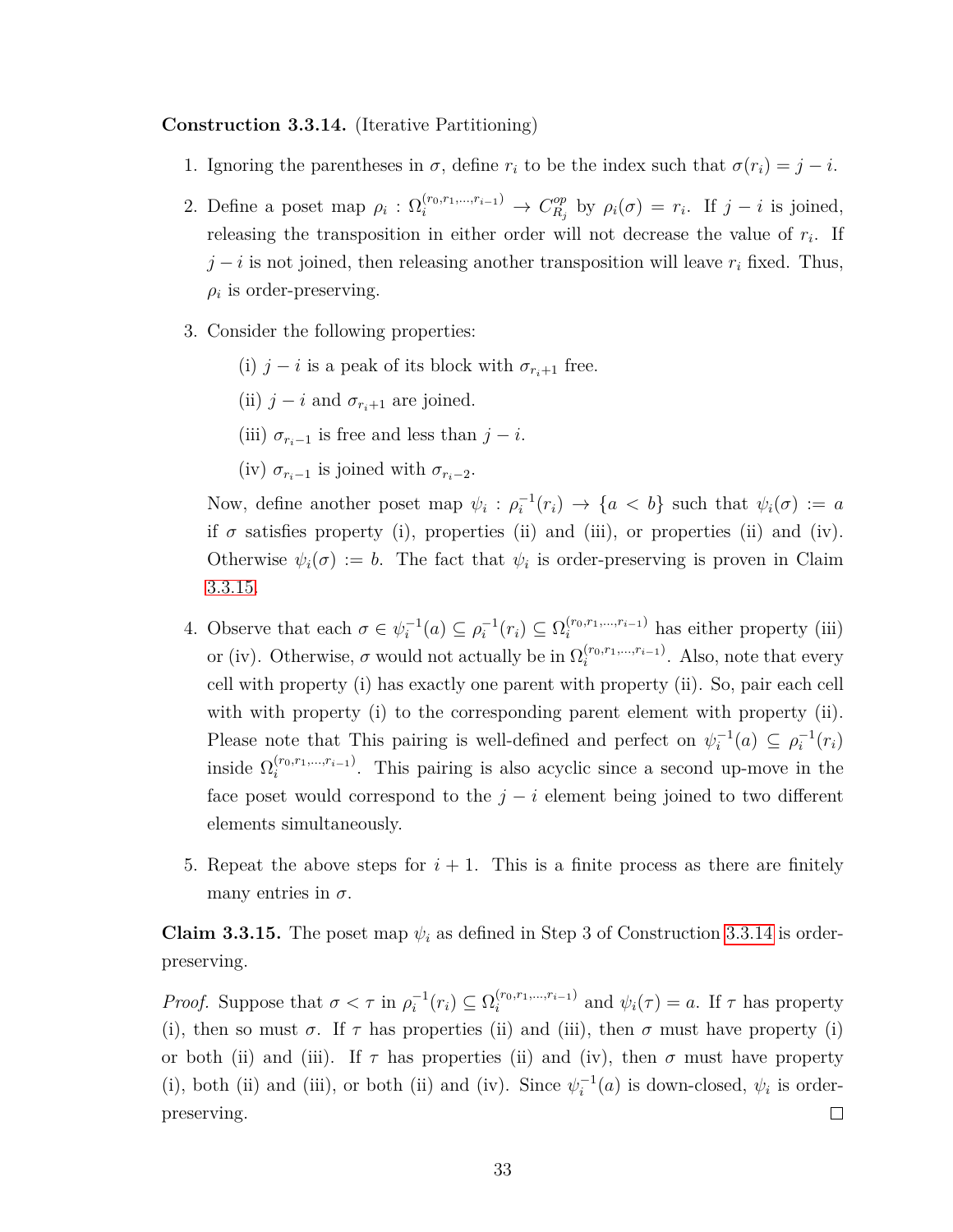By construction of the  $\rho_i$ 's and the  $\psi_i$ 's, the critical cells of Hom $(B_n)$  are the elements of

$$
\psi_j^{-1}(b) \subseteq \rho_j^{-1}(r_j) \subseteq \psi_{j-1}^{-1}(b) \subseteq \cdots \subseteq \rho_0^{-1}(r_0) \subseteq \phi^{-1}(j)
$$

for all possible permutations  $\pi = r_0 r_1 \dots r_{j-1}$  of the set  $[j-1]$ . Each of these critical cells consists of blocks of an ascending c.f.s. terminating in a transposition, and there may or may not be an ascending c.f.s. without a transposition in the last block. Also, the largest element of each non-terminal block is the last element of the ascending c.f.s. and, in particular, is not in the transposition. Using these observations, we count the number of critical *k*-cells in  $Hom(B_n)$  after applying the matching defined in Constructions [3.3.11](#page-41-0) and [3.3.14.](#page-43-0)

<span id="page-44-0"></span>**Theorem 3.3.16.** Fix  $n \geq 1, k \geq 0$ . The number of critical *k*-cells in Hom( $B_n$ ) arising from the above acyclic matching is equal to

$$
\sum_{j=0}^{n-3k} \left[ \binom{n}{j} \sum_{\mathbf{c}} \left( \binom{n-j}{(c_1+2)(c_2+2)\cdots(c_k+2)} \right) \times \prod_{i=1}^k \binom{c_i+1}{2} \right) \right]
$$

where the inner sum is taken over all compositions  $c = c_1 + \cdots + c_k$  of  $n - j - 2k$  into exactly *k* parts.

*Proof.* Again, we consider a critical *k*-cell and view each transposition and the c.f.s. preceding as a block of information. We consider an additional transposition-less block of the final c.f.s. that may or may not exist.

First, we select *j* of the *n* entries to be in the special terminal block lacking a transposition; there are  $\binom{n}{i}$ *j* ways to do this. Observe that we need at least 3*k* entries set aside to at least fill out the transpositions and the required free entry preceding each. Thus,  $0 \leq j \leq n-3k$ . Now, we know that will need 2k entries of the remaining  $n - j$  to fill out the transpositions. Observe that the remaining  $n - j - 2k$  entries will be free and need to be distributed among the *k* regular blocks. Notice that the lengths of the c.f.s.'s for the regular blocks will form a composition of  $n - j - 2k$  using exactly *k* parts; there are  $\binom{n-j-2k-1}{k-1}$ *k*−1 ) such compositions. Fix a composition of  $n - j - 2k$  with parts  $c_1 + c_2 + \cdots + c_k$ . Now, block *i* is going to have a total size of  $c_i + 2$ , namely  $c_i$  free entries and 2 in the transposition. Sort the  $n-j$  entries not in the terminal block among the regular blocks; there are  $\binom{n-j}{(c_1+2)(c_2+2)\cdots(c_k+2)}$  ways to do this. Now, in block *i*, there are  $c_i + 2$  entries, and we need to select 2 of those entries to be in the transposition. Since the largest value cannot be in the transposition and the non-transposition entries must be in ascending order, there are exactly  $\begin{pmatrix} c_i+1 \\ 2 \end{pmatrix}$ 2 ways to properly arrange the entries in block *i*. Therefore, there are  $\binom{n-j}{(c_1+2)(c_2+2)\cdots(c_k+2)} \times \prod_{i=1}^k \binom{c_i+1}{2}$ 2 critical cells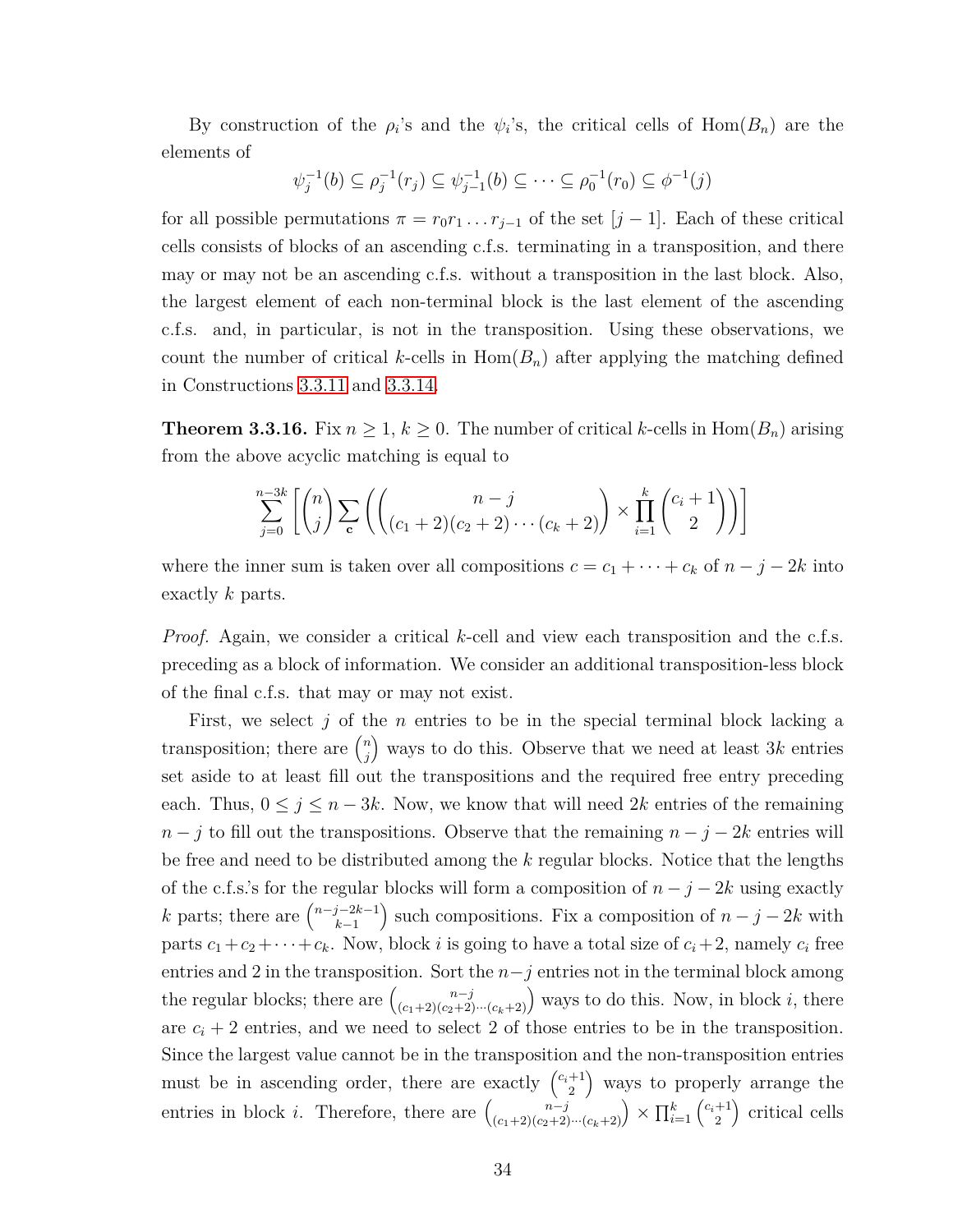corresponding to a given composition. Summing across all compositions of  $n - j - 2k$ into exactly *k* parts and all values of *j* gives the result.  $\Box$ 

The following table lists some of the initial values of the array generated by the summation in Theorem [3.3.16.](#page-44-0)

|       | $k=0$ |       | $\overline{2}$ | 3       | 4      |
|-------|-------|-------|----------------|---------|--------|
| $n=3$ |       |       |                |         |        |
| 4     |       | 7     |                |         |        |
| 5     | 1     | 31    |                |         |        |
| 6     |       | 111   | 20             |         |        |
| 7     |       | 351   | 350            |         |        |
| 8     |       | 1023  | 3541           |         |        |
| 9     |       | 2815  | 27174          | 1680    |        |
| 10    |       | 7423  | 175422         | 54600   |        |
| 11    |       | 18943 | 1005312        | 986370  |        |
| 12    |       | 47103 | 52779252       | 1306150 | 369600 |

<span id="page-45-1"></span>Table 3.1: Critical cells remaining after the inductive matching

#### <span id="page-45-0"></span>**3.4 Applications to 3-Equal Arrangements**

The homomorphism complexes for these Boolean algebras have some interesting connections to the complement of 3-equal arrangements in real space.

**Definition 3.4.1.** For  $2 \leq k \leq n$ , let  $V_{n,k}$  denote the set of points  $(x_1, \ldots, x_n) \in \mathbb{R}^n$ such that  $x_{i_1} = x_{i_2} = \cdots = x_{i_k}$  for some *k*-set of indices  $1 \leq i_1 < i_2 < \cdots < i_k \leq n$ . Then, we have the *k*-equal manifold  $M_{n,k} := \mathbb{R}^n - V_{n,k}$ .

As mentioned previously,  $Hom(B_n)$  can be thought of as a cubical subcomplex living entirely in the boundary of the permutohedron of order *n*.

**Theorem 3.4.2.** (Björner,  $[5]$ ; see also  $[3]$ ) Delete from the boundary of the permutohedron  $\mathbf{Z}_{n}^{perm}$  every face that contains a *d*-dimensional permutohedron,  $d \geq k - 1$ , in its decomposition. Then, the remaining subcomplex has the homotopy type of the complement of the *k*-equal arrangement.

In the special case  $k = 3$ , one deletes all cells except those that are products of edges, keeping only the cubical faces, which produces  $\text{Hom}(B_n)$ . In [\[6\]](#page-52-16), Björner & Welker obtain rank information about *Mn,k* using the Goresky-MacPherson formula.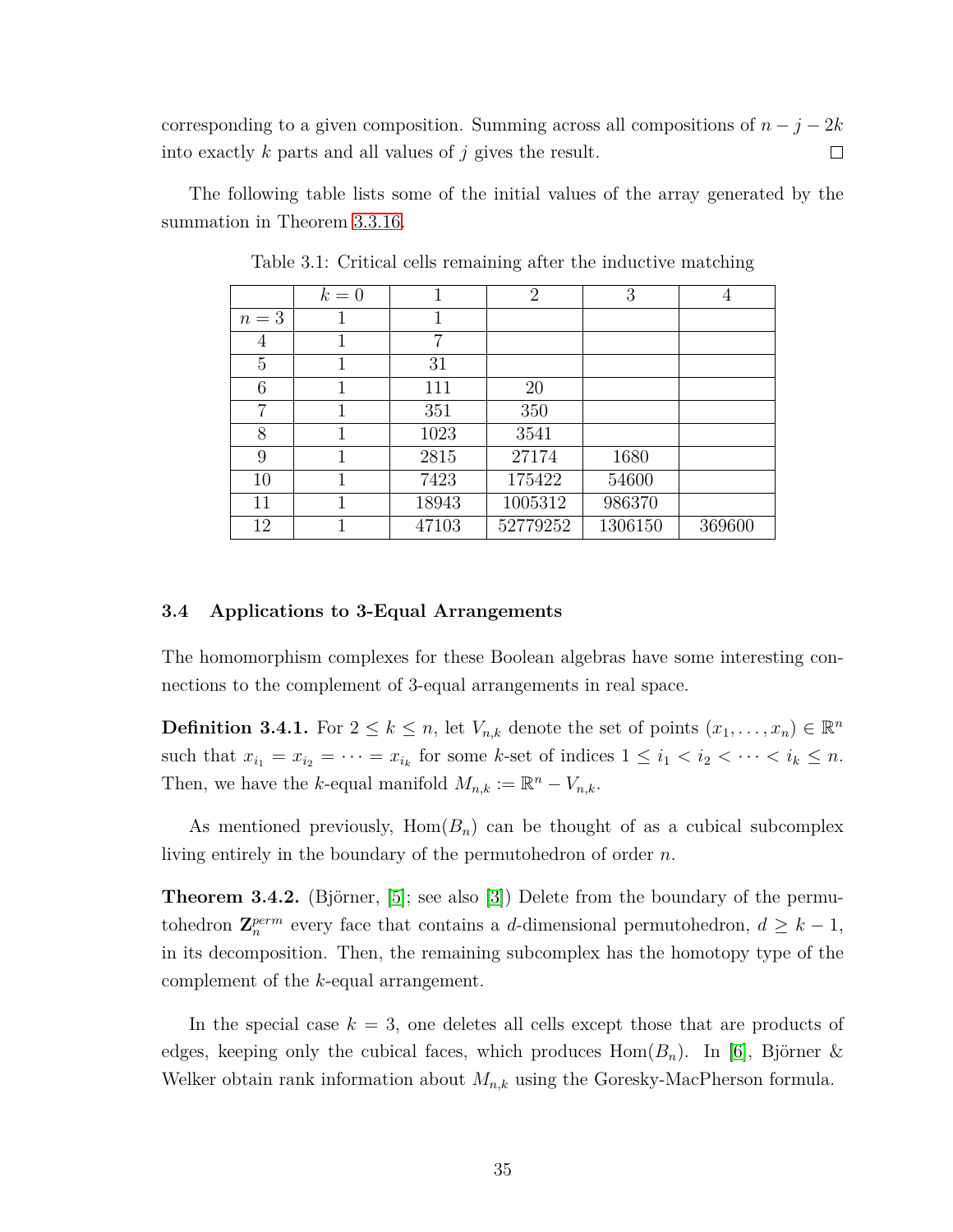<span id="page-46-1"></span>**Theorem 3.4.3.** (Björner & Welker, [\[6\]](#page-52-16)) The cohomology groups of  $M_{n,k}$  are free. Furthermore,

- (a)  $M_{n,k}$  is  $(k-3)$ -connected.
- (b)  $H^d(M_{n,k})$  is non-trivial if and only if  $d = t \cdot (k-2)$  for some integer *t* such that  $0 \leq t \leq \lfloor n/k \rfloor$ .
- (c) rank  $H^{k-2}(M_{n,k}) = \sum_{i=k}^{n} {n \choose i}$ *i*  $\cdot$   $\binom{i-1}{k-1}$ *k*−1 .

They also give a more explicit statement of (b) in Theorem [3.4.3](#page-46-1) as follows, and the reader may refer to [\[6\]](#page-52-16) for explicit formulas for the exact values of the *B*˜'s.

**Theorem 3.4.4.** (Björner & Welker, [\[6\]](#page-52-16)) For each partition  $\pi \neq 0$ , let *m* be the number of non-singleton blocks and  $a_1, \ldots, a_m$  their sizes. Then

rank 
$$
\tilde{H}^d(M_{n,k}) = \sum_{\pi \in \Pi_{n,k}^{>0}} \sum_{q_1 + \dots + q_m = d} \tilde{B}_{a_1,k}^{a_1 - 3 - q_1} \dots \tilde{B}_{a_m,k}^{a_m - 3 - q_m}
$$

Table [3.2,](#page-46-0) a simplified version of the one presented in [\[6\]](#page-52-16), lists the Betti numbers of  $H^d(M_{n,3})$  for some initial values of *n* and *d*.

|       | $d=0$ |       | $\overline{2}$ | 3       | 4      |
|-------|-------|-------|----------------|---------|--------|
| $n=3$ |       |       |                |         |        |
| 4     |       | 7     |                |         |        |
| 5     | 1     | 32    |                |         |        |
| 6     |       | 111   | <b>20</b>      |         |        |
| 7     |       | 351   | 350            |         |        |
| 8     |       | 1023  | 3542           |         |        |
| 9     |       | 2815  | 27174          | 1680    |        |
| 10    | 1     | 7423  | 175422         | 54600   |        |
| 11    | 1     | 18943 | 1005312        | 986370  |        |
| 12    |       | 47103 | 52779252       | 1306150 | 369600 |

<span id="page-46-0"></span>Table 3.2: Betti numbers for  $H^d(M_{n,3})$ 

Interestingly, the numbers obtained above in Table [3.2](#page-46-0) by Björner  $&$  Welker correspond exactly with those generated by our critical cell summation in Table [3.1.](#page-45-1) In summary, we have produced a discrete Morse function on  $Hom(C_{n+1}, B_n)$ , which is homotopy-equivalent to  $M_{n,3}$ , and, for small values of *n*, the numbers of critical cells in each dimension arising from our  $Hom(B_n)$  matching agree with the ranks of the cohomology groups calculated in [\[6\]](#page-52-16).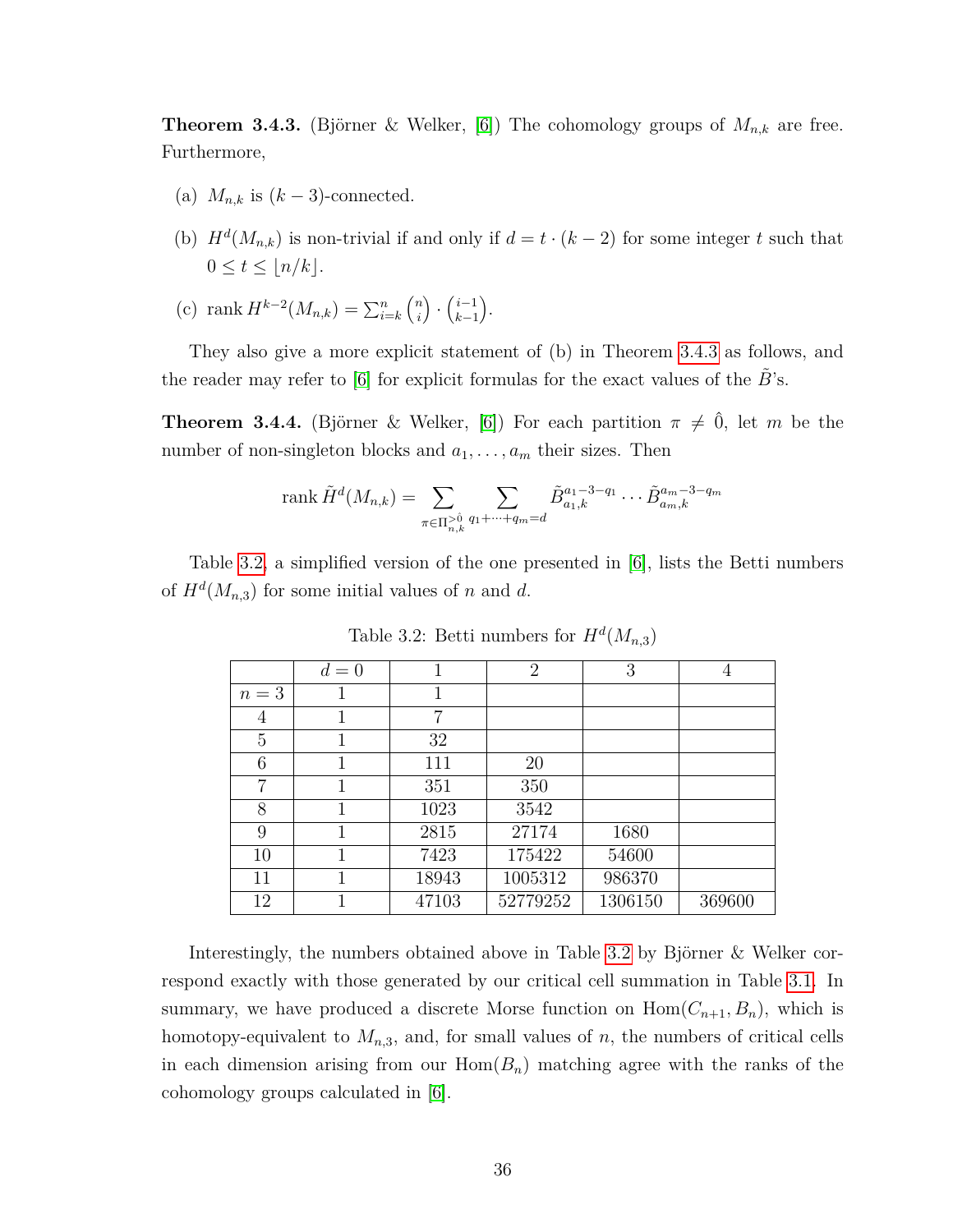A discrete Morse matching is *optimal* when the number of critical cells produced in each dimension agrees precisely with the dimension of the complex's homology in the corresponding dimensions. Since the cohomology of  $M_{n,k}$  is free, homology and cohomology are precisely the same. We end with a final conjecture based on the above agreement in data.

**Conjecture 3.4.5.** The discrete Morse function defined in Constructions [3.3.11](#page-41-0) and [3.3.14](#page-43-0) is optimal and has all zero boundary maps in the corresponding Morse complex.

Copyright © Wesley Kyle Hough, 2017.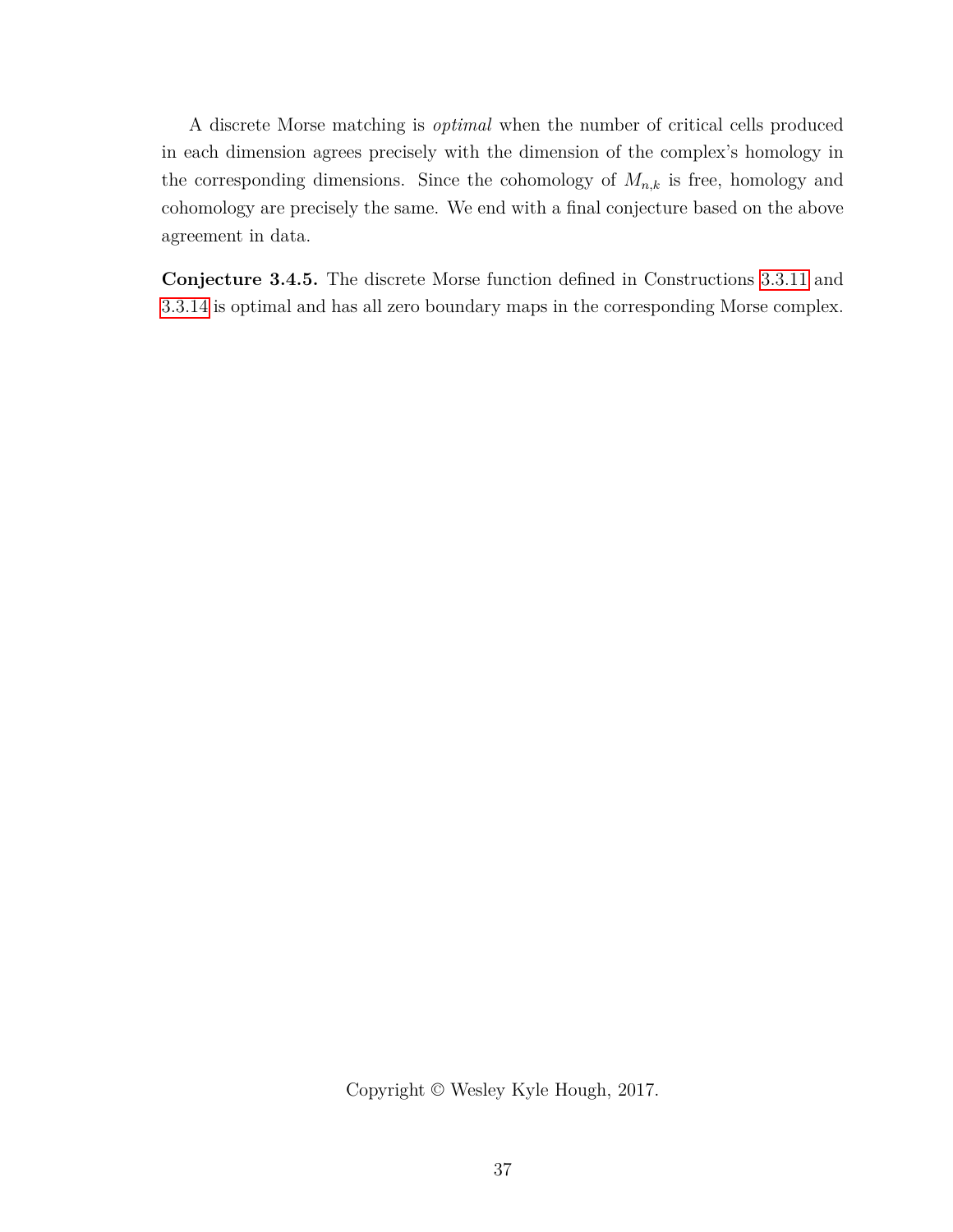## <span id="page-48-0"></span>**Appendix - Critical cells generated by the Comb Algorithm**

The following tables contain the values of  $C_n^d$  (see [2.3.1\)](#page-21-4) arising when the Comb Algorithm is applied to  $\text{Ind}(\Delta_n^m)$  for the indicated values of *m*.

| n<br>d           | $\mathbf 0$  | $\mathbf{1}$   | $\overline{2}$ | 3              | $\overline{4}$ | 5              | 6              | $\overline{7}$ | 8  | 9 | 10           | 11 | 12 | 13 | 14           | 15 | 16  | 17  | 18           | 19  | 20  |
|------------------|--------------|----------------|----------------|----------------|----------------|----------------|----------------|----------------|----|---|--------------|----|----|----|--------------|----|-----|-----|--------------|-----|-----|
| $\mathbf 0$      | $\mathbf{1}$ |                |                |                |                |                |                |                |    |   |              |    |    |    |              |    |     |     |              |     |     |
| $\mathbf{1}$     |              | $\overline{2}$ |                |                |                |                |                |                |    |   |              |    |    |    |              |    |     |     |              |     |     |
| $\overline{2}$   |              |                | $\mathbf{1}$   | $\overline{2}$ |                |                |                |                |    |   |              |    |    |    |              |    |     |     |              |     |     |
| $\mathbf{3}$     |              |                |                |                | 5              |                |                |                |    |   |              |    |    |    |              |    |     |     |              |     |     |
| 4                |              |                |                |                |                | $\overline{4}$ | $\overline{4}$ |                |    |   |              |    |    |    |              |    |     |     |              |     |     |
| 5                |              |                |                |                |                |                | $\mathbf{1}$   | 12             |    |   |              |    |    |    |              |    |     |     |              |     |     |
| $\boldsymbol{6}$ |              |                |                |                |                |                |                |                | 13 | 8 |              |    |    |    |              |    |     |     |              |     |     |
| $\overline{7}$   |              |                |                |                |                |                |                |                |    | 6 | 28           |    |    |    |              |    |     |     |              |     |     |
| 8                |              |                |                |                |                |                |                |                |    |   | $\mathbf{1}$ | 38 | 16 |    |              |    |     |     |              |     |     |
| $\overline{9}$   |              |                |                |                |                |                |                |                |    |   |              |    | 25 | 64 |              |    |     |     |              |     |     |
| 10               |              |                |                |                |                |                |                |                |    |   |              |    |    | 8  | 104          | 32 |     |     |              |     |     |
| 11               |              |                |                |                |                |                |                |                |    |   |              |    |    |    | $\mathbf{1}$ | 88 | 144 |     |              |     |     |
| 12               |              |                |                |                |                |                |                |                |    |   |              |    |    |    |              |    | 41  | 272 | 64           |     |     |
| 13               |              |                |                |                |                |                |                |                |    |   |              |    |    |    |              |    |     | 10  | 280          | 320 |     |
| 14               |              |                |                |                |                |                |                |                |    |   |              |    |    |    |              |    |     |     | $\mathbf{1}$ | 170 | 688 |
| 15               |              |                |                |                |                |                |                |                |    |   |              |    |    |    |              |    |     |     |              |     | 61  |

 $m=2\,$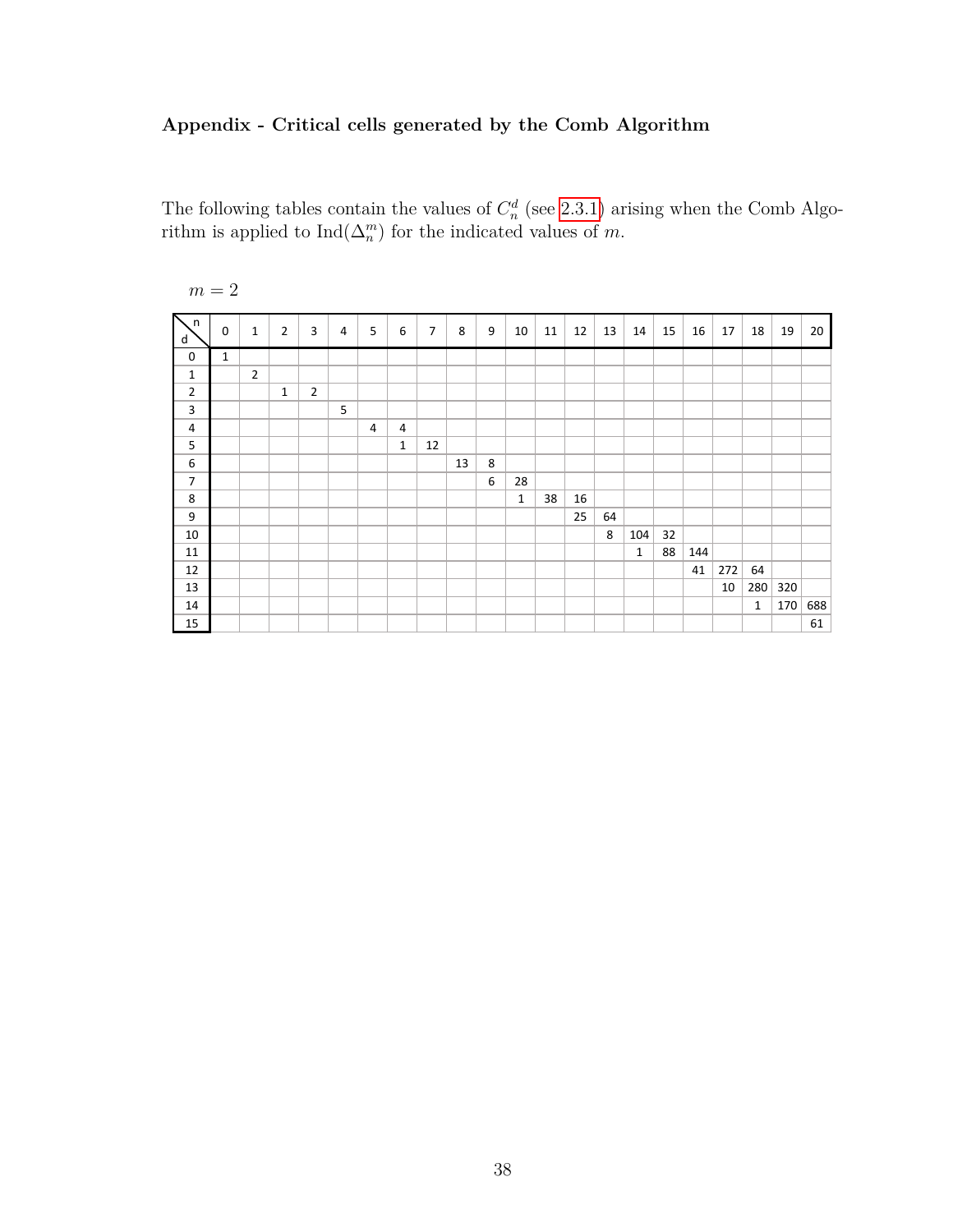$$
m=3
$$

| Σ<br>n,<br>d   | $\mathbf 0$  | $\mathbf{1}$ | $\overline{2}$ | 3            | 4            | 5              | 6              | $\overline{7}$ | 8              | 9            | 10             | 11             | 12           | 13           | 14 | 15           | 16           | 17 | 18           | 19           | 20             |
|----------------|--------------|--------------|----------------|--------------|--------------|----------------|----------------|----------------|----------------|--------------|----------------|----------------|--------------|--------------|----|--------------|--------------|----|--------------|--------------|----------------|
| 0              | $\mathbf{1}$ |              |                |              |              |                |                |                |                |              |                |                |              |              |    |              |              |    |              |              |                |
| 1              |              | $\mathbf{1}$ |                |              |              |                |                |                |                |              |                |                |              |              |    |              |              |    |              |              |                |
| $\overline{2}$ |              | 1            |                | $\mathbf{1}$ |              |                |                |                |                |              |                |                |              |              |    |              |              |    |              |              |                |
| 3              |              |              | $\mathbf{1}$   | $\mathbf{1}$ | $\mathbf{1}$ |                |                |                |                |              |                |                |              |              |    |              |              |    |              |              |                |
| 4              |              |              |                |              | 3            |                | $\mathbf{1}$   |                |                |              |                |                |              |              |    |              |              |    |              |              |                |
| 5              |              |              |                |              | $\mathbf{1}$ | $\overline{2}$ | $\overline{2}$ | $\mathbf{1}$   |                |              |                |                |              |              |    |              |              |    |              |              |                |
| 6              |              |              |                |              |              | $\overline{2}$ | $\mathbf{1}$   | 5              |                | $\mathbf{1}$ |                |                |              |              |    |              |              |    |              |              |                |
| $\overline{7}$ |              |              |                |              |              |                | $\mathbf{1}$   | 5              | 3              | 3            | $\mathbf{1}$   |                |              |              |    |              |              |    |              |              |                |
| 8              |              |              |                |              |              |                |                | 1              | $\overline{7}$ | 3            | $\overline{7}$ |                | $\mathbf{1}$ |              |    |              |              |    |              |              |                |
| 9              |              |              |                |              |              |                |                |                | 3              | 4            | 12             | 4              | 4            | $\mathbf{1}$ |    |              |              |    |              |              |                |
| $10\,$         |              |              |                |              |              |                |                |                |                | 3            | $\overline{7}$ | 15             | 6            | 9            |    |              |              |    |              |              |                |
| 11             |              |              |                |              |              |                |                |                |                |              | $\overline{2}$ | 15             | 10           | 22           | 5  | $\mathbf{1}$ |              |    |              |              |                |
| 12             |              |              |                |              |              |                |                |                |                |              |                | $\overline{4}$ | 14           | 22           | 26 | 5            | $\mathbf{1}$ |    |              |              |                |
| 13             |              |              |                |              |              |                |                |                |                |              |                |                | 6            | 13           | 42 | 10           | 11           |    | $\mathbf{1}$ |              |                |
| 14             |              |              |                |              |              |                |                |                |                |              |                |                |              | 5            | 26 | 20           | 35           | 6  | 6            | $\mathbf{1}$ |                |
| 15             |              |              |                |              |              |                |                |                |                |              |                |                |              |              | 6  | 39           | 50           | 40 | 15           | 13           |                |
| 16             |              |              |                |              |              |                |                |                |                |              |                |                |              |              |    | 35           | 45           | 90 | 35           | 51           | $\overline{7}$ |
| 17             |              |              |                |              |              |                |                |                |                |              |                |                |              |              |    | 10           | 32           | 90 | 85           | 95           | 57             |
| 18             |              |              |                |              |              |                |                |                |                |              |                |                |              |              |    |              | 11           | 45 | 116          | 115          | 165            |
| 19             |              |              |                |              |              |                |                |                |                |              |                |                |              |              |    |              |              | 11 | 71           | 116          | 230            |
| 20             |              |              |                |              |              |                |                |                |                |              |                |                |              |              |    |              |              |    | 16           | 78           | 180            |
| 21             |              |              |                |              |              |                |                |                |                |              |                |                |              |              |    |              |              |    |              | 21           | 88             |
| 22             |              |              |                |              |              |                |                |                |                |              |                |                |              |              |    |              |              |    |              |              | 22             |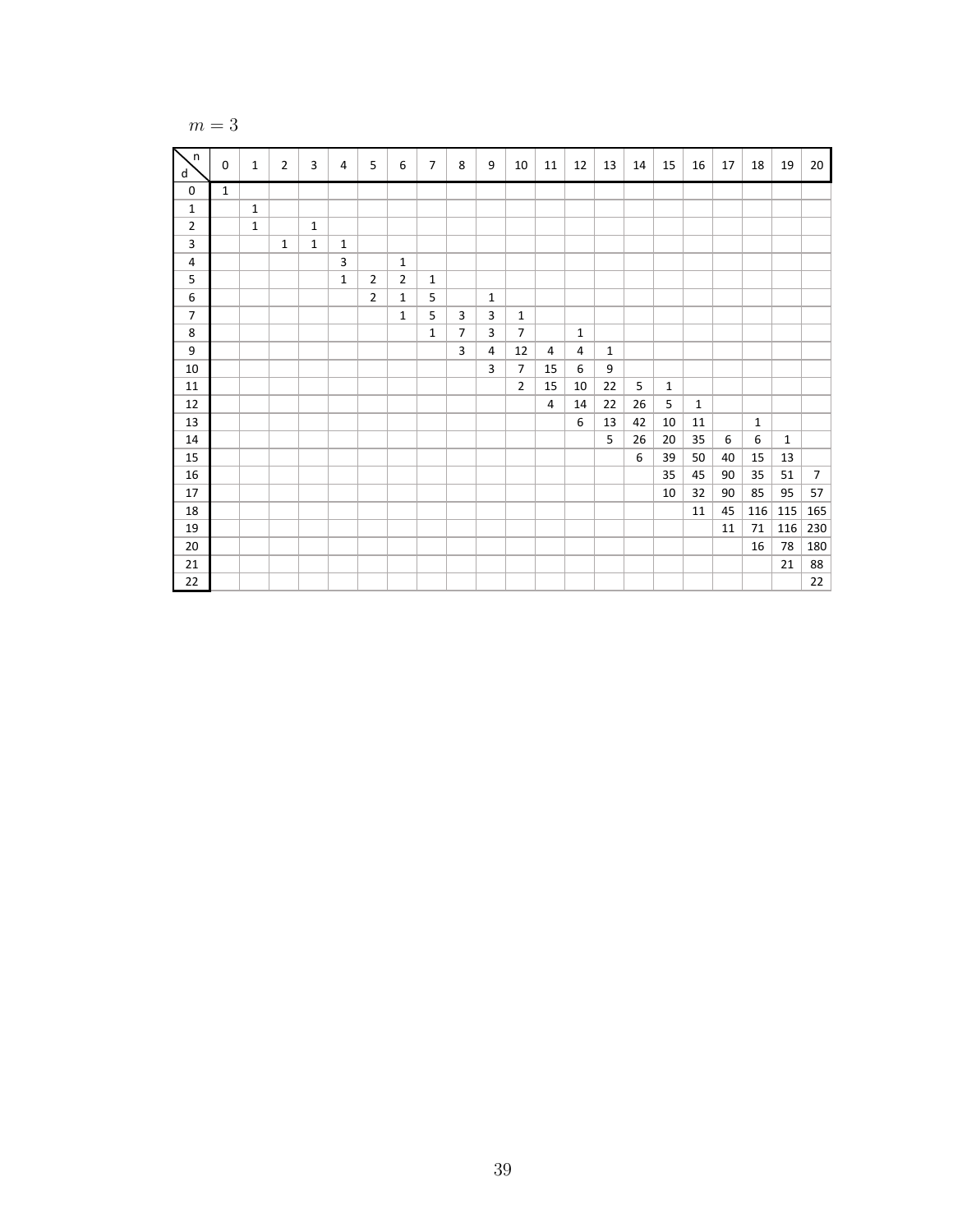$$
m=4
$$

| $n_{\rm s}$<br>d        | $\mathbf 0$  | $\mathbf{1}$ | $\overline{2}$ | 3            | $\overline{4}$ | 5              | 6              | $\overline{7}$ | 8              | 9                       | 10             | 11             | 12               | 13             | 14           | 15           | 16           | 17 | 18             | 19           | 20             |
|-------------------------|--------------|--------------|----------------|--------------|----------------|----------------|----------------|----------------|----------------|-------------------------|----------------|----------------|------------------|----------------|--------------|--------------|--------------|----|----------------|--------------|----------------|
| $\pmb{0}$               | $\mathbf{1}$ |              |                |              |                |                |                |                |                |                         |                |                |                  |                |              |              |              |    |                |              |                |
| $\mathbf 1$             |              | $\mathbf{1}$ |                |              |                |                |                |                |                |                         |                |                |                  |                |              |              |              |    |                |              |                |
| $\overline{2}$          |              |              |                | $\mathbf{1}$ |                |                |                |                |                |                         |                |                |                  |                |              |              |              |    |                |              |                |
|                         |              | $\mathbf{1}$ |                |              | $\mathbf{1}$   |                |                |                |                |                         |                |                |                  |                |              |              |              |    |                |              |                |
| $\overline{\mathbf{4}}$ |              |              | $\mathbf{1}$   | $\mathbf{1}$ |                |                | $\mathbf{1}$   |                |                |                         |                |                |                  |                |              |              |              |    |                |              |                |
| 5                       |              |              |                |              | 3              |                |                | $\mathbf{1}$   |                |                         |                |                |                  |                |              |              |              |    |                |              |                |
| $\boldsymbol{6}$        |              |              |                |              |                | $\overline{2}$ | $\overline{2}$ |                |                | $\mathbf{1}$            |                |                |                  |                |              |              |              |    |                |              |                |
| $\overline{7}$          |              |              |                |              | $\mathbf{1}$   |                |                | 5              |                |                         | $\mathbf{1}$   |                |                  |                |              |              |              |    |                |              |                |
| $\overline{\mathbf{8}}$ |              |              |                |              |                | $\overline{2}$ | $\mathbf{1}$   |                | 3              | $\overline{\mathbf{3}}$ |                |                | $\mathbf{1}$     |                |              |              |              |    |                |              |                |
| $\overline{9}$          |              |              |                |              |                |                | $\mathbf{1}$   | 5              |                |                         | $\overline{7}$ |                |                  | $\mathbf{1}$   |              |              |              |    |                |              |                |
| 10                      |              |              |                |              |                |                |                |                | $\overline{7}$ | 3                       |                | $\overline{4}$ | 4                |                |              | $\mathbf{1}$ |              |    |                |              |                |
| $11\,$                  |              |              |                |              |                |                |                | $\mathbf{1}$   |                | 3                       | 12             |                |                  | 9              |              |              | $\mathbf{1}$ |    |                |              |                |
| 12                      |              |              |                |              |                |                |                |                | 3              | $\mathbf{1}$            |                | 15             | 6                |                | 5            | 5            |              |    | $\mathbf{1}$   |              |                |
| 13                      |              |              |                |              |                |                |                |                |                | 3                       | $\overline{7}$ |                | $\boldsymbol{6}$ | 22             |              |              | 11           |    |                | $\mathbf{1}$ |                |
| $14\,$                  |              |              |                |              |                |                |                |                |                |                         | $\mathbf{1}$   | 15             | $\pmb{4}$        |                | 26           | 10           |              | 6  | 6              |              |                |
| 15                      |              |              |                |              |                |                |                |                |                |                         | $\mathbf{1}$   |                | 13               | 22             |              | 10           | 35           |    |                | 13           |                |
| 16                      |              |              |                |              |                |                |                |                |                |                         |                | $\overline{4}$ | $\mathbf{1}$     | $\overline{4}$ | 42           | 10           |              | 40 | 15             |              | $\overline{7}$ |
| 17                      |              |              |                |              |                |                |                |                |                |                         |                |                | 6                | 9              |              | 34           | 50           |    | 15             | 51           |                |
| 18                      |              |              |                |              |                |                |                |                |                |                         |                |                |                  | $\overline{4}$ | 26           | 5            | $10\,$       | 90 | 20             |              | 57             |
| 19                      |              |              |                |              |                |                |                |                |                |                         |                |                |                  | $\mathbf{1}$   | $\mathbf{1}$ | 34           | 35           |    | 70             | 95           |                |
| 20                      |              |              |                |              |                |                |                |                |                |                         |                |                |                  |                | 5            | $\mathbf{1}$ | 21           | 90 | 15             | 20           | 165            |
| $21\,$                  |              |              |                |              |                |                |                |                |                |                         |                |                |                  |                |              | 10           | 11           | 5  | 110            | 95           |                |
| 22                      |              |              |                |              |                |                |                |                |                |                         |                |                |                  |                |              |              | $10\,$       | 40 | 6              | 65           | 230            |
| 23                      |              |              |                |              |                |                |                |                |                |                         |                |                |                  |                |              |              | $\mathbf{1}$ | 5  | 70             | 51           | 15             |
| 24                      |              |              |                |              |                |                |                |                |                |                         |                |                |                  |                |              |              |              | 6  | $\overline{2}$ | 65           | 165            |
| 25                      |              |              |                |              |                |                |                |                |                |                         |                |                |                  |                |              |              |              |    | 15             | 13           | 31             |
| 26                      |              |              |                |              |                |                |                |                |                |                         |                |                |                  |                |              |              |              |    |                | 20           | 57             |
| 27                      |              |              |                |              |                |                |                |                |                |                         |                |                |                  |                |              |              |              |    |                | $\mathbf{1}$ | 15             |
| 28                      |              |              |                |              |                |                |                |                |                |                         |                |                |                  |                |              |              |              |    |                |              | 7 <sup>1</sup> |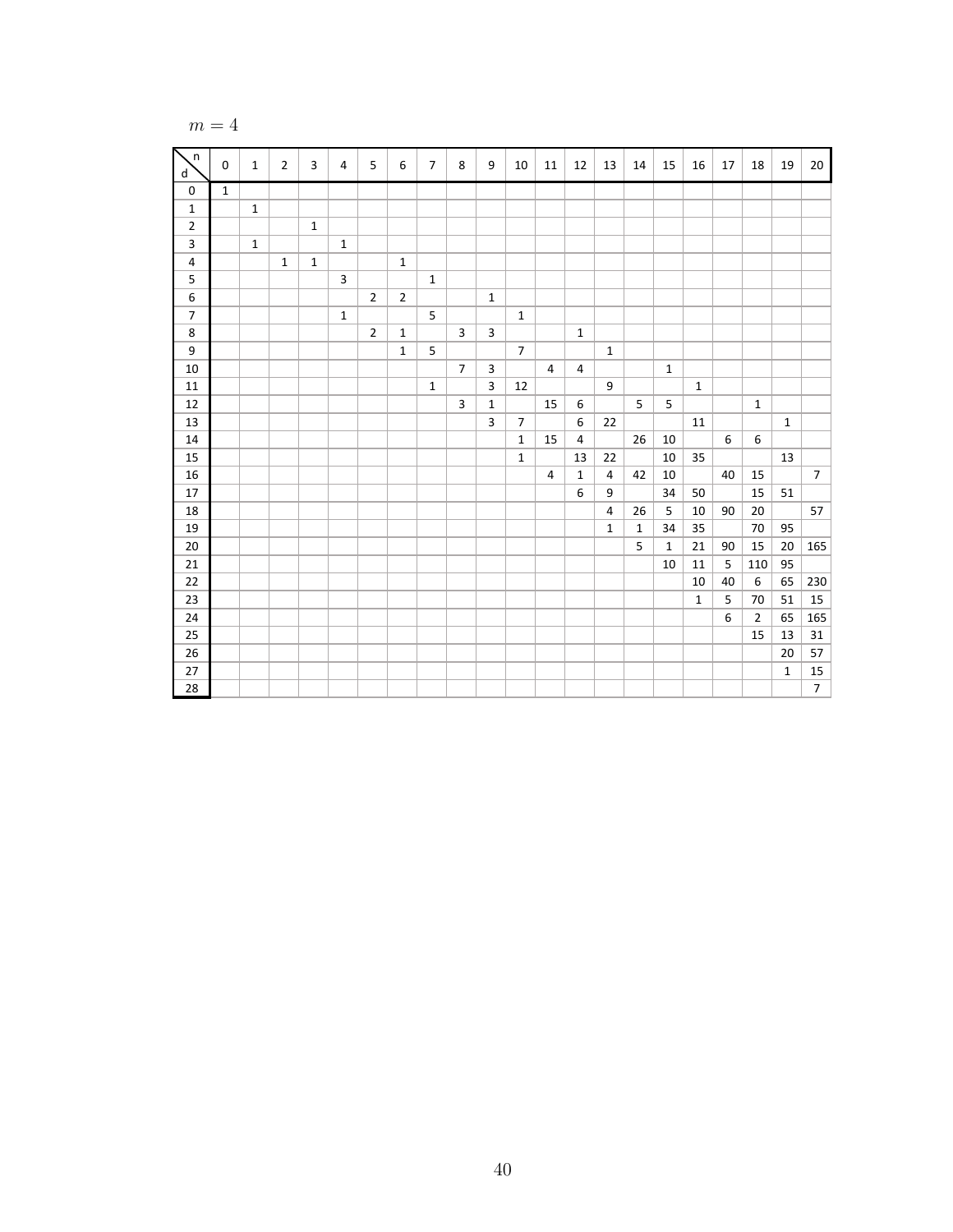$$
m=5
$$

| n<br>d                  | $\pmb{0}$    | $\mathbf{1}$ | $\overline{2}$ | 3           | 4              | 5              | 6              | $\overline{7}$ | $\,8\,$        | $\boldsymbol{9}$ | 10               | 11             | $12\,$           | 13                      | 14              | 15             | 16          | 17               | 18               | 19           | $20\,$         |
|-------------------------|--------------|--------------|----------------|-------------|----------------|----------------|----------------|----------------|----------------|------------------|------------------|----------------|------------------|-------------------------|-----------------|----------------|-------------|------------------|------------------|--------------|----------------|
| $\pmb{0}$               | $\mathbf{1}$ |              |                |             |                |                |                |                |                |                  |                  |                |                  |                         |                 |                |             |                  |                  |              |                |
| $\mathbf 1$             |              | $\mathbf{1}$ |                |             |                |                |                |                |                |                  |                  |                |                  |                         |                 |                |             |                  |                  |              |                |
| $\overline{\mathbf{c}}$ |              |              |                | $\mathbf 1$ |                |                |                |                |                |                  |                  |                |                  |                         |                 |                |             |                  |                  |              |                |
| $\overline{\mathbf{3}}$ |              |              |                |             | $\mathbf 1$    |                |                |                |                |                  |                  |                |                  |                         |                 |                |             |                  |                  |              |                |
| $\pmb{4}$               |              | $1\,$        |                |             |                |                | $\mathbf 1$    |                |                |                  |                  |                |                  |                         |                 |                |             |                  |                  |              |                |
| $\sf 5$                 |              |              | $\mathbf{1}$   | $\mathbf 1$ |                |                |                | $\mathbf{1}$   |                |                  |                  |                |                  |                         |                 |                |             |                  |                  |              |                |
| $\boldsymbol{6}$        |              |              |                |             | $\overline{3}$ |                |                |                |                | $\mathbf 1$      |                  |                |                  |                         |                 |                |             |                  |                  |              |                |
| $\overline{7}$          |              |              |                |             |                | $\overline{2}$ | $\overline{2}$ |                |                |                  | $\mathbf 1$      |                |                  |                         |                 |                |             |                  |                  |              |                |
| $\overline{\bf 8}$      |              |              |                |             |                |                |                | 5              |                |                  |                  |                | $\mathbf 1$      |                         |                 |                |             |                  |                  |              |                |
| $\overline{9}$          |              |              |                |             | $1\,$          |                |                |                | $\overline{3}$ | $\mathsf 3$      |                  |                |                  | $\mathbf 1$             |                 |                |             |                  |                  |              |                |
| 10                      |              |              |                |             |                | $\overline{2}$ | $\mathbf 1$    |                |                |                  | $\overline{7}$   |                |                  |                         |                 | $1\,$          |             |                  |                  |              |                |
| $11\,$                  |              |              |                |             |                |                | $\mathbf 1$    | $\sqrt{5}$     |                |                  |                  | 4              | $\overline{a}$   |                         |                 |                | $\mathbf 1$ |                  |                  |              |                |
| $12\,$                  |              |              |                |             |                |                |                |                | $\overline{7}$ | $\mathsf 3$      |                  |                |                  | $\boldsymbol{9}$        |                 |                |             |                  | $\mathbf 1$      |              |                |
| 13                      |              |              |                |             |                |                |                |                |                | $\overline{3}$   | 12               |                |                  |                         | $5\overline{5}$ | 5              |             |                  |                  | $\mathbf{1}$ |                |
| $14\,$                  |              |              |                |             |                |                |                | $\mathbf 1$    |                |                  |                  | 15             | $\boldsymbol{6}$ |                         |                 |                | $11\,$      |                  |                  |              |                |
| 15                      |              |              |                |             |                |                |                |                | $\mathbf{3}$   | $\mathbf 1$      |                  |                | $\boldsymbol{6}$ | 22                      |                 |                |             | 6                | $\boldsymbol{6}$ |              |                |
| 16                      |              |              |                |             |                |                |                |                |                | $\mathsf 3$      | $\boldsymbol{7}$ |                |                  |                         | 26              | 10             |             |                  |                  | 13           |                |
| 17                      |              |              |                |             |                |                |                |                |                |                  | $\mathbf 1$      | 15             | $\pmb{4}$        |                         |                 | $10\,$         | 35          |                  |                  |              | $\overline{7}$ |
| 18                      |              |              |                |             |                |                |                |                |                |                  |                  |                | 13               | 22                      |                 |                |             | 40               | 15               |              |                |
| 19                      |              |              |                |             |                |                |                |                |                |                  | $1\,$            |                |                  | $\overline{\mathbf{4}}$ | 42              | 10             |             |                  | 15               | 51           |                |
| 20                      |              |              |                |             |                |                |                |                |                |                  |                  | $\overline{4}$ | $\mathbf 1$      |                         |                 | 34             | 50          |                  |                  |              | 57             |
| 21                      |              |              |                |             |                |                |                |                |                |                  |                  |                | $\boldsymbol{6}$ | $\boldsymbol{9}$        |                 |                | $10\,$      | 90               | 20               |              |                |
| 22                      |              |              |                |             |                |                |                |                |                |                  |                  |                |                  | $\overline{4}$          | 26              | $\overline{5}$ |             |                  | 70               | 95           |                |
| 23                      |              |              |                |             |                |                |                |                |                |                  |                  |                |                  |                         | $\mathbf{1}$    | 34             | 35          |                  |                  | $20\,$       | 165            |
| 24                      |              |              |                |             |                |                |                |                |                |                  |                  |                |                  | $\mathbf 1$             |                 |                | $21\,$      | 90               | 15               |              |                |
| 25                      |              |              |                |             |                |                |                |                |                |                  |                  |                |                  |                         | $\sqrt{5}$      | $\mathbf 1$    |             | 5                | 110              | 95           |                |
| 26                      |              |              |                |             |                |                |                |                |                |                  |                  |                |                  |                         |                 | 10             | $11\,$      |                  |                  | 65           | 230            |
| 27                      |              |              |                |             |                |                |                |                |                |                  |                  |                |                  |                         |                 |                | $10\,$      | 40               | $\boldsymbol{6}$ |              | 15             |
| 28                      |              |              |                |             |                |                |                |                |                |                  |                  |                |                  |                         |                 |                |             | 5                | 70               | 51           |                |
| 29                      |              |              |                |             |                |                |                |                |                |                  |                  |                |                  |                         |                 |                | $\mathbf 1$ |                  | $\mathbf 1$      | 65           | 165            |
| $30\,$                  |              |              |                |             |                |                |                |                |                |                  |                  |                |                  |                         |                 |                |             | $\boldsymbol{6}$ | $\mathbf 1$      |              | 31             |
| $\overline{31}$         |              |              |                |             |                |                |                |                |                |                  |                  |                |                  |                         |                 |                |             |                  | 15               | 13           |                |
| 32                      |              |              |                |             |                |                |                |                |                |                  |                  |                |                  |                         |                 |                |             |                  |                  | 20           | 57             |
| 33                      |              |              |                |             |                |                |                |                |                |                  |                  |                |                  |                         |                 |                |             |                  |                  |              | 15             |
| 34                      |              |              |                |             |                |                |                |                |                |                  |                  |                |                  |                         |                 |                |             |                  |                  | $\mathbf 1$  |                |
| 35                      |              |              |                |             |                |                |                |                |                |                  |                  |                |                  |                         |                 |                |             |                  |                  |              | $\overline{7}$ |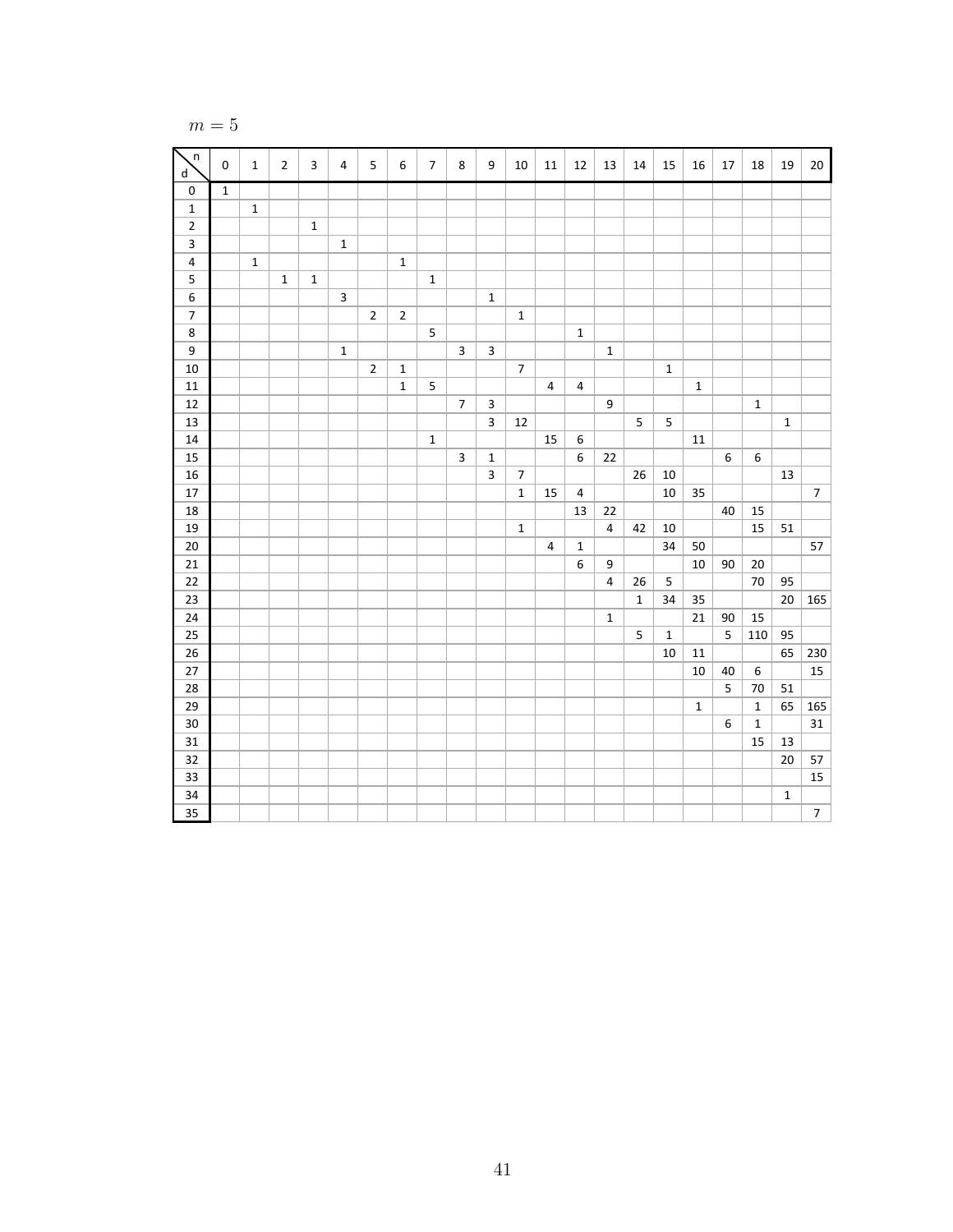#### **Bibliography**

- <span id="page-52-13"></span><span id="page-52-0"></span>[1] The On-Line Encyclopedia of Integer Sequences, published electronically at https://oeis.org.
- <span id="page-52-5"></span>[2] Michał Adamaszek. Special cycles in independence complexes and superfrustration in some lattices. *Topology Appl.*, 160(7):943–950, 2013.
- <span id="page-52-15"></span>[3] H´el`ene Barcelo and Reinhard Laubenbacher. Perspectives on *a*-homotopy theory and its applications. *Disc. Math.*, 298:39–61, 2005.
- <span id="page-52-6"></span>[4] Jonathan Ariel Barmak. Star clusters in independence complexes of graphs. *Adv. Math.*, 241:33–57, 2013.
- <span id="page-52-14"></span>[5] Anders Björner. *Random Walks, Arrangements, Cell Complexes, Greedoids, and Self-Organizing Libraries*, pages 165–203. Springer Berlin Heidelberg, Berlin, Heidelberg, 2008.
- <span id="page-52-16"></span>[6] Anders Björner and Volkmar Welker. The homology of "k-equal" manifolds and related partition lattices. *Adv. Math.*, 110:277–313, 1995.
- <span id="page-52-3"></span>[7] Serge Bouc. Homologie de certains ensembles de 2-sous-groupes des groupes sym´etriques. *J. Algebra*, 150(1):158–186, 1992.
- <span id="page-52-4"></span>[8] Mireille Bousquet-M´elou, Svante Linusson, and Eran Nevo. On the independence complex of square grids. *J. Algebraic Combin.*, 27(4):423–450, 2008.
- <span id="page-52-7"></span>[9] Benjamin Braun. Independence complexes of stable Kneser graphs. *Electron. J. Combin.*, 18(1):P118, (electronic), 2011.
- <span id="page-52-8"></span>[10] Xun Dong and Michelle L. Wachs. Combinatorial Laplacian of the matching complex. *Electron. J. Combin.*, 9(1):Research Paper 17, 11 pp. (electronic), 2002.
- <span id="page-52-9"></span>[11] Jonathan Earl, Kevin N. Vander Meulen, and Adam Van Tuyl. Independence Complexes of Well-Covered Circulant Graphs. *Exp. Math.*, 25(4):441–451, 2016.
- <span id="page-52-12"></span>[12] Richard Ehrenborg and G´abor Hetyei. The topology of the independence complex. *European J. Combin.*, 27(6):906–923, 2006.
- <span id="page-52-1"></span>[13] Robin Forman. Morse theory for cell complexes. *Adv. Math.*, 134(1):90–145, 1998.
- <span id="page-52-11"></span>[14] Jakob Jonsson. Matching complexes on grids. unpublished manuscript available at http://www.math.kth.se/∼jakobj/doc/thesis/grid.pdf.
- <span id="page-52-2"></span>[15] Jakob Jonsson. *Simplicial complexes of graphs*, volume 1928 of *Lecture Notes in Mathematics*. Springer-Verlag, Berlin, 2008.
- <span id="page-52-10"></span>[16] Jakob Jonsson. More torsion in the homology of the matching complex. *Experiment. Math.*, 19(3):363–383, 2010.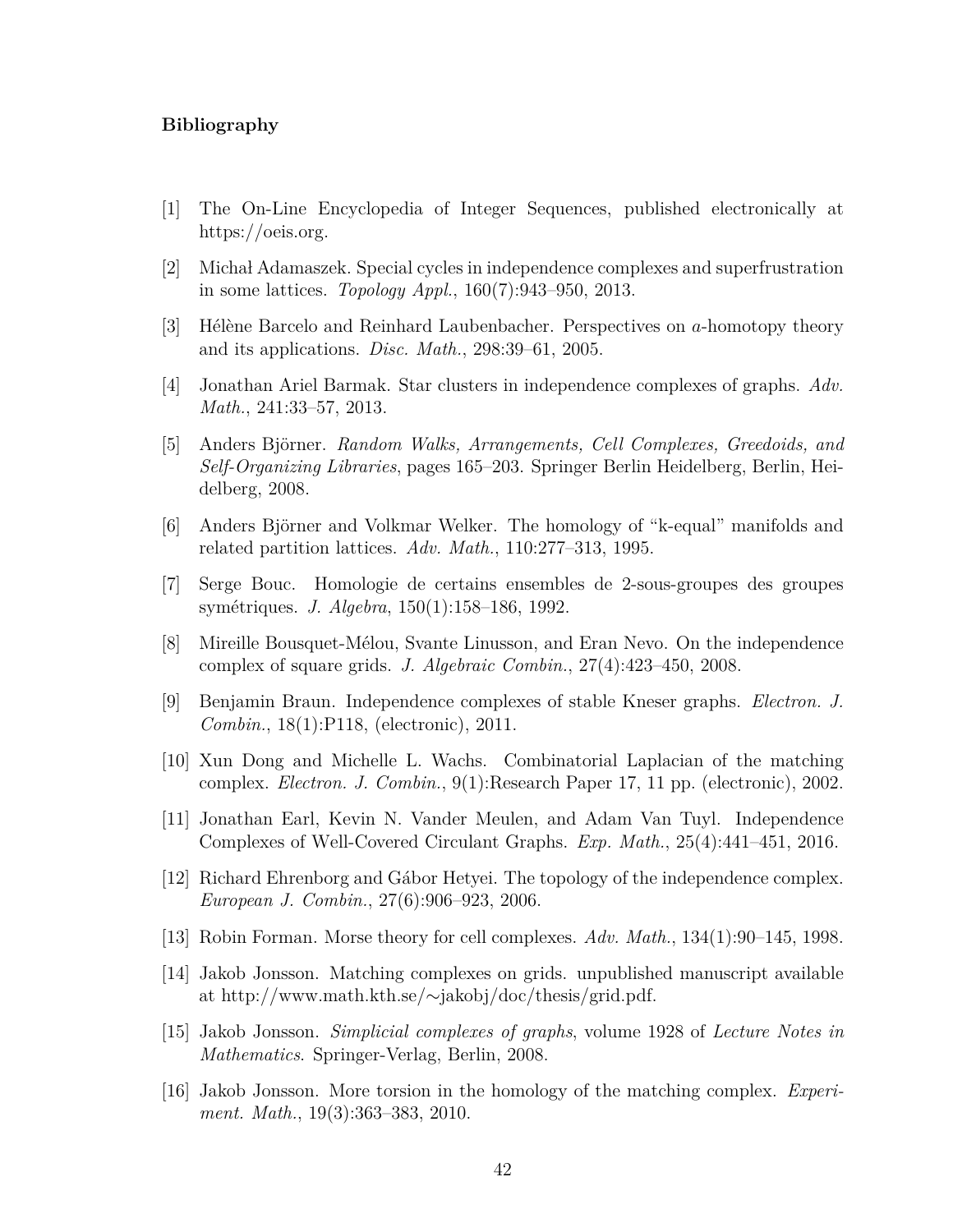- <span id="page-53-0"></span>[17] Dmitry Kozlov. *Combinatorial algebraic topology*, volume 21 of *Algorithms and Computation in Mathematics*. Springer, Berlin, 2008.
- <span id="page-53-6"></span>[18] Dmitry N. Kozlov. A simple proof for folds on both sides in complexes of graph homomorphisms. *Proc. Amer. Math. Soc.*, 135(5):1265–1270, 2005.
- <span id="page-53-5"></span>[19] Dmitry N. Kozlov. Chromatic numbers, morphism complexes, and Stiefel-Whitney characteristic classes. In *Geometric combinatorics*, volume 13 of *IAS/Park City Math. Ser.*, pages 249–315. Amer. Math. Soc., Providence, RI, 2007.
- <span id="page-53-4"></span>[20] Dmitry N. Kozlov. Discrete Morse theory and Hopf bundles. *Pacific J. Math.*, 249(2):371–376, 2011.
- <span id="page-53-1"></span>[21] John Shareshian and Michelle L. Wachs. Top homology of hypergraph matching complexes, *p*-cycle complexes and Quillen complexes of symmetric groups. *J. Algebra*, 322(7):2253–2271, 2009.
- <span id="page-53-3"></span>[22] Siniša T. Vrećica and Rade T. Živaljević. Cycle-free chessboard complexes and symmetric homology of algebras. *European J. Combin.*, 30(2):542–554, 2009.
- <span id="page-53-2"></span>[23] Michelle L. Wachs. Topology of matching, chessboard, and general bounded degree graph complexes. *Algebra Universalis*, 49(4):345–385, 2003. Dedicated to the memory of Gian-Carlo Rota.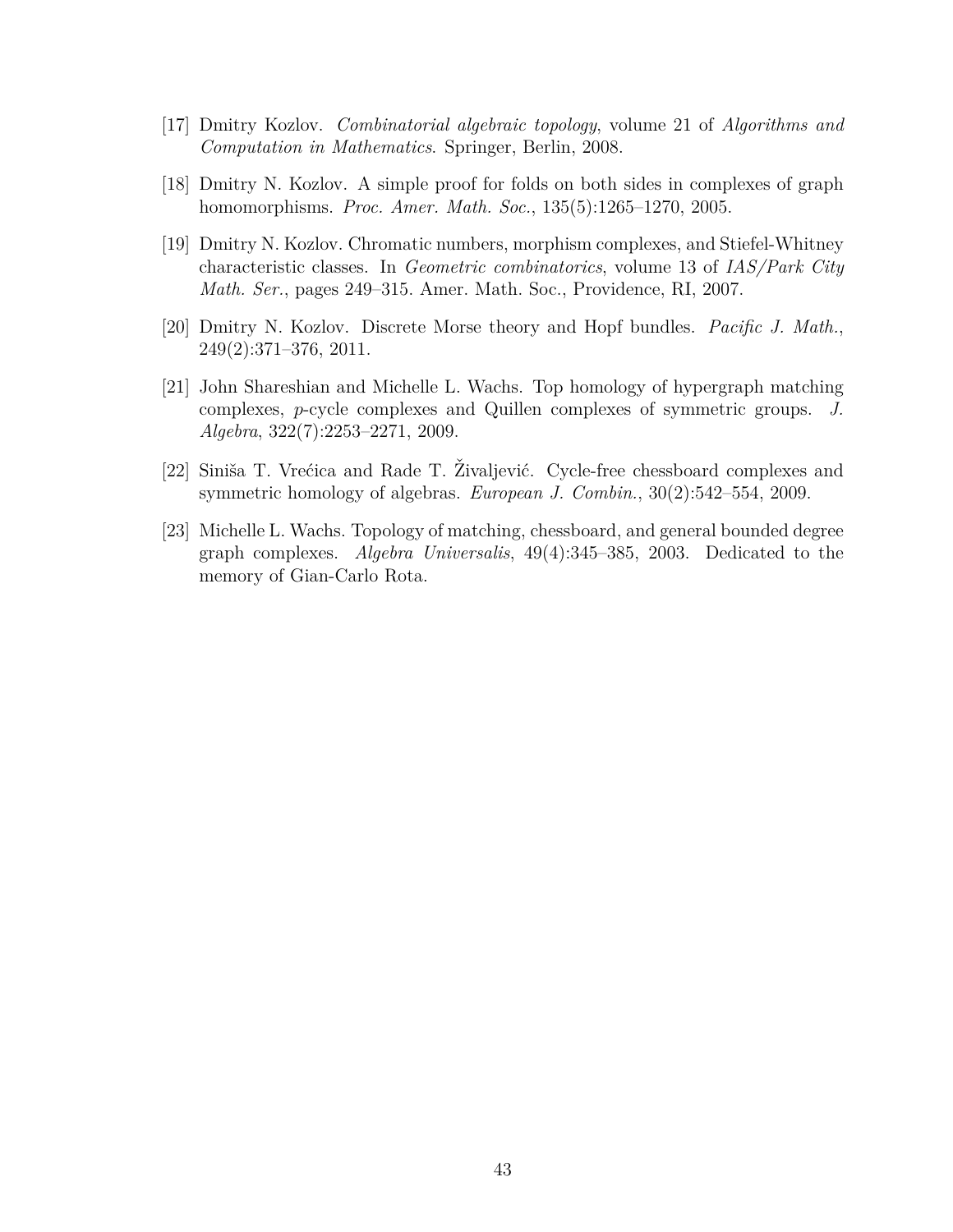## **Wesley Kyle Hough**

## **EDUCATION**

<span id="page-54-0"></span>**Vita**

|                     | University of Kentucky M.A. in Mathematics, 2014 |
|---------------------|--------------------------------------------------|
| Lexington, Kentucky | Under the direction of Dr. Bertrand Guillou      |
|                     |                                                  |

| Hanover College  | B.A. in Mathematics $&$ Economics, 2012 |
|------------------|-----------------------------------------|
| Hanover, Indiana | summa cum laude                         |

## **PROFESSIONAL POSITIONS**

| 2012-2017 | Graduate Teaching Assistant, Mathematics Department<br>University of Kentucky, Lexington, Kentucky                      |
|-----------|-------------------------------------------------------------------------------------------------------------------------|
|           | 08/2015, 08/2016 Orientation Boot Camp Instructor, Statistics Department<br>University of Kentucky, Lexington, Kentucky |

## **HONORS AND AWARDS**

- 2016 W. C. Royster Outstanding Teaching Assistant Award, U. Kentucky
- 2016 Association of Emeriti Faculty Endowed Fellowship, U. Kentucky
- 2015 Mathematics Fellowship, U. Kentucky
- 2013 Max Steckler Fellowship, U. Kentucky

### **PUBLICATIONS**

- B. Braun and **W. Hough**. Matching and independence complexes related to small grids. Submitted. arXiv:1606.01204.
- D. DeSantis, R. Field, **W. Hough**, B. Jones, R. Meissen, and J. Ziefle. Permutation pattern avoidance and the Catalan triangle. *Missouri Journal of Mathematical Sciences* 25 (2013), no. 1, 50-60.

### **TALKS AND PRESENTATIONS**

- *Matching and Independence Complexes Related to Small Grids*, Joint Math Meetings, Atlanta, GA, January 2017
- *Matching and Independence Complexes Related to Small Grids*, Fall Central AMS Sectional Meeting, University of St. Thomas - Minneapolis, October 2016
- *Grids, Diamonds, and the Comb Algorithm*, SIAM Conference on Discrete Mathematics, Georgia State University, June 2016
- *Grids, Diamonds, and the Comb Algorithm*, Graduate Student Combinatorics Conference, Clemson University, April 2016